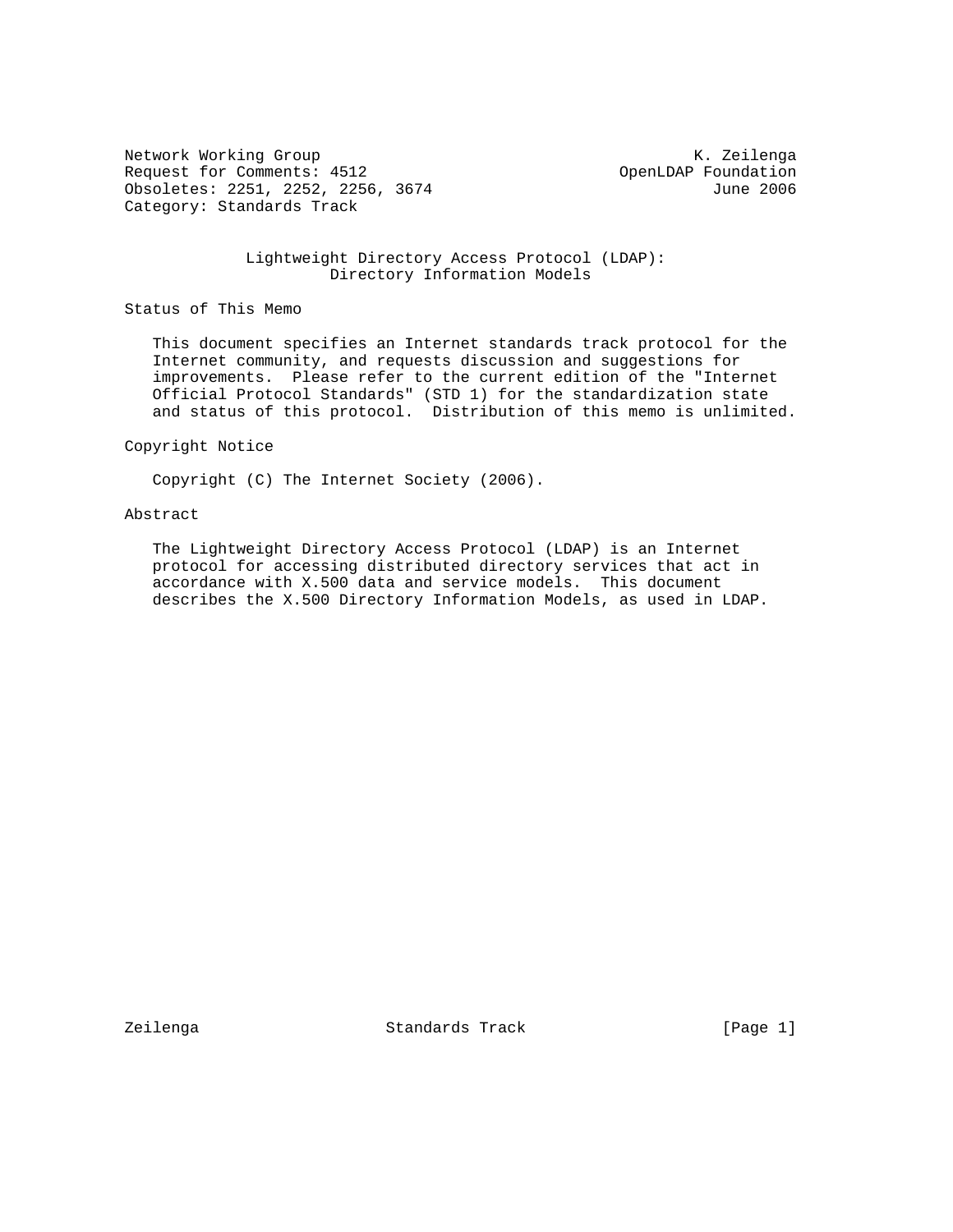| Table of Contents |  |  |  |  |
|-------------------|--|--|--|--|
|-------------------|--|--|--|--|

|  | 1.1. Relationship to Other LDAP Specifications 3           |
|--|------------------------------------------------------------|
|  |                                                            |
|  |                                                            |
|  |                                                            |
|  |                                                            |
|  |                                                            |
|  |                                                            |
|  |                                                            |
|  |                                                            |
|  |                                                            |
|  |                                                            |
|  | 3. Directory Administrative and Operational Information 17 |
|  |                                                            |
|  |                                                            |
|  |                                                            |
|  |                                                            |
|  |                                                            |
|  |                                                            |
|  |                                                            |
|  | 4.3. 'extensibleObject' object class 35                    |
|  |                                                            |
|  | 5. DSA (Server) Informational Model 36                     |
|  | 5.1. Server-Specific Data Requirements 36                  |
|  |                                                            |
|  | 6.1. Preservation of User Information 40                   |
|  |                                                            |
|  |                                                            |
|  |                                                            |
|  |                                                            |
|  |                                                            |
|  |                                                            |
|  |                                                            |
|  |                                                            |
|  |                                                            |
|  |                                                            |
|  |                                                            |
|  |                                                            |
|  |                                                            |
|  |                                                            |

Zeilenga Standards Track [Page 2]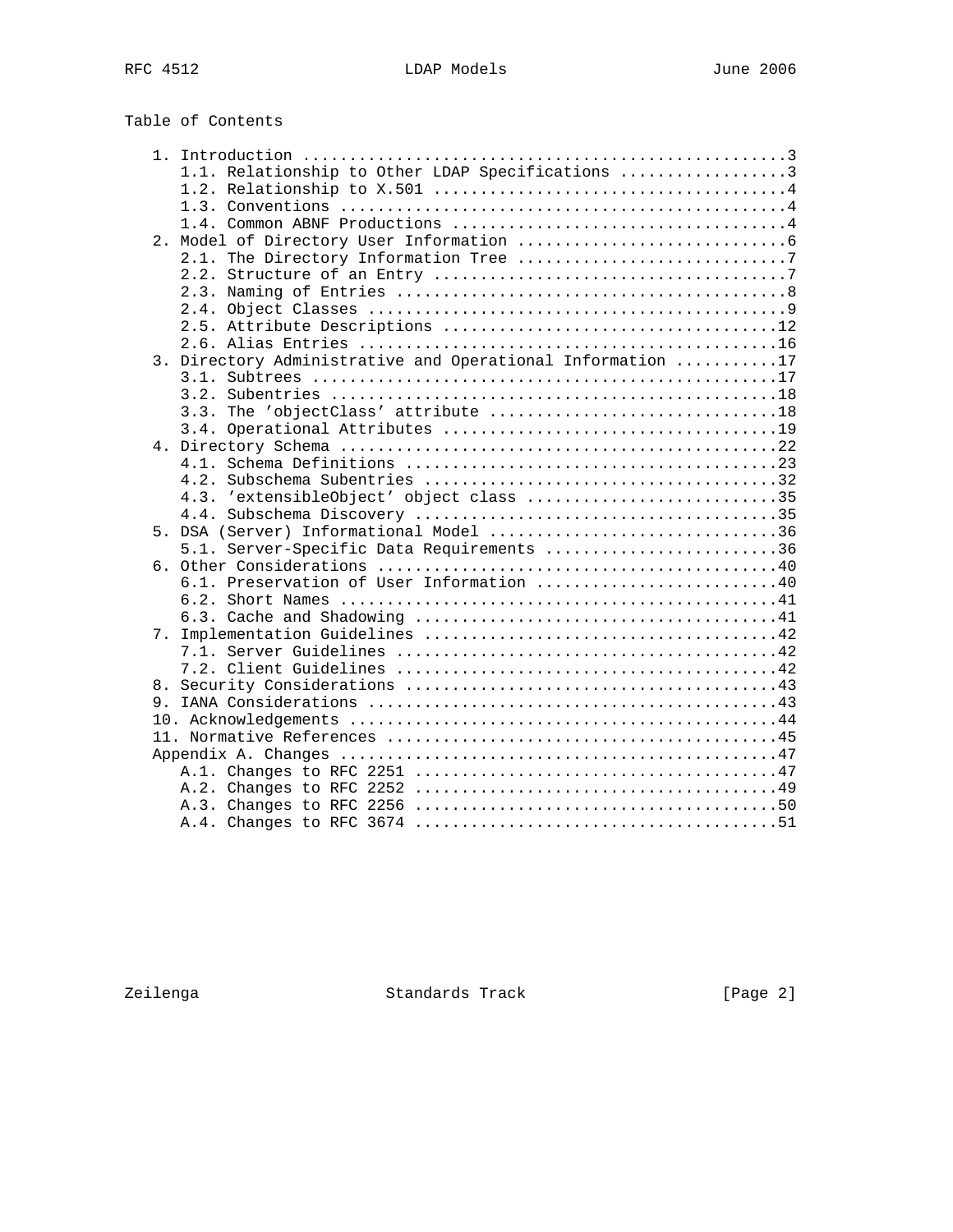1. Introduction

 This document discusses the X.500 Directory Information Models [X.501], as used by the Lightweight Directory Access Protocol (LDAP) [RFC4510].

 The Directory is "a collection of open systems cooperating to provide directory services" [X.500]. The information held in the Directory is collectively known as the Directory Information Base (DIB). A Directory user, which may be a human or other entity, accesses the Directory through a client (or Directory User Agent (DUA)). The client, on behalf of the directory user, interacts with one or more servers (or Directory System Agents (DSA)). A server holds a fragment of the DIB.

The DIB contains two classes of information:

- 1) user information (e.g., information provided and administrated by users). Section 2 describes the Model of User Information.
- 2) administrative and operational information (e.g., information used to administer and/or operate the directory). Section 3 describes the model of Directory Administrative and Operational Information.

 These two models, referred to as the generic Directory Information Models, describe how information is represented in the Directory. These generic models provide a framework for other information models. Section 4 discusses the subschema information model and subschema discovery. Section 5 discusses the DSA (Server) Informational Model.

 Other X.500 information models (such as access control distribution knowledge and replication knowledge information models) may be adapted for use in LDAP. Specification of how these models apply to LDAP is left to future documents.

1.1. Relationship to Other LDAP Specifications

 This document is a integral part of the LDAP technical specification [RFC4510], which obsoletes the previously defined LDAP technical specification, RFC 3377, in its entirety.

 This document obsoletes RFC 2251, Sections 3.2 and 3.4, as well as portions of Sections 4 and 6. Appendix A.1 summarizes changes to these sections. The remainder of RFC 2251 is obsoleted by the [RFC4511], [RFC4513], and [RFC4510] documents.

Zeilenga Standards Track [Page 3]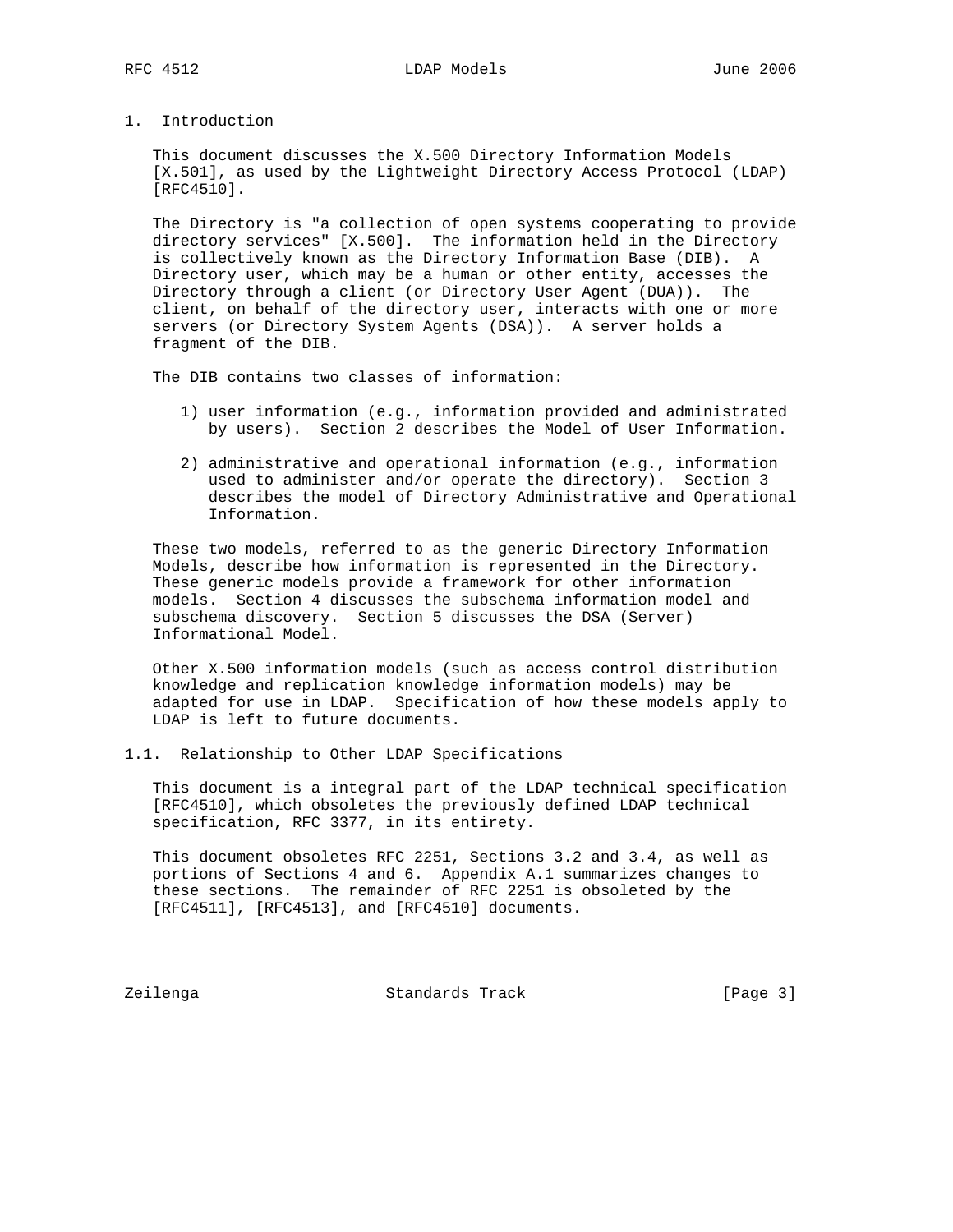This document obsoletes RFC 2252, Sections 4, 5, and 7. Appendix A.2 summarizes changes to these sections. The remainder of RFC 2252 is obsoleted by [RFC4517].

 This document obsoletes RFC 2256, Sections 5.1, 5.2, 7.1, and 7.2. Appendix A.3 summarizes changes to these sections. The remainder of RFC 2256 is obsoleted by [RFC4519] and [RFC4517].

 This document obsoletes RFC 3674 in its entirety. Appendix A.4 summarizes changes since RFC 3674.

1.2. Relationship to X.501

 This document includes material, with and without adaptation, from [X.501] as necessary to describe this protocol. These adaptations (and any other differences herein) apply to this protocol, and only this protocol.

1.3. Conventions

 The key words "MUST", "MUST NOT", "REQUIRED", "SHALL", "SHALL NOT", "SHOULD", "SHOULD NOT", "RECOMMENDED", "MAY", and "OPTIONAL" in this document are to be interpreted as described in BCP 14 [RFC2119].

 Schema definitions are provided using LDAP description formats (as defined in Section 4.1). Definitions provided here are formatted (line wrapped) for readability. Matching rules and LDAP syntaxes referenced in these definitions are specified in [RFC4517].

### 1.4. Common ABNF Productions

 A number of syntaxes in this document are described using Augmented Backus-Naur Form (ABNF) [RFC4234]. These syntaxes (as well as a number of syntaxes defined in other documents) rely on the following common productions:

 keystring = leadkeychar \*keychar leadkeychar = ALPHA keychar = ALPHA / DIGIT / HYPHEN number = DIGIT / ( LDIGIT 1\*DIGIT ) ALPHA = %x41-5A / %x61-7A ; "A"-"Z" / "a"-"z"  $\text{Diff}$  =  $x30 / \text{LDIGIT}$  ; "0"-"9"  $LDIGIT =  $\frac{2}{3} \times 31 - 39$  ; "1"-"9"$  HEX = DIGIT / %x41-46 / %x61-66 ; "0"-"9" / "A"-"F" / "a"-"f" SP = 1\*SPACE ; one or more " " WSP = 1 SINCL / SIL SE MORE " "

Zeilenga **Standards Track** [Page 4]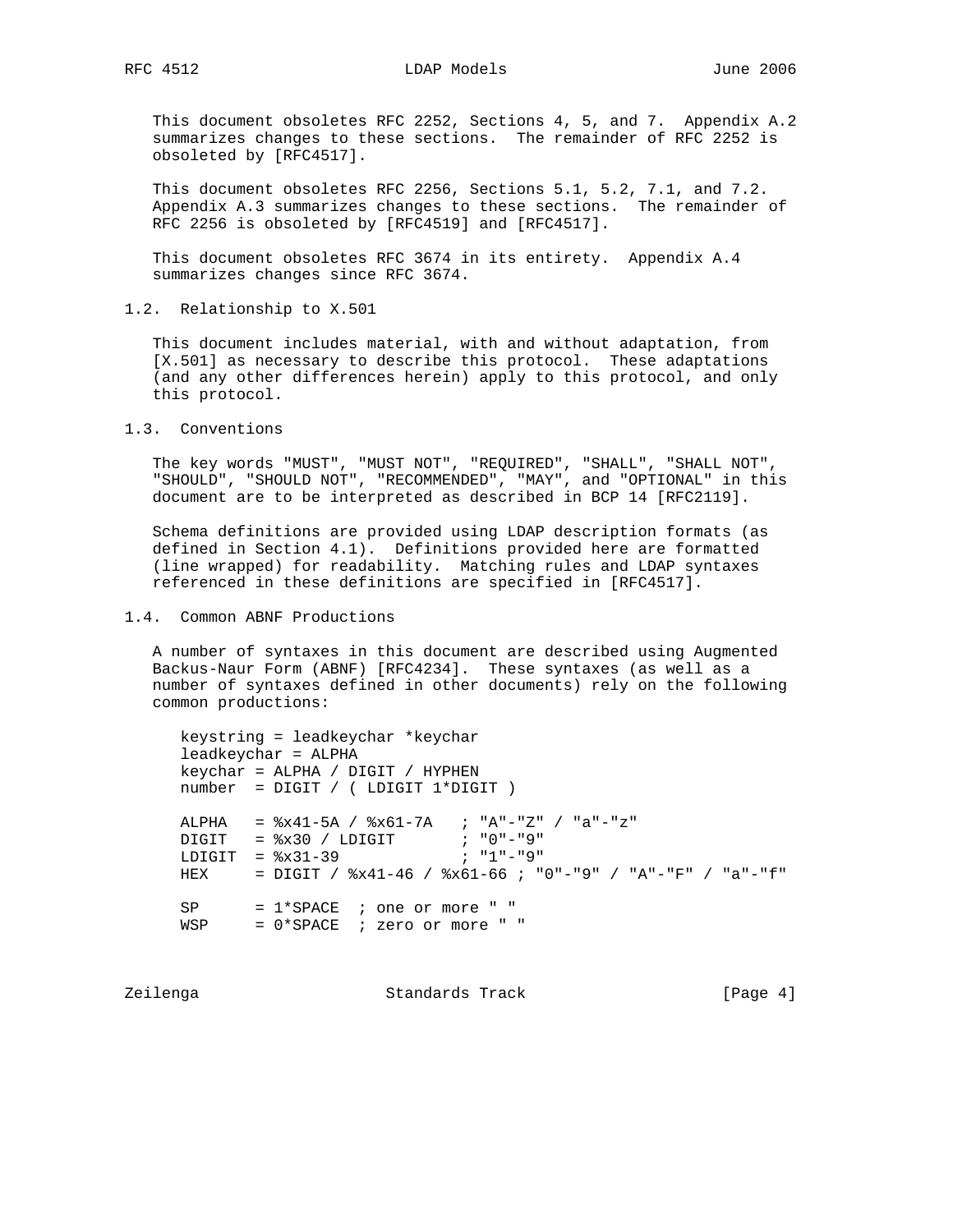```
NULL = x00 ; null (0)SPACE = x20 ; space (" ")
     DQUOTE = x22; quote (""")
 SHARP = %x23 ; octothorpe (or sharp sign) ("#")
 DOLLAR = %x24 ; dollar sign ("$")
      SQUOTE = %x27 ; single quote ("'")
     LPAREN = 8x28 ; left paren ("(")
     RPAREN = 8x29 ; right paren (")")
     PLUS = x2B ; plus sign (" +")COMMA = 8x2C ; comma (",")
     HYPHEN = <math>x2D</math>; hyperhence <math>(" -")</math>DOT = 8x2E ; period (".")
     SEMI = x3B ; semicolon (";")
 LANGLE = %x3C ; left angle bracket ("<")
EQUALS = x3D ; equals sign ("=")
 RANGLE = %x3E ; right angle bracket (">")
     ESC = *x5C ; backslash ("\")
     USCORE = 8x5F ; underscore ("_")
     LCURLY = x7B ; left curly brace "{RCURLY = x7D ; right curly brace "}"
      ; Any UTF-8 [RFC3629] encoded Unicode [Unicode] character
      UTF8 = UTF1 / UTFMB
     UTFMB = UTF2 / UTF3 / UTF4
UTF0 = <math>\frac{1}{2} \times 80 - BF UTF1 = %x00-7F
     UTF2 = xC2-DF UTF0
      UTF3 = %xE0 %xA0-BF UTF0 / %xE1-EC 2(UTF0) /
              %xED %x80-9F UTF0 / %xEE-EF 2(UTF0)
      UTF4 = %xF0 %x90-BF 2(UTF0) / %xF1-F3 3(UTF0) /
               %xF4 %x80-8F 2(UTF0)
     OCTET = %x00-FF ; Any octet (8-bit data unit)
```
 Object identifiers (OIDs) [X.680] are represented in LDAP using a dot-decimal format conforming to the ABNF:

numericoid = number 1\*( DOT number )

 Short names, also known as descriptors, are used as more readable aliases for object identifiers. Short names are case insensitive and conform to the ABNF:

descr = keystring

Zeilenga Standards Track [Page 5]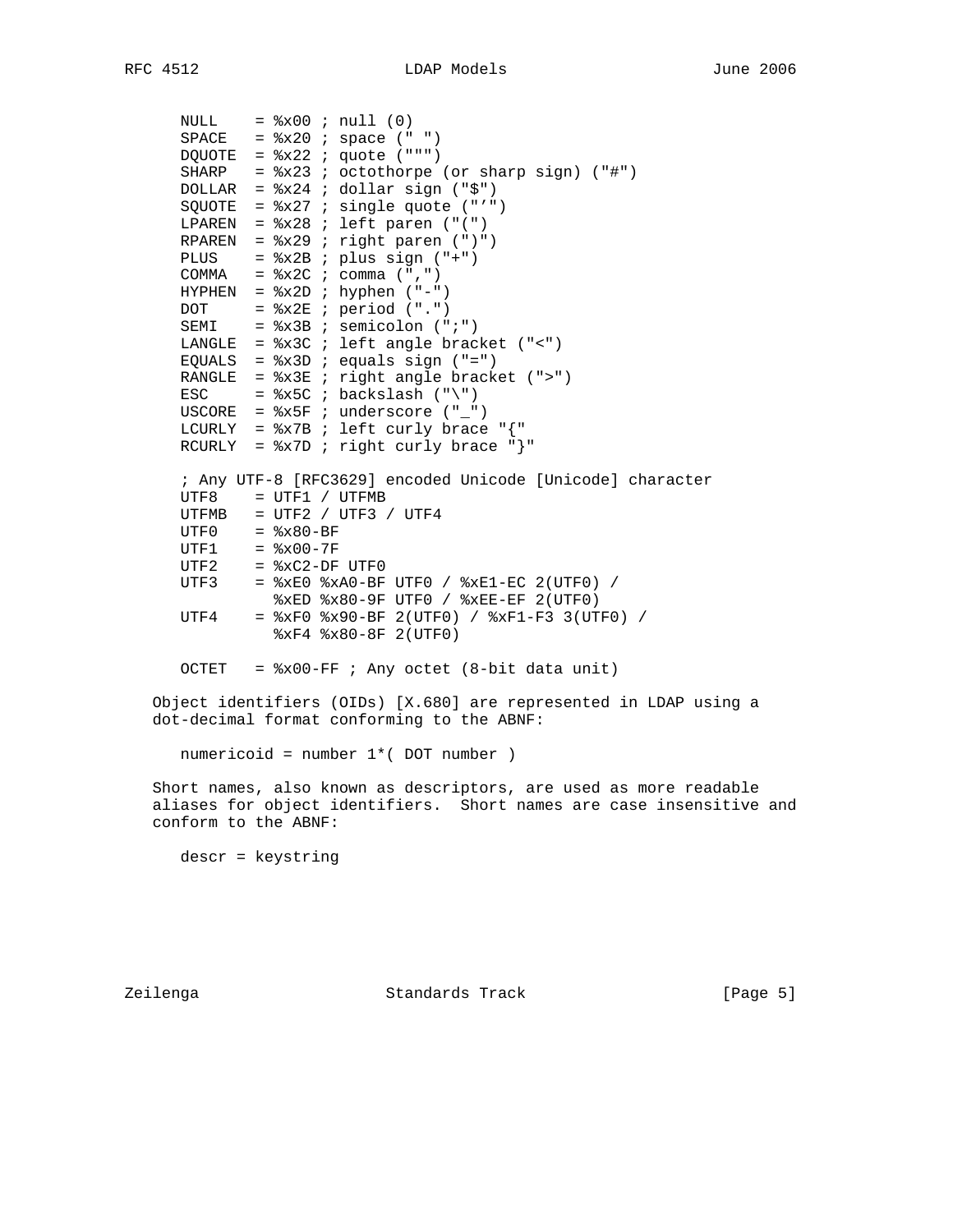Where either an object identifier or a short name may be specified, the following production is used:

oid = descr / numericoid

While the <descr> form is generally preferred when the usage is restricted to short names referring to object identifiers that identify like kinds of objects (e.g., attribute type descriptions, matching rule descriptions, object class descriptions), the <numericoid> form should be used when the object identifiers may identify multiple kinds of objects or when an unambiguous short name (descriptor) is not available.

 Implementations SHOULD treat short names (descriptors) used in an ambiguous manner (as discussed above) as unrecognized.

Short Names (descriptors) are discussed further in Section 6.2.

2. Model of Directory User Information

As [X.501] states:

 The purpose of the Directory is to hold, and provide access to, information about objects of interest (objects) in some 'world'. An object can be anything which is identifiable (can be named).

 An object class is an identified family of objects, or conceivable objects, which share certain characteristics. Every object belongs to at least one class. An object class may be a subclass of other object classes, in which case the members of the former class, the subclass, are also considered to be members of the latter classes, the superclasses. There may be subclasses of subclasses, etc., to an arbitrary depth.

 A directory entry, a named collection of information, is the basic unit of information held in the Directory. There are multiple kinds of directory entries.

 An object entry represents a particular object. An alias entry provides alternative naming. A subentry holds administrative and/or operational information.

 The set of entries representing the DIB are organized hierarchically in a tree structure known as the Directory Information Tree (DIT).

 Section 2.1 describes the Directory Information Tree. Section 2.2 discusses the structure of entries. Section 2.3 discusses naming of entries.

Zeilenga Standards Track [Page 6]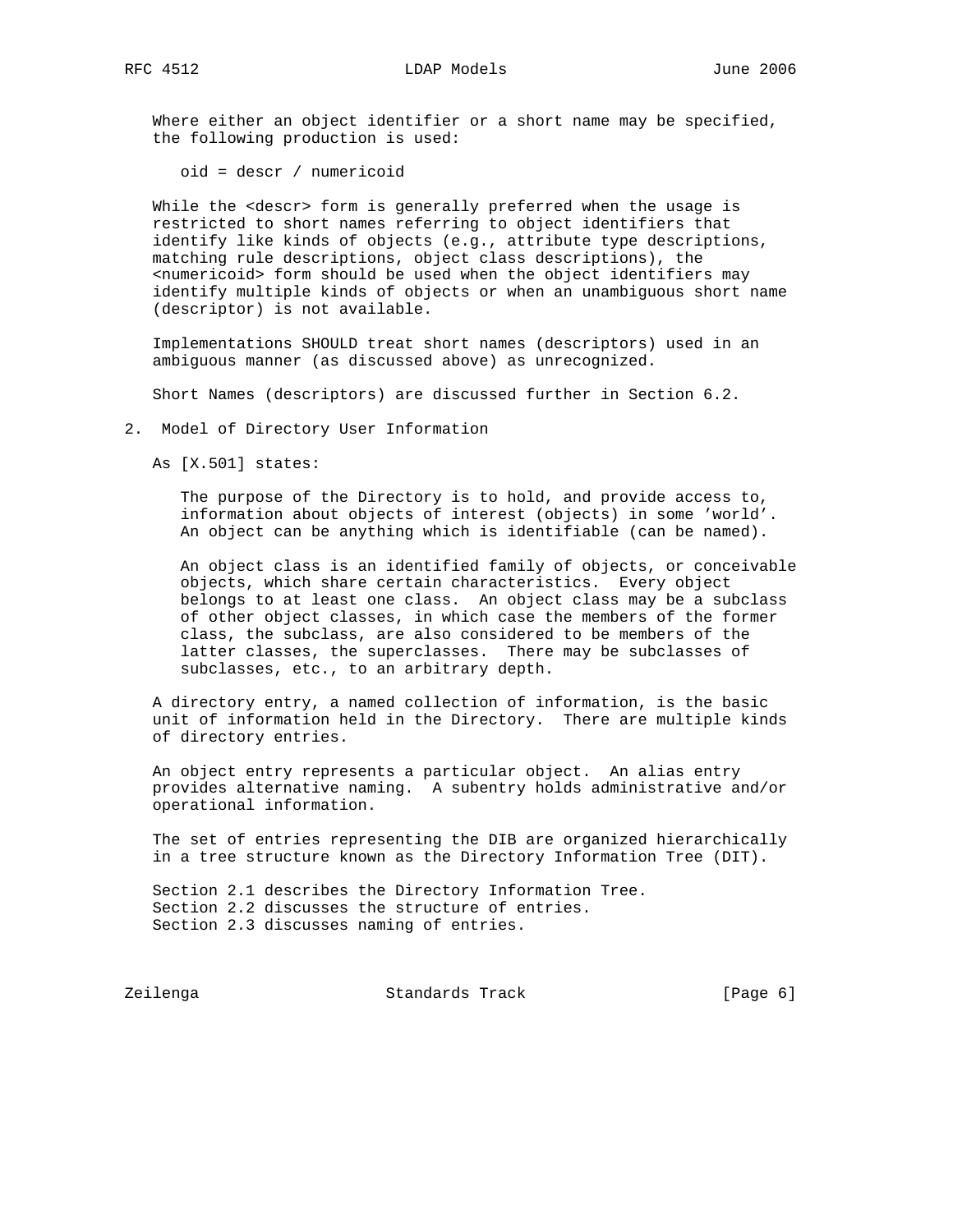Section 2.4 discusses object classes. Section 2.5 discusses attribute descriptions. Section 2.6 discusses alias entries.

2.1. The Directory Information Tree

 As noted above, the DIB is composed of a set of entries organized hierarchically in a tree structure known as the Directory Information Tree (DIT); specifically, a tree where vertices are the entries.

 The arcs between vertices define relations between entries. If an arc exists from X to Y, then the entry at X is the immediate superior of Y, and Y is the immediate subordinate of X. An entry's superiors are the entry's immediate superior and its superiors. An entry's subordinates are all of its immediate subordinates and their subordinates.

 Similarly, the superior/subordinate relationship between object entries can be used to derive a relation between the objects they represent. DIT structure rules can be used to govern relationships between objects.

- Note: An entry's immediate superior is also known as the entry's parent, and an entry's immediate subordinate is also known as the entry's child. Entries that have the same parent are known as siblings.
- 2.2. Structure of an Entry

 An entry consists of a set of attributes that hold information about the object that the entry represents. Some attributes represent user information and are called user attributes. Other attributes represent operational and/or administrative information and are called operational attributes.

 An attribute is an attribute description (a type and zero or more options) with one or more associated values. An attribute is often referred to by its attribute description. For example, the 'givenName' attribute is the attribute that consists of the attribute description 'givenName' (the 'givenName' attribute type [RFC4519] and zero options) and one or more associated values.

 The attribute type governs whether the attribute can have multiple values, the syntax and matching rules used to construct and compare values of that attribute, and other functions. Options indicate subtypes and other functions.

Attribute values conform to the defined syntax of the attribute type.

Zeilenga Standards Track [Page 7]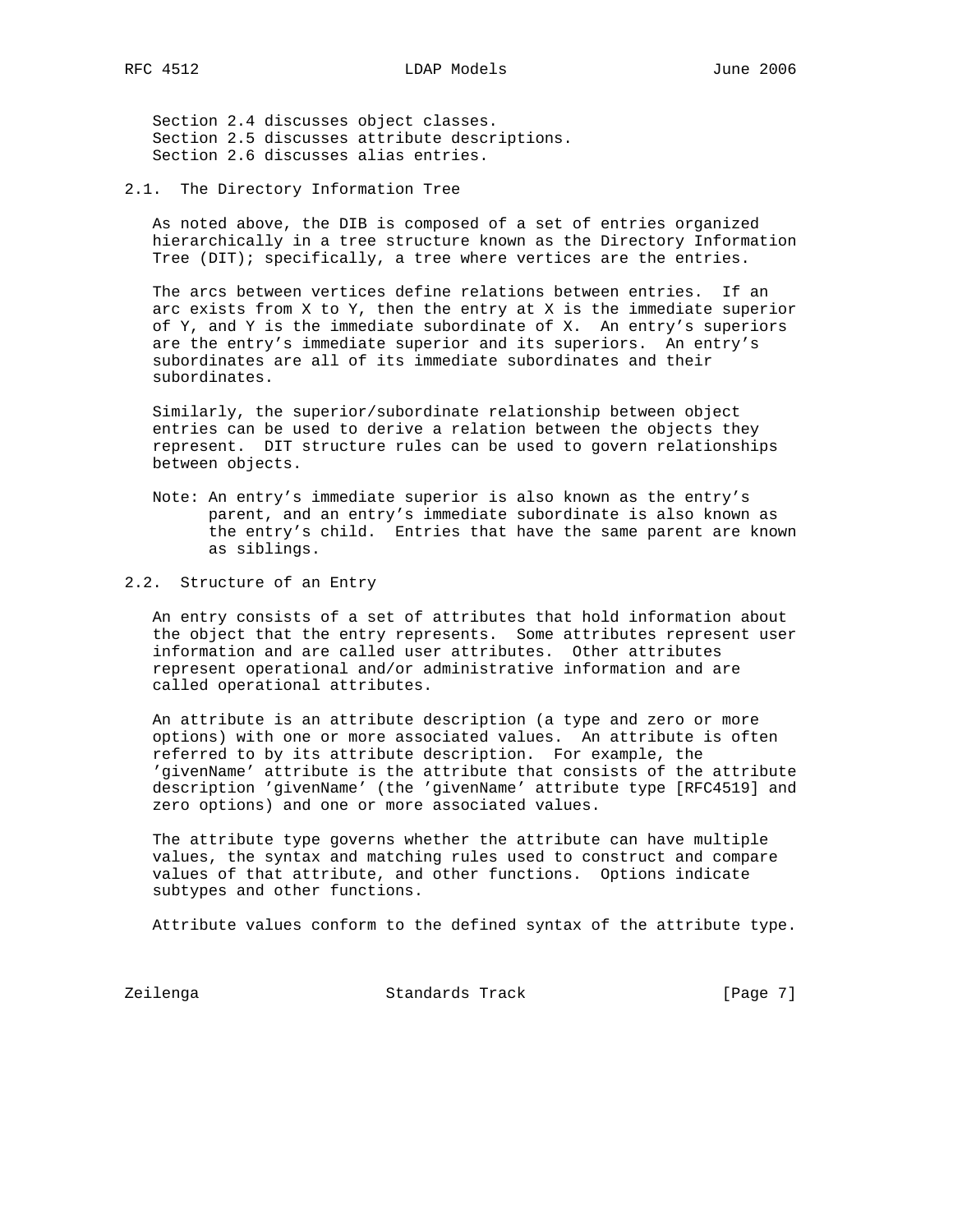No two values of an attribute may be equivalent. Two values are considered equivalent if and only if they would match according to the equality matching rule of the attribute type. Or, if the attribute type is defined with no equality matching rule, two values are equivalent if and only if they are identical. (See 2.5.1 for other restrictions.)

 For example, a 'givenName' attribute can have more than one value, they must be Directory Strings, and they are case insensitive. A 'givenName' attribute cannot hold both "John" and "JOHN", as these are equivalent values per the equality matching rule of the attribute type.

 Additionally, no attribute is to have a value that is not equivalent to itself. For example, the 'givenName' attribute cannot have as a value a directory string that includes the REPLACEMENT CHARACTER (U+FFFD) code point, as matching involving that directory string is Undefined per this attribute's equality matching rule.

 When an attribute is used for naming of the entry, one and only one value of the attribute is used in forming the Relative Distinguished Name. This value is known as a distinguished value.

2.3. Naming of Entries

2.3.1. Relative Distinguished Names

 Each entry is named relative to its immediate superior. This relative name, known as its Relative Distinguished Name (RDN) [X.501], is composed of an unordered set of one or more attribute value assertions (AVA) consisting of an attribute description with zero options and an attribute value. These AVAs are chosen to match attribute values (each a distinguished value) of the entry.

 An entry's relative distinguished name must be unique among all immediate subordinates of the entry's immediate superior (i.e., all siblings).

 The following are examples of string representations of RDNs [RFC4514]:

 $UID=12345$  OU=Engineering CN=Kurt Zeilenga+L=Redwood Shores

 The last is an example of a multi-valued RDN; that is, an RDN composed of multiple AVAs.

Zeilenga Standards Track [Page 8]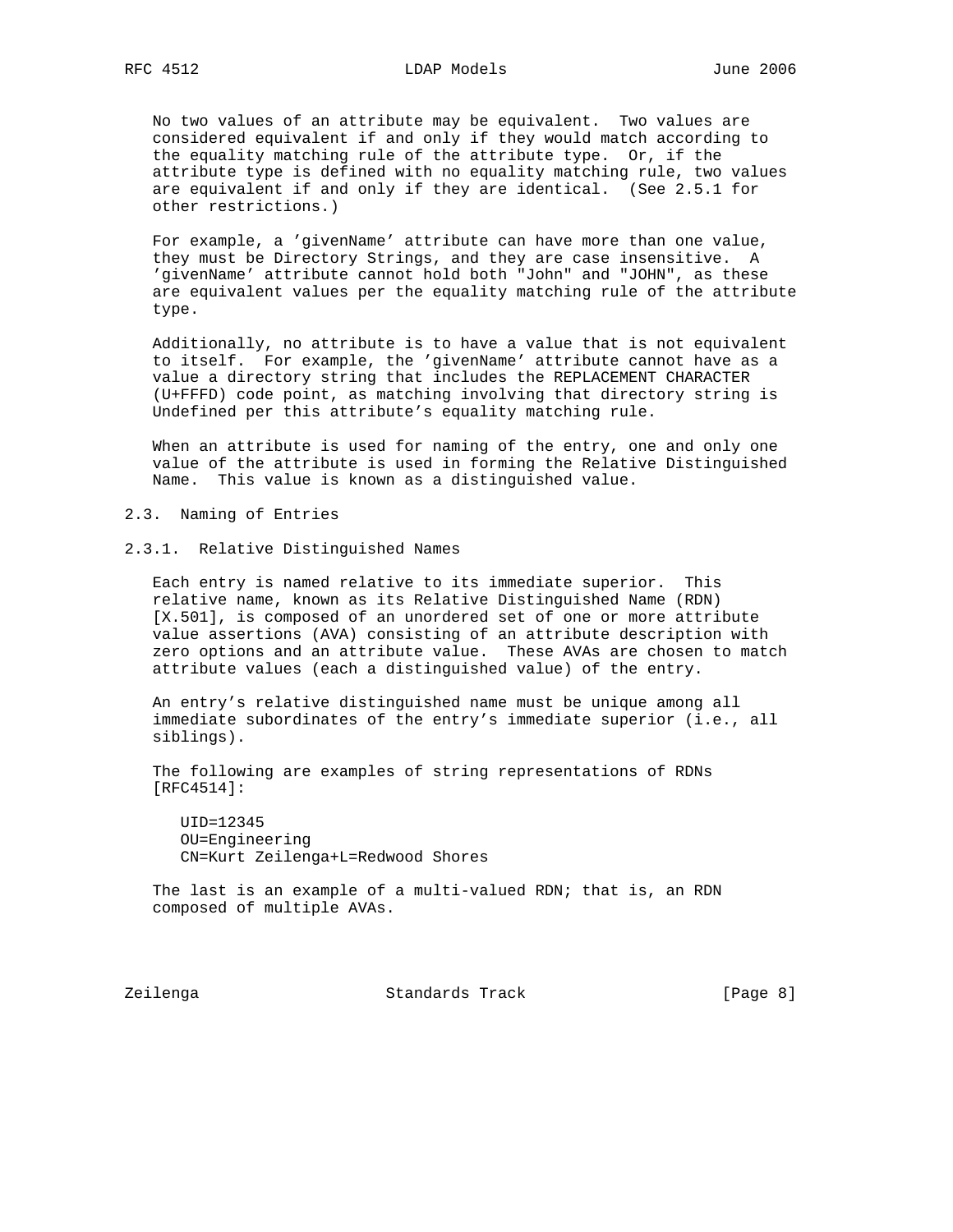## 2.3.2. Distinguished Names

 An entry's fully qualified name, known as its Distinguished Name (DN) [X.501], is the concatenation of its RDN and its immediate superior's DN. A Distinguished Name unambiguously refers to an entry in the tree. The following are examples of string representations of DNs [RFC4514]:

 UID=nobody@example.com,DC=example,DC=com CN=John Smith,OU=Sales,O=ACME Limited,L=Moab,ST=Utah,C=US

2.3.3. Alias Names

 An alias, or alias name, is "an name for an object, provided by the use of alias entries" [X.501]. Alias entries are described in Section 2.6.

2.4. Object Classes

 An object class is "an identified family of objects (or conceivable objects) that share certain characteristics" [X.501].

As defined in [X.501]:

Object classes are used in the Directory for a number of purposes:

- describing and categorizing objects and the entries that correspond to these objects;
- where appropriate, controlling the operation of the Directory;
- regulating, in conjunction with DIT structure rule specifications, the position of entries in the DIT;
- regulating, in conjunction with DIT content rule specifications, the attributes that are contained in entries;
- identifying classes of entry that are to be associated with a particular policy by the appropriate administrative authority.

 An object class (a subclass) may be derived from an object class (its direct superclass) which is itself derived from an even more generic object class. For structural object classes, this process stops at the most generic object class, 'top' (defined in Section 2.4.1). An ordered set of superclasses up to the most superior object class of an object class is its superclass chain.

Zeilenga Standards Track [Page 9]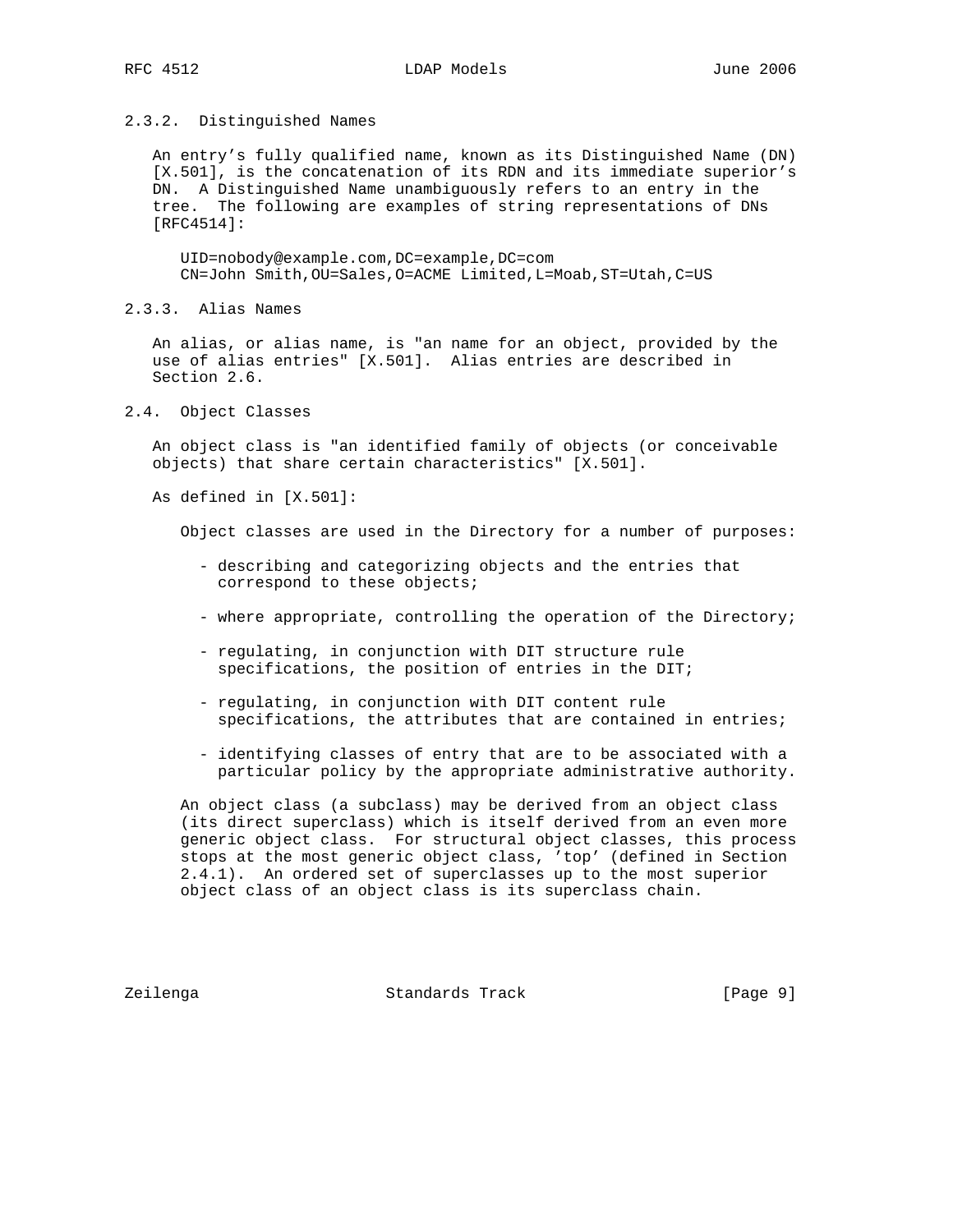An object class may be derived from two or more direct superclasses (superclasses not part of the same superclass chain). This feature of subclassing is termed multiple inheritance.

 Each object class identifies the set of attributes required to be present in entries belonging to the class and the set of attributes allowed to be present in entries belonging to the class. As an entry of a class must meet the requirements of each class it belongs to, it can be said that an object class inherits the sets of allowed and required attributes from its superclasses. A subclass can identify an attribute allowed by its superclass as being required. If an attribute is a member of both sets, it is required to be present.

 Each object class is defined to be one of three kinds of object classes: Abstract, Structural, or Auxiliary.

 Each object class is identified by an object identifier (OID) and, optionally, one or more short names (descriptors).

2.4.1. Abstract Object Classes

 An abstract object class, as the name implies, provides a base of characteristics from which other object classes can be defined to inherit from. An entry cannot belong to an abstract object class unless it belongs to a structural or auxiliary class that inherits from that abstract class.

 Abstract object classes cannot derive from structural or auxiliary object classes.

 All structural object classes derive (directly or indirectly) from the 'top' abstract object class. Auxiliary object classes do not necessarily derive from 'top'.

 The following is the object class definition (see Section 4.1.1) for the 'top' object class:

( 2.5.6.0 NAME 'top' ABSTRACT MUST objectClass )

All entries belong to the 'top' abstract object class.

Zeilenga **Standards Track** [Page 10]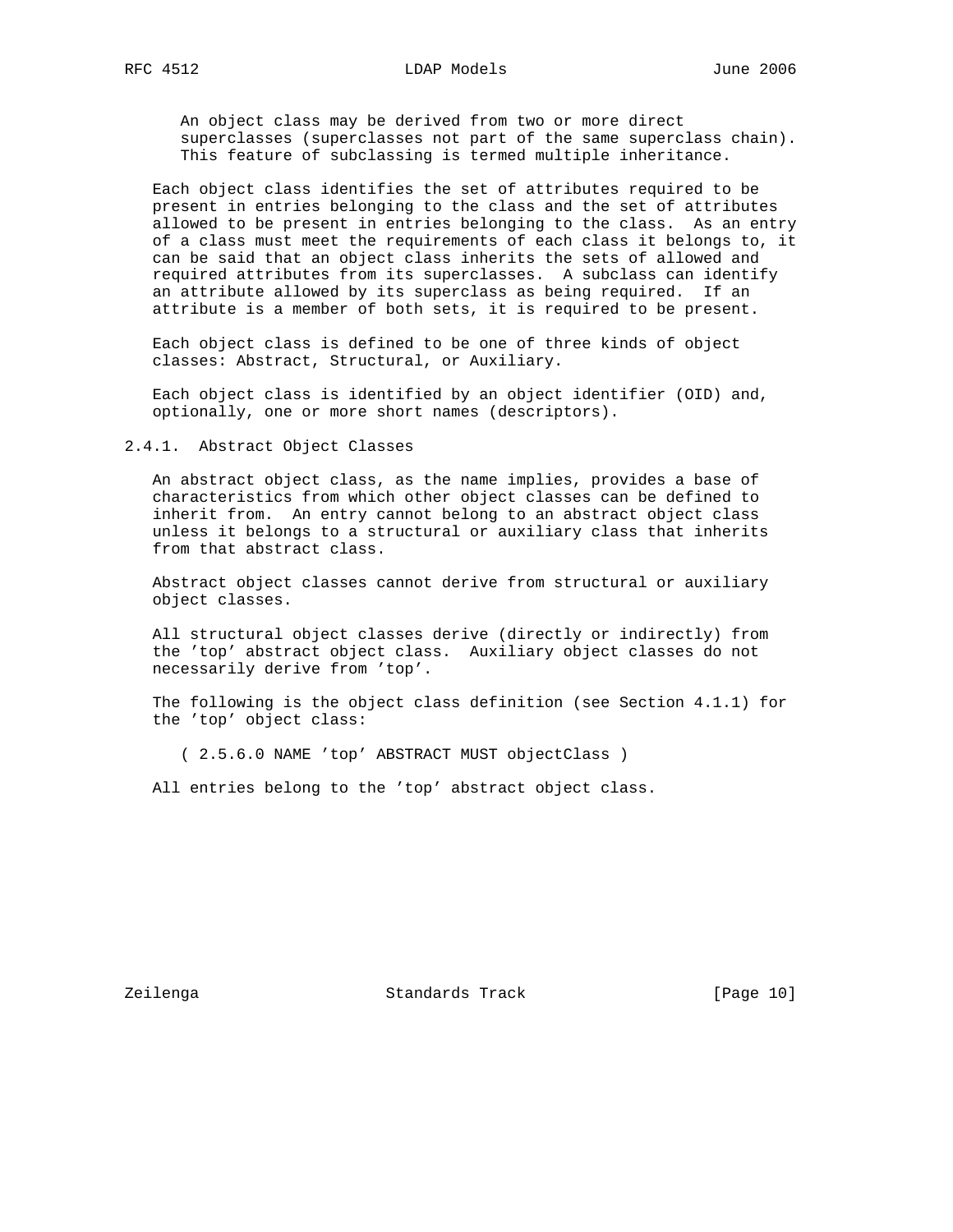# 2.4.2. Structural Object Classes

As stated in [X.501]:

 An object class defined for use in the structural specification of the DIT is termed a structural object class. Structural object classes are used in the definition of the structure of the names of the objects for compliant entries.

 An object or alias entry is characterized by precisely one structural object class superclass chain which has a single structural object class as the most subordinate object class. This structural object class is referred to as the structural object class of the entry.

Structural object classes are related to associated entries:

- an entry conforming to a structural object class shall represent the real-world object constrained by the object class;
- DIT structure rules only refer to structural object classes; the structural object class of an entry is used to specify the position of the entry in the DIT;
- the structural object class of an entry is used, along with an associated DIT content rule, to control the content of an entry.

The structural object class of an entry shall not be changed.

 Each structural object class is a (direct or indirect) subclass of the 'top' abstract object class.

Structural object classes cannot subclass auxiliary object classes.

 Each entry is said to belong to its structural object class as well as all classes in its structural object class's superclass chain.

2.4.3. Auxiliary Object Classes

 Auxiliary object classes are used to augment the characteristics of entries. They are commonly used to augment the sets of attributes required and allowed to be present in an entry. They can be used to describe entries or classes of entries.

Auxiliary object classes cannot subclass structural object classes.

Zeilenga Standards Track [Page 11]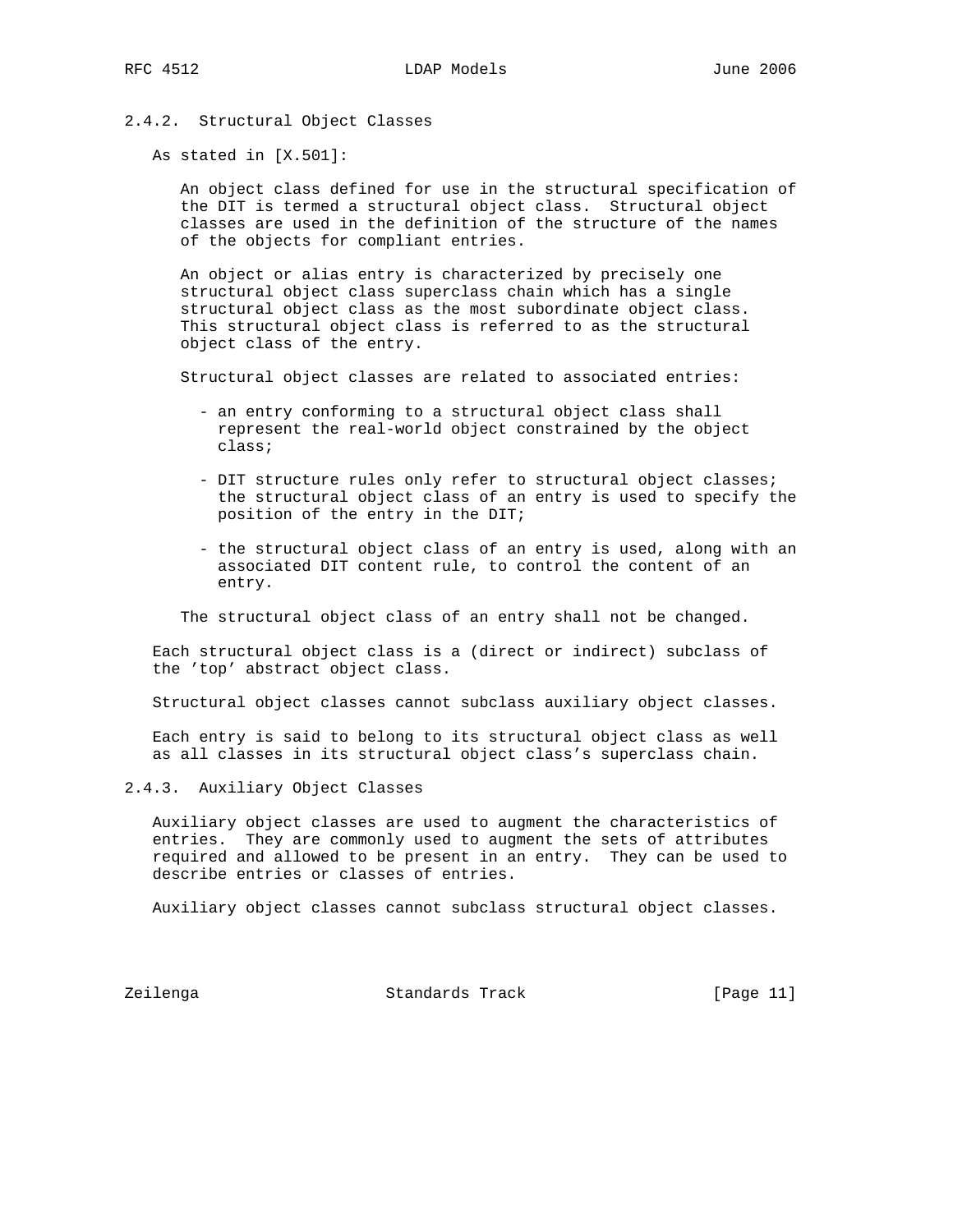An entry can belong to any subset of the set of auxiliary object classes allowed by the DIT content rule associated with the structural object class of the entry. If no DIT content rule is associated with the structural object class of the entry, the entry cannot belong to any auxiliary object class.

 The set of auxiliary object classes that an entry belongs to can change over time.

2.5. Attribute Descriptions

 An attribute description is composed of an attribute type (see Section 2.5.1) and a set of zero or more attribute options (see Section 2.5.2).

An attribute description is represented by the ABNF:

 attributedescription = attributetype options attributetype = oid options = \*( SEMI option ) option = 1\*keychar

where <attributetype> identifies the attribute type and each <option> identifies an attribute option. Both <attributetype> and <option> productions are case insensitive. The order in which <option>s appear is irrelevant. That is, any two <attributedescription>s that consist of the same <attributetype> and same set of <option>s are equivalent.

Examples of valid attribute descriptions:

 2.5.4.0 cn;lang-de;lang-en owner

 An attribute description with an unrecognized attribute type is to be treated as unrecognized. Servers SHALL treat an attribute description with an unrecognized attribute option as unrecognized. Clients MAY treat an unrecognized attribute option as a tagging option (see Section 2.5.2.1).

All attributes of an entry must have distinct attribute descriptions.

2.5.1. Attribute Types

 An attribute type governs whether the attribute can have multiple values, the syntax and matching rules used to construct and compare values of that attribute, and other functions.

Zeilenga Standards Track [Page 12]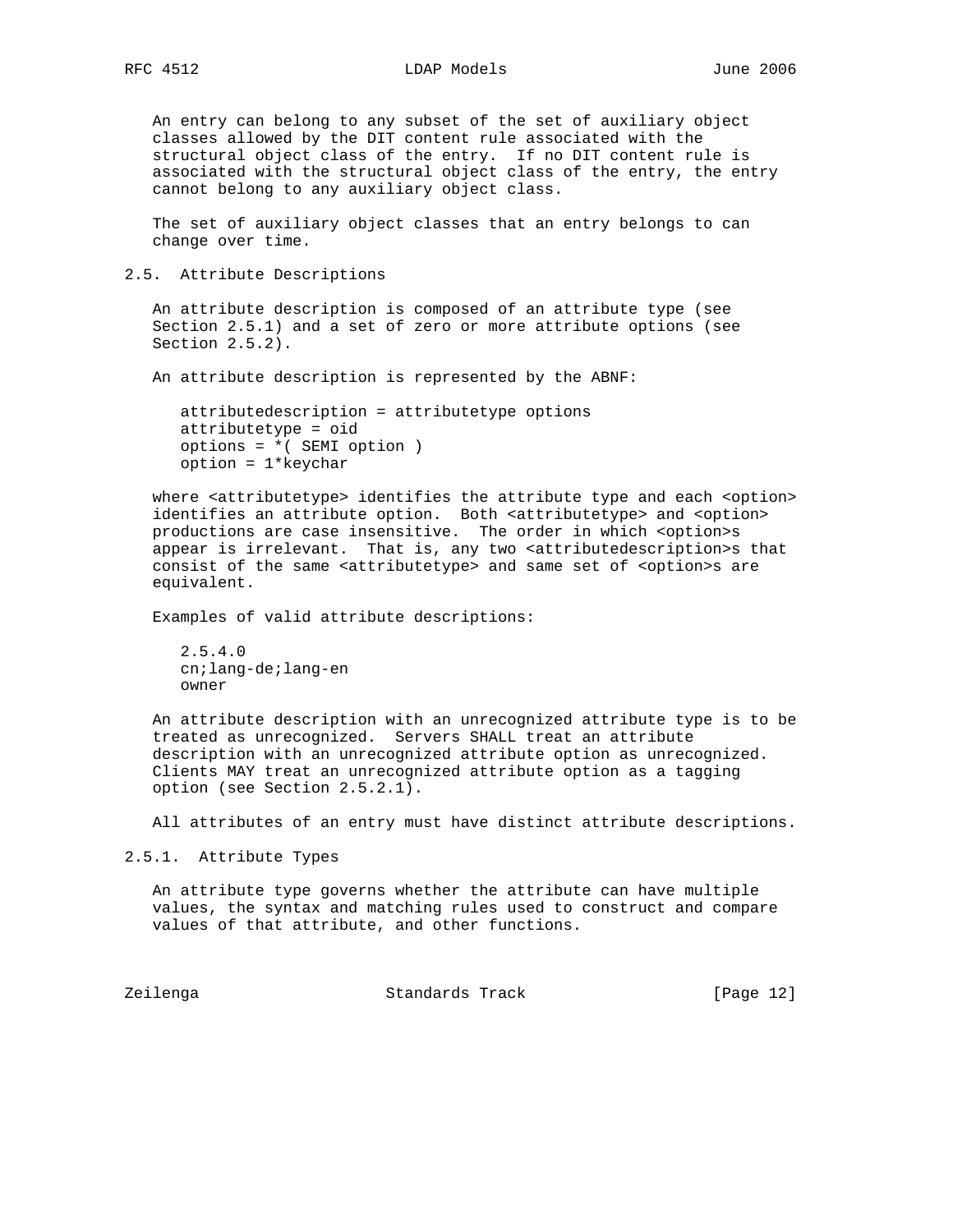If no equality matching is specified for the attribute type:

- the attribute (of the type) cannot be used for naming;
- when adding the attribute (or replacing all values), no two values may be equivalent (see 2.2);
- individual values of a multi-valued attribute are not to be independently added or deleted;
- attribute value assertions (such as matching in search filters and comparisons) using values of such a type cannot be performed.

 Otherwise, the specified equality matching rule is to be used to evaluate attribute value assertions concerning the attribute type. The specified equality rule is to be transitive and commutative.

 The attribute type indicates whether the attribute is a user attribute or an operational attribute. If operational, the attribute type indicates the operational usage and whether or not the attribute is modifiable by users. Operational attributes are discussed in Section 3.4.

 An attribute type (a subtype) may derive from a more generic attribute type (a direct supertype). The following restrictions apply to subtyping:

- a subtype must have the same usage as its direct supertype,
- a subtype's syntax must be the same, or a refinement of, its supertype's syntax, and
- a subtype must be collective [RFC3671] if its supertype is collective.

 An attribute description consisting of a subtype and no options is said to be the direct description subtype of the attribute description consisting of the subtype's direct supertype and no options.

 Each attribute type is identified by an object identifier (OID) and, optionally, one or more short names (descriptors).

## 2.5.2. Attribute Options

 There are multiple kinds of attribute description options. The LDAP technical specification details one kind: tagging options.

 Not all options can be associated with attributes held in the directory. Tagging options can be.

Zeilenga Standards Track [Page 13]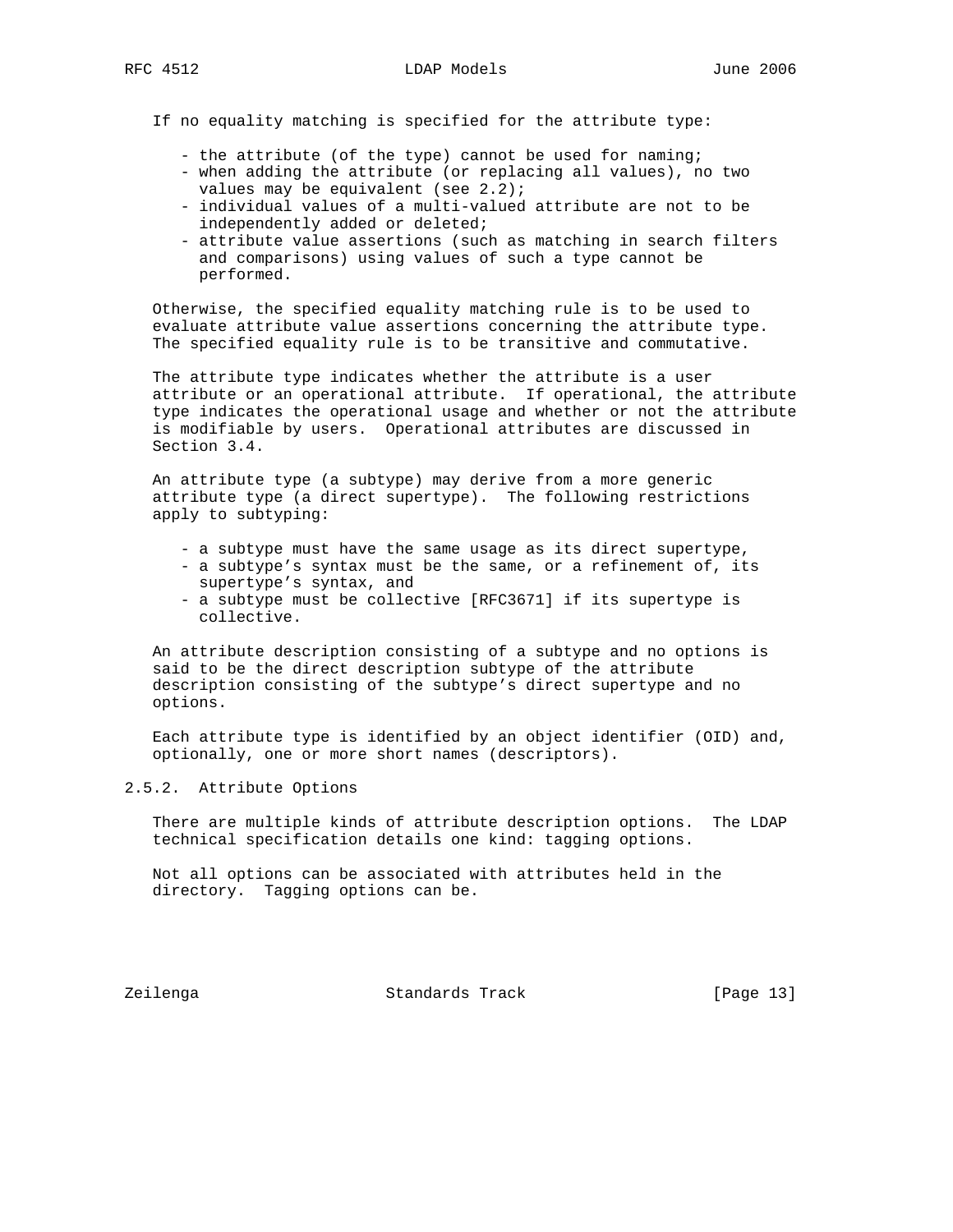Not all options can be used in conjunction with all attribute types. In such cases, the attribute description is to be treated as unrecognized.

 An attribute description that contains mutually exclusive options shall be treated as unrecognized. That is, "cn;x-bar;x-foo", where "x-foo" and "x-bar" are mutually exclusive, is to be treated as unrecognized.

 Other kinds of options may be specified in future documents. These documents must detail how new kinds of options they define relate to tagging options. In particular, these documents must detail whether or not new kinds of options can be associated with attributes held in the directory, how new kinds of options affect transfer of attribute values, and how new kinds of options are treated in attribute description hierarchies.

 Options are represented as short, case-insensitive textual strings conforming to the <option> production defined in Section 2.5 of this document.

 Procedures for registering options are detailed in BCP 64, RFC 4520 [RFC4520].

2.5.2.1. Tagging Options

 Attributes held in the directory can have attribute descriptions with any number of tagging options. Tagging options are never mutually exclusive.

 An attribute description with N tagging options is a direct (description) subtype of all attribute descriptions of the same attribute type and all but one of the N options. If the attribute type has a supertype, then the attribute description is also a direct (description) subtype of the attribute description of the supertype and the N tagging options. That is, 'cn;lang-de;lang-en' is a direct (description) subtype of 'cn;lang-de', 'cn;lang-en', and 'name;lang-de;lang-en' ('cn' is a subtype of 'name'; both are defined in [RFC4519]).

2.5.3. Attribute Description Hierarchies

 An attribute description can be the direct subtype of zero or more other attribute descriptions as indicated by attribute type subtyping (as described in Section 2.5.1) or attribute tagging option subtyping (as described in Section 2.5.2.1). These subtyping relationships are used to form hierarchies of attribute descriptions and attributes.

Zeilenga Standards Track [Page 14]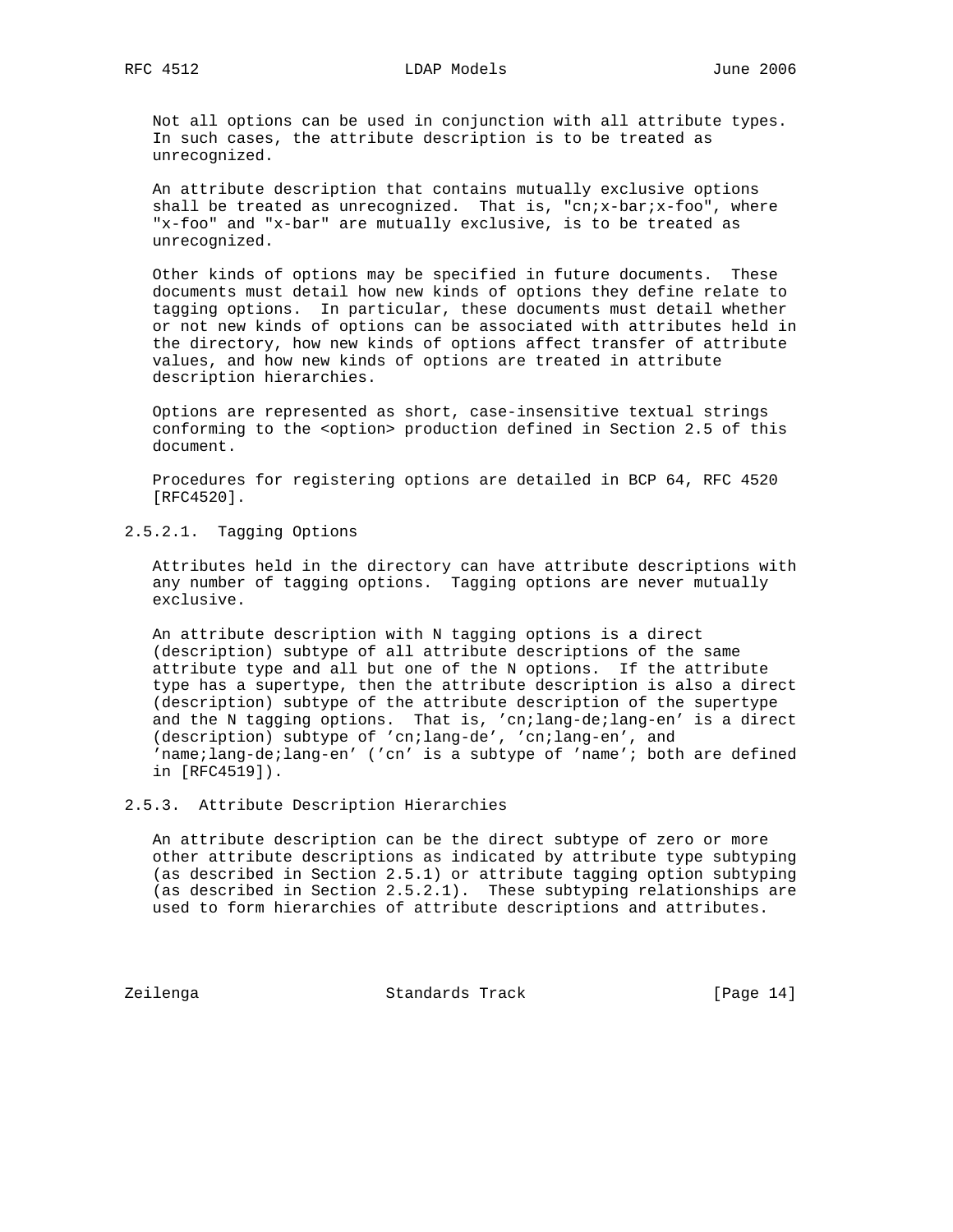As adapted from [X.501]:

 Attribute hierarchies allow access to the DIB with varying degrees of granularity. This is achieved by allowing the value components of attributes to be accessed by using either their specific attribute description (a direct reference to the attribute) or a more generic attribute description (an indirect reference).

 Semantically related attributes may be placed in a hierarchical relationship, the more specialized being placed subordinate to the more generalized. Searching for or retrieving attributes and their values is made easier by quoting the more generalized attribute description; a filter item so specified is evaluated for the more specialized descriptions as well as for the quoted description.

 Where subordinate specialized descriptions are selected to be returned as part of a search result these descriptions shall be returned if available. Where the more general descriptions are selected to be returned as part of a search result both the general and the specialized descriptions shall be returned, if available. An attribute value shall always be returned as a value of its own attribute description.

 All of the attribute descriptions in an attribute hierarchy are treated as distinct and unrelated descriptions for user modification of entry content.

 An attribute value stored in an object or alias entry is of precisely one attribute description. The description is indicated when the value is originally added to the entry.

 For the purpose of subschema administration of the entry, a specification that an attribute is required is fulfilled if the entry contains a value of an attribute description belonging to an attribute hierarchy where the attribute type of that description is the same as the required attribute's type. That is, a "MUST name" specification is fulfilled by 'name' or 'name;x-tag-option', but is not fulfilled by 'CN' or 'CN;x-tag-option' (even though 'CN' is a subtype of 'name'). Likewise, an entry may contain a value of an attribute description belonging to an attribute hierarchy where the attribute type of that description is either explicitly included in the definition of an object class to which the entry belongs or allowed by the DIT content rule applicable to that entry. That is, 'name' and 'name;x-tag-option' are allowed by "MAY name" (or by "MUST name"), but 'CN' and 'CN;x-tag-option' are not allowed by "MAY name" (or by "MUST name").

Zeilenga Standards Track [Page 15]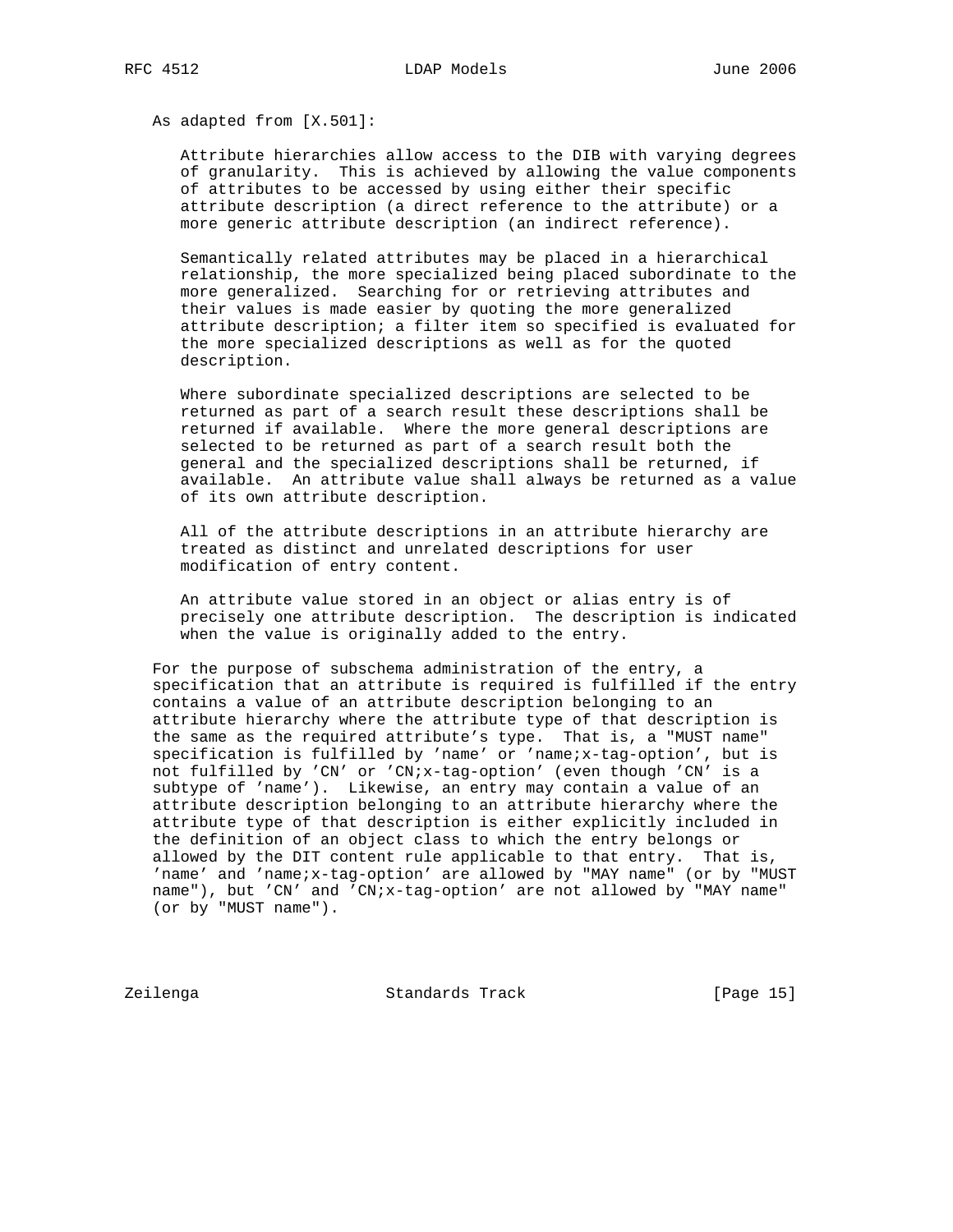For the purposes of other policy administration, unless stated otherwise in the specification of the particular administrative model, all of the attribute descriptions in an attribute hierarchy are treated as distinct and unrelated descriptions.

2.6. Alias Entries

As adapted from [X.501]:

 An alias, or an alias name, for an object is an alternative name for an object or object entry which is provided by the use of alias entries.

 Each alias entry contains, within the 'aliasedObjectName' attribute (known as the 'aliasedEntryName' attribute in X.500), a name of some object. The distinguished name of the alias entry is thus also a name for this object.

 NOTE - The name within the 'aliasedObjectName' is said to be pointed to by the alias. It does not have to be the distinguished name of any entry.

 The conversion of an alias name to an object name is termed (alias) dereferencing and comprises the systematic replacement of alias names, where found within a purported name, by the value of the corresponding 'aliasedObjectName' attribute. The process may require the examination of more than one alias entry.

 Any particular entry in the DIT may have zero or more alias names. It therefore follows that several alias entries may point to the same entry. An alias entry may point to an entry that is not a leaf entry and may point to another alias entry.

 An alias entry shall have no subordinates, so that an alias entry is always a leaf entry.

Every alias entry shall belong to the 'alias' object class.

 An entry with the 'alias' object class must also belong to an object class (or classes), or be governed by a DIT content rule, which allows suitable naming attributes to be present.

Example:

 dn: cn=bar,dc=example,dc=com objectClass: top objectClass: alias objectClass: extensibleObject

Zeilenga Standards Track [Page 16]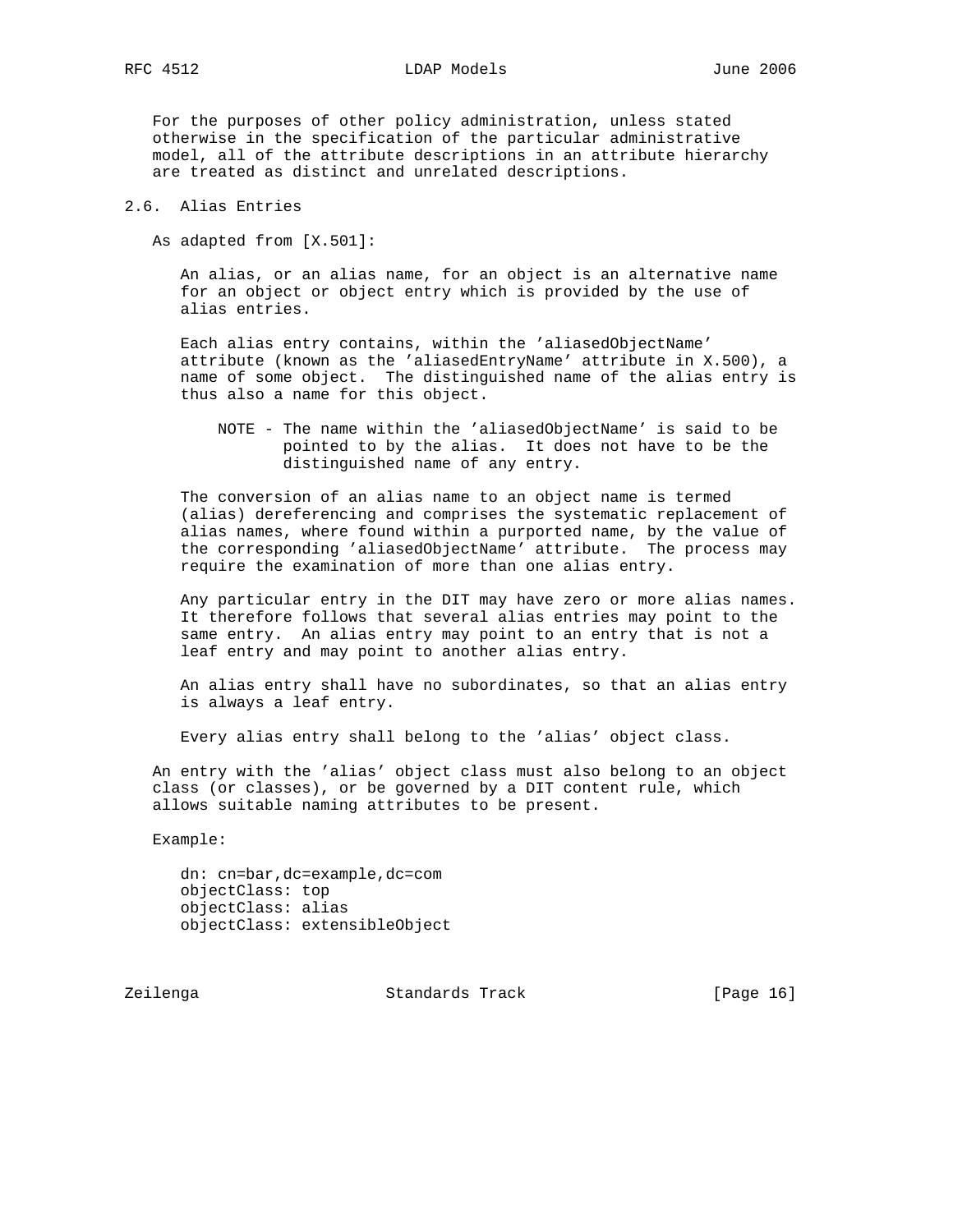cn: bar aliasedObjectName: cn=foo,dc=example,dc=com

2.6.1. 'alias' Object Class

Alias entries belong to the 'alias' object class.

 ( 2.5.6.1 NAME 'alias' SUP top STRUCTURAL MUST aliasedObjectName )

2.6.2. 'aliasedObjectName' Attribute Type

 The 'aliasedObjectName' attribute holds the name of the entry an alias points to. The 'aliasedObjectName' attribute is known as the 'aliasedEntryName' attribute in X.500.

 ( 2.5.4.1 NAME 'aliasedObjectName' EQUALITY distinguishedNameMatch SYNTAX 1.3.6.1.4.1.1466.115.121.1.12 SINGLE-VALUE )

 The 'distinguishedNameMatch' matching rule and the DistinguishedName (1.3.6.1.4.1.1466.115.121.1.12) syntax are defined in [RFC4517].

3. Directory Administrative and Operational Information

 This section discusses select aspects of the X.500 Directory Administrative and Operational Information model [X.501]. LDAP implementations MAY support other aspects of this model.

3.1. Subtrees

As defined in [X.501]:

 A subtree is a collection of object and alias entries situated at the vertices of a tree. Subtrees do not contain subentries. The prefix sub, in subtree, emphasizes that the base (or root) vertex of this tree is usually subordinate to the root of the DIT.

 A subtree begins at some vertex and extends to some identifiable lower boundary, possibly extending to leaves. A subtree is always defined within a context which implicitly bounds the subtree. For example, the vertex and lower boundaries of a subtree defining a replicated area are bounded by a naming context.

Zeilenga Standards Track [Page 17]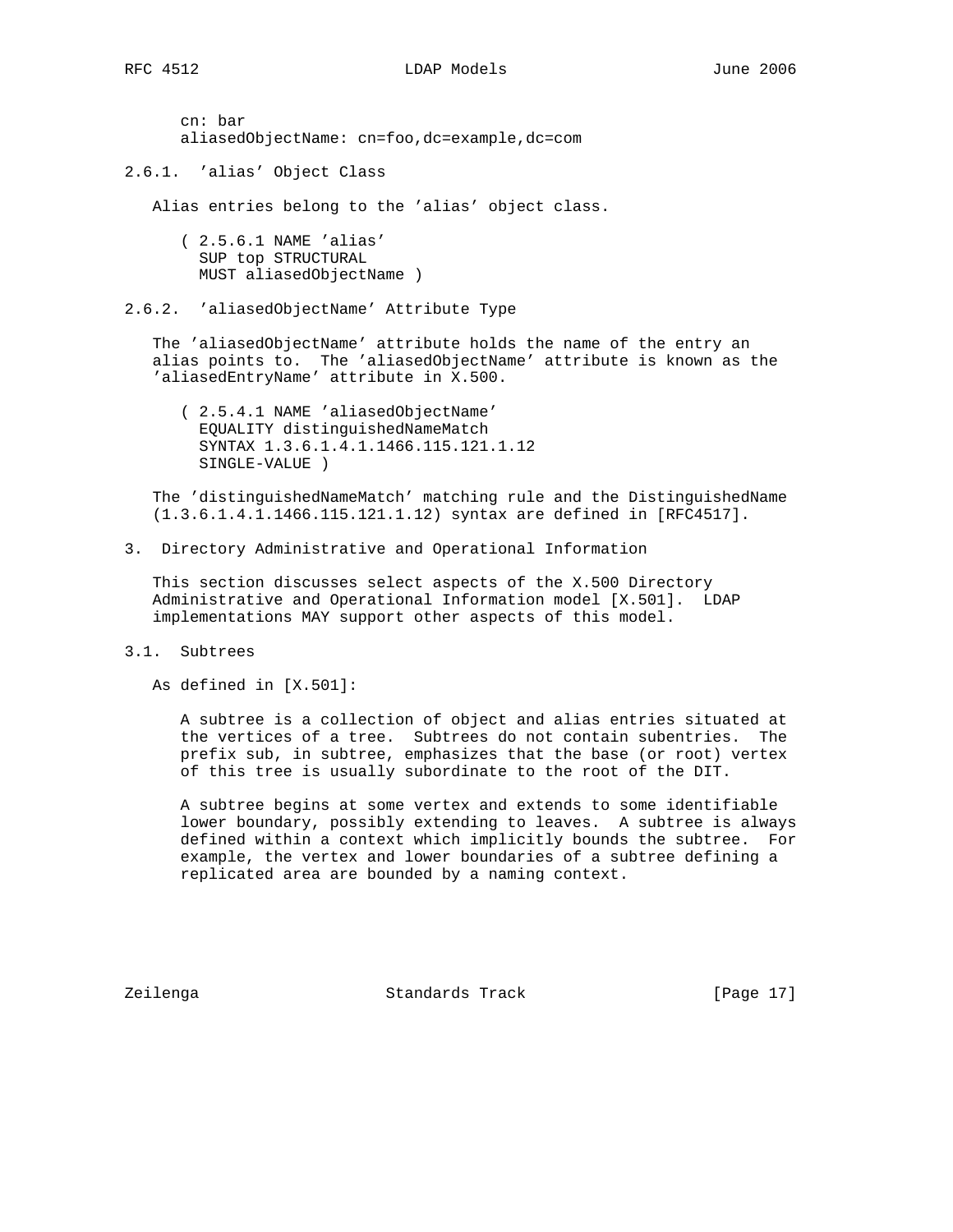## 3.2. Subentries

 A subentry is a "special sort of entry, known by the Directory, used to hold information associated with a subtree or subtree refinement" [X.501]. Subentries are used in Directory to hold for administrative and operational purposes as defined in [X.501]. Their use in LDAP is detailed in [RFC3672].

 The term "(sub)entry" in this specification indicates that servers implementing X.500(93) models are, in accordance with X.500(93) as described in [RFC3672], to use a subentry and that other servers are to use an object entry belonging to the appropriate auxiliary class normally used with the subentry (e.g., 'subschema' for subschema subentries) to mimic the subentry. This object entry's RDN SHALL be formed from a value of the 'cn' (commonName) attribute [RFC4519] (as all subentries are named with 'cn').

### 3.3. The 'objectClass' attribute

Each entry in the DIT has an 'objectClass' attribute.

 ( 2.5.4.0 NAME 'objectClass' EQUALITY objectIdentifierMatch SYNTAX 1.3.6.1.4.1.1466.115.121.1.38 )

 The 'objectIdentifierMatch' matching rule and the OBJECT IDENTIFIER (1.3.6.1.4.1.1466.115.121.1.38) syntax are defined in [RFC4517].

 The 'objectClass' attribute specifies the object classes of an entry, which (among other things) are used in conjunction with the controlling schema to determine the permitted attributes of an entry. Values of this attribute can be modified by clients, but the 'objectClass' attribute cannot be removed.

 Servers that follow X.500(93) models SHALL restrict modifications of this attribute to prevent the basic structural class of the entry from being changed. That is, one cannot change a 'person' into a 'country'.

 When creating an entry or adding an 'objectClass' value to an entry, all superclasses of the named classes SHALL be implicitly added as well if not already present. That is, if the auxiliary class 'x-a' is a subclass of the class 'x-b', adding 'x-a' to 'objectClass' causes 'x-b' to be implicitly added (if is not already present).

 Servers SHALL restrict modifications of this attribute to prevent superclasses of remaining 'objectClass' values from being deleted. That is, if the auxiliary class 'x-a' is a subclass of the auxiliary

Zeilenga Standards Track [Page 18]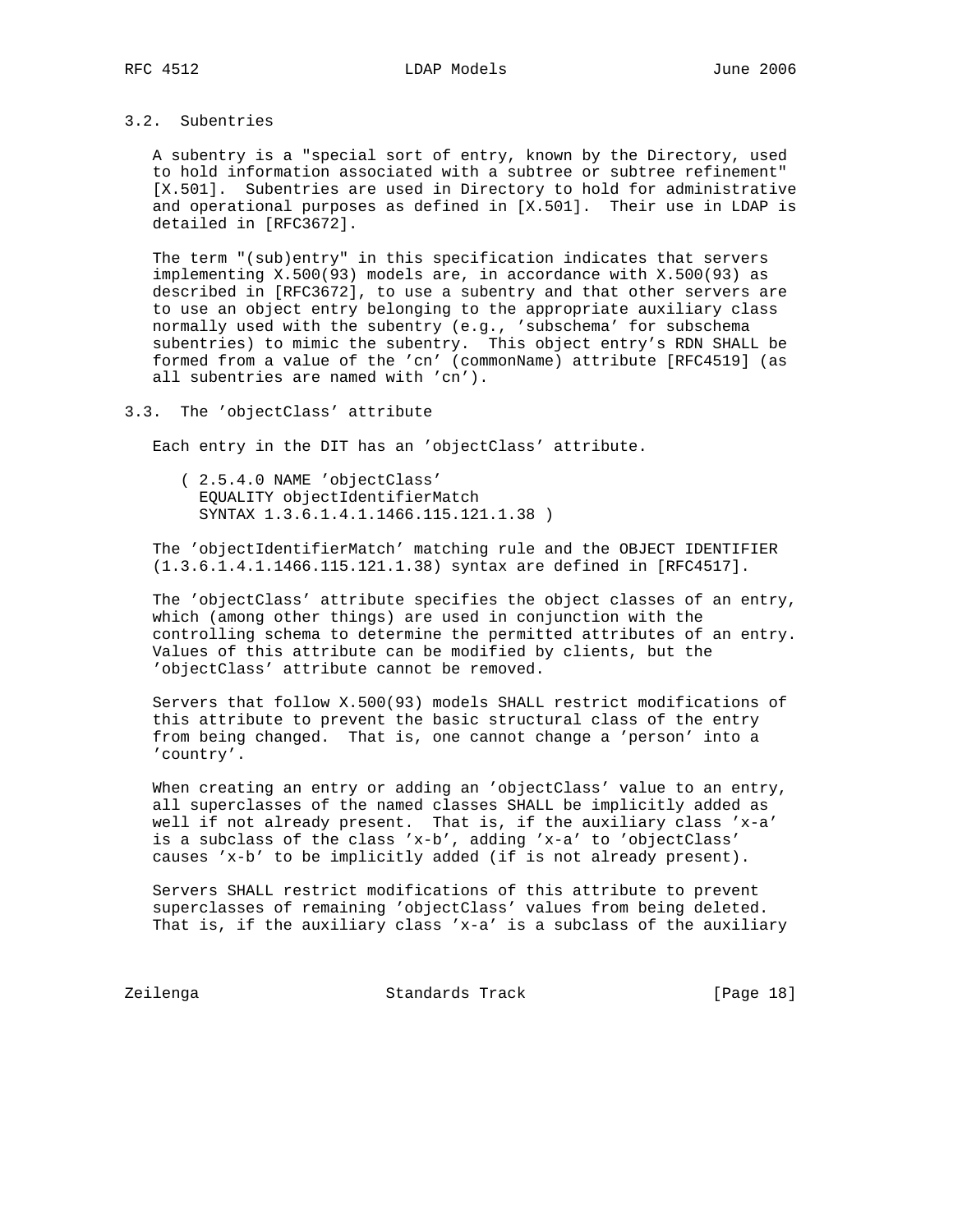class 'x-b' and the 'objectClass' attribute contains 'x-a' and 'x-b', an attempt to delete only 'x-b' from the 'objectClass' attribute is an error.

3.4. Operational Attributes

 Some attributes, termed operational attributes, are used or maintained by servers for administrative and operational purposes. As stated in [X.501]: "There are three varieties of operational attributes: Directory operational attributes, DSA-shared operational attributes, and DSA-specific operational attributes".

 A directory operational attribute is used to represent operational and/or administrative information in the Directory Information Model. This includes operational attributes maintained by the server (e.g., 'createTimestamp') as well as operational attributes that hold values administrated by the user (e.g., 'ditContentRules').

 A DSA-shared operational attribute is used to represent information of the DSA Information Model that is shared between DSAs.

 A DSA-specific operational attribute is used to represent information of the DSA Information Model that is specific to the DSA (though, in some cases, may be derived from information shared between DSAs; e.g., 'namingContexts').

 The DSA Information Model operational attributes are detailed in [X.501].

 Operational attributes are not normally visible. They are not returned in search results unless explicitly requested by name.

Not all operational attributes are user modifiable.

 Entries may contain, among others, the following operational attributes:

- creatorsName: the Distinguished Name of the user who added this entry to the directory,
- createTimestamp: the time this entry was added to the directory,
- modifiersName: the Distinguished Name of the user who last modified this entry, and
- modifyTimestamp: the time this entry was last modified.

Zeilenga Standards Track [Page 19]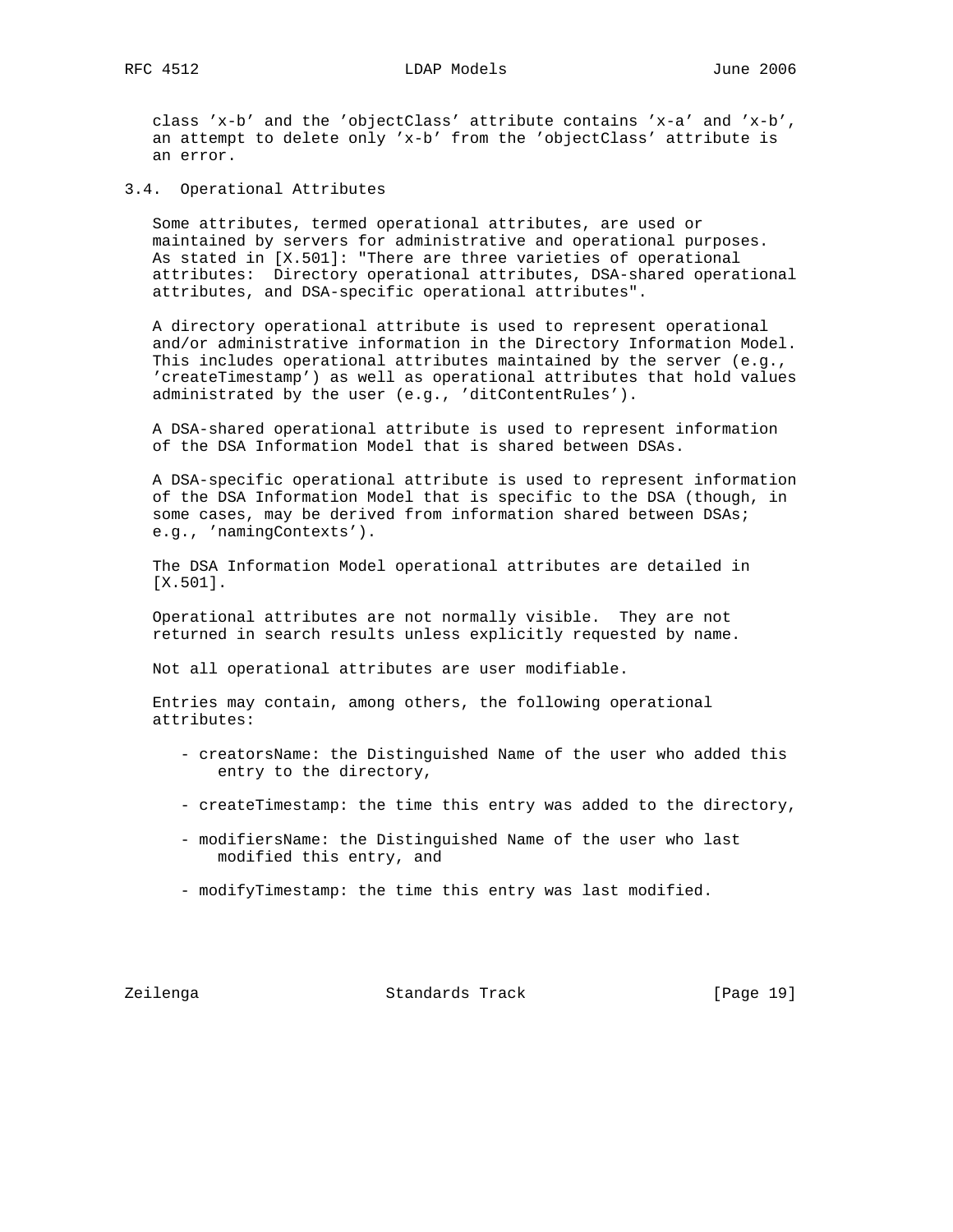Servers SHOULD maintain the 'creatorsName', 'createTimestamp', 'modifiersName', and 'modifyTimestamp' attributes for all entries of the DIT.

3.4.1. 'creatorsName'

 This attribute appears in entries that were added using the protocol (e.g., using the Add operation). The value is the distinguished name of the creator.

 ( 2.5.18.3 NAME 'creatorsName' EQUALITY distinguishedNameMatch SYNTAX 1.3.6.1.4.1.1466.115.121.1.12 SINGLE-VALUE NO-USER-MODIFICATION USAGE directoryOperation )

 The 'distinguishedNameMatch' matching rule and the DistinguishedName (1.3.6.1.4.1.1466.115.121.1.12) syntax are defined in [RFC4517].

3.4.2. 'createTimestamp'

 This attribute appears in entries that were added using the protocol (e.g., using the Add operation). The value is the time the entry was added.

 ( 2.5.18.1 NAME 'createTimestamp' EQUALITY generalizedTimeMatch ORDERING generalizedTimeOrderingMatch SYNTAX 1.3.6.1.4.1.1466.115.121.1.24 SINGLE-VALUE NO-USER-MODIFICATION USAGE directoryOperation )

 The 'generalizedTimeMatch' and 'generalizedTimeOrderingMatch' matching rules and the GeneralizedTime (1.3.6.1.4.1.1466.115.121.1.24) syntax are defined in [RFC4517].

3.4.3. 'modifiersName'

 This attribute appears in entries that have been modified using the protocol (e.g., using the Modify operation). The value is the distinguished name of the last modifier.

 ( 2.5.18.4 NAME 'modifiersName' EQUALITY distinguishedNameMatch SYNTAX 1.3.6.1.4.1.1466.115.121.1.12 SINGLE-VALUE NO-USER-MODIFICATION USAGE directoryOperation )

Zeilenga Standards Track [Page 20]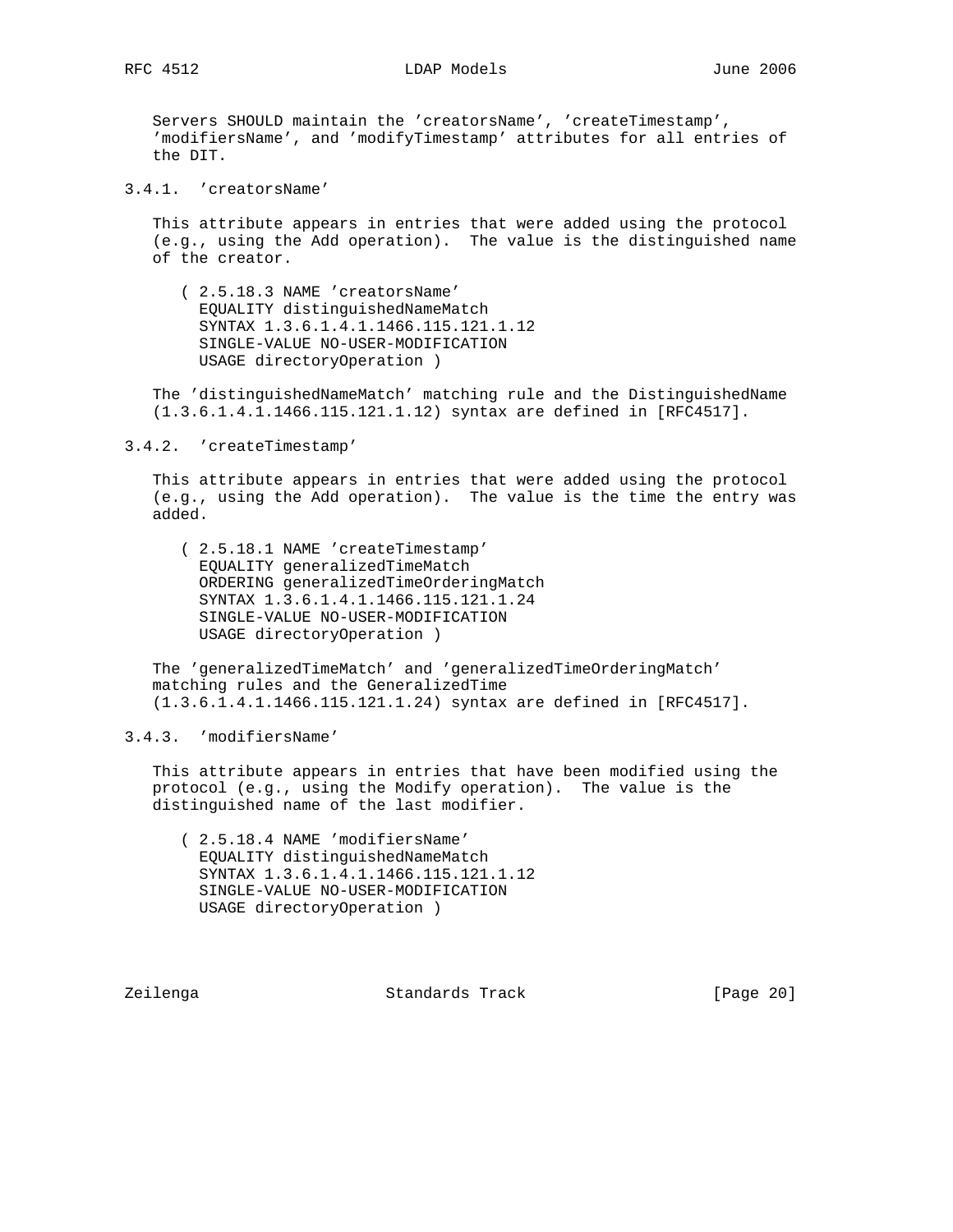The 'distinguishedNameMatch' matching rule and the DistinguishedName (1.3.6.1.4.1.1466.115.121.1.12) syntax are defined in [RFC4517].

3.4.4. 'modifyTimestamp'

 This attribute appears in entries that have been modified using the protocol (e.g., using the Modify operation). The value is the time the entry was last modified.

 ( 2.5.18.2 NAME 'modifyTimestamp' EQUALITY generalizedTimeMatch ORDERING generalizedTimeOrderingMatch SYNTAX 1.3.6.1.4.1.1466.115.121.1.24 SINGLE-VALUE NO-USER-MODIFICATION USAGE directoryOperation )

 The 'generalizedTimeMatch' and 'generalizedTimeOrderingMatch' matching rules and the GeneralizedTime (1.3.6.1.4.1.1466.115.121.1.24) syntax are defined in [RFC4517].

#### 3.4.5. 'structuralObjectClass'

This attribute indicates the structural object class of the entry.

 ( 2.5.21.9 NAME 'structuralObjectClass' EQUALITY objectIdentifierMatch SYNTAX 1.3.6.1.4.1.1466.115.121.1.38 SINGLE-VALUE NO-USER-MODIFICATION USAGE directoryOperation )

 The 'objectIdentifierMatch' matching rule and OBJECT IDENTIFIER (1.3.6.1.4.1.1466.115.121.1.38) syntax is defined in [RFC4517].

### 3.4.6. 'governingStructureRule'

This attribute indicates the structure rule governing the entry.

 ( 2.5.21.10 NAME 'governingStructureRule' EQUALITY integerMatch SYNTAX 1.3.6.1.4.1.1466.115.121.1.27 SINGLE-VALUE NO-USER-MODIFICATION USAGE directoryOperation )

 The 'integerMatch' matching rule and INTEGER (1.3.6.1.4.1.1466.115.121.1.27) syntax is defined in [RFC4517].

Zeilenga Standards Track [Page 21]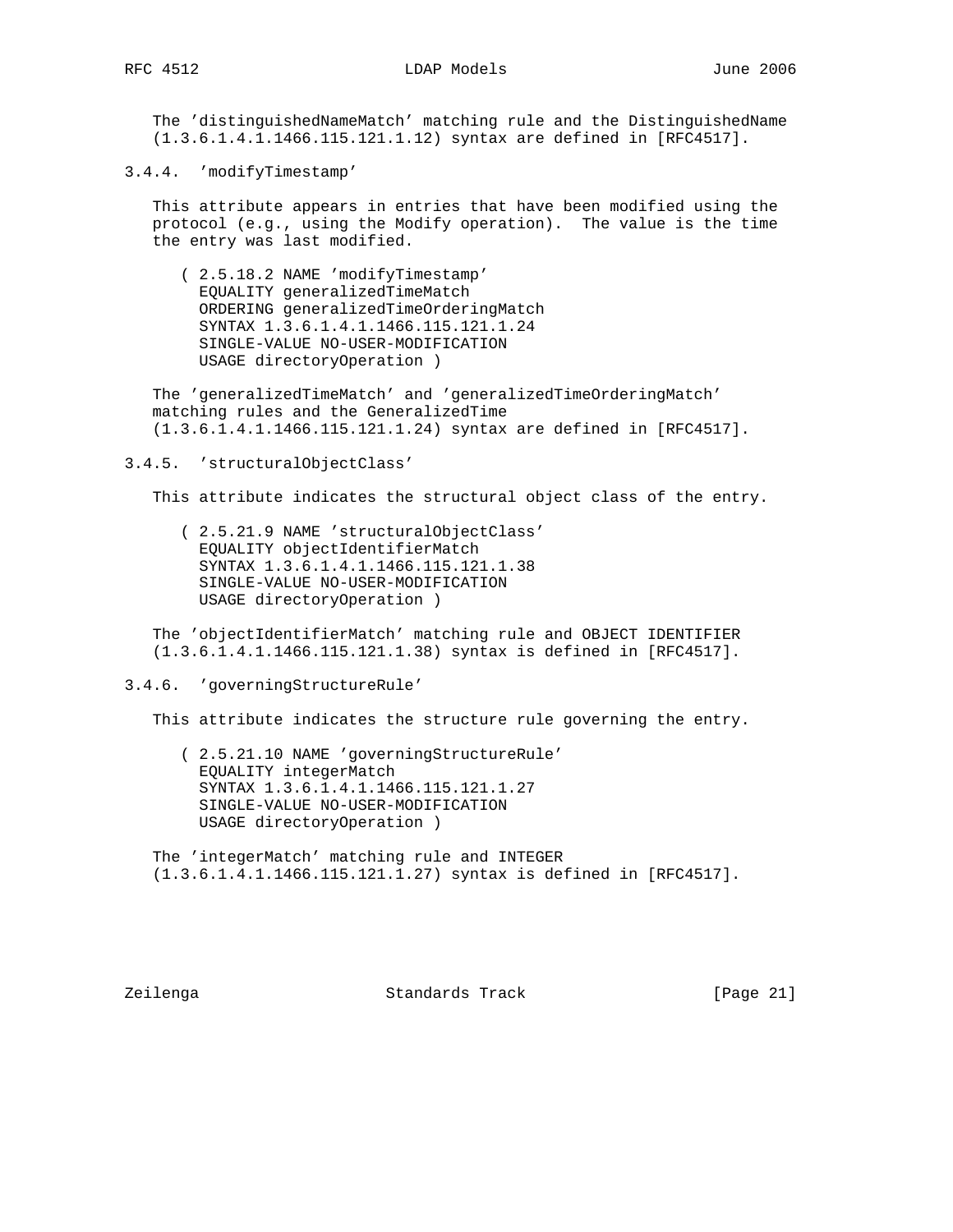4. Directory Schema

As defined in [X.501]:

 The Directory Schema is a set of definitions and constraints concerning the structure of the DIT, the possible ways entries are named, the information that can be held in an entry, the attributes used to represent that information and their organization into hierarchies to facilitate search and retrieval of the information and the ways in which values of attributes may be matched in attribute value and matching rule assertions.

NOTE 1 - The schema enables the Directory system to, for example:

- prevent the creation of subordinate entries of the wrong object-class (e.g., a country as a subordinate of a person);
- prevent the addition of attribute-types to an entry inappropriate to the object-class (e.g., a serial number to a person's entry);
- prevent the addition of an attribute value of a syntax not matching that defined for the attribute-type (e.g., a printable string to a bit string).

Formally, the Directory Schema comprises a set of:

- a) Name Form definitions that define primitive naming relations for structural object classes;
- b) DIT Structure Rule definitions that define the names that entries may have and the ways in which the entries may be related to one another in the DIT;
- c) DIT Content Rule definitions that extend the specification of allowable attributes for entries beyond those indicated by the structural object classes of the entries;
- d) Object Class definitions that define the basic set of mandatory and optional attributes that shall be present, and may be present, respectively, in an entry of a given class, and which indicate the kind of object class that is being defined;

Zeilenga Standards Track [Page 22]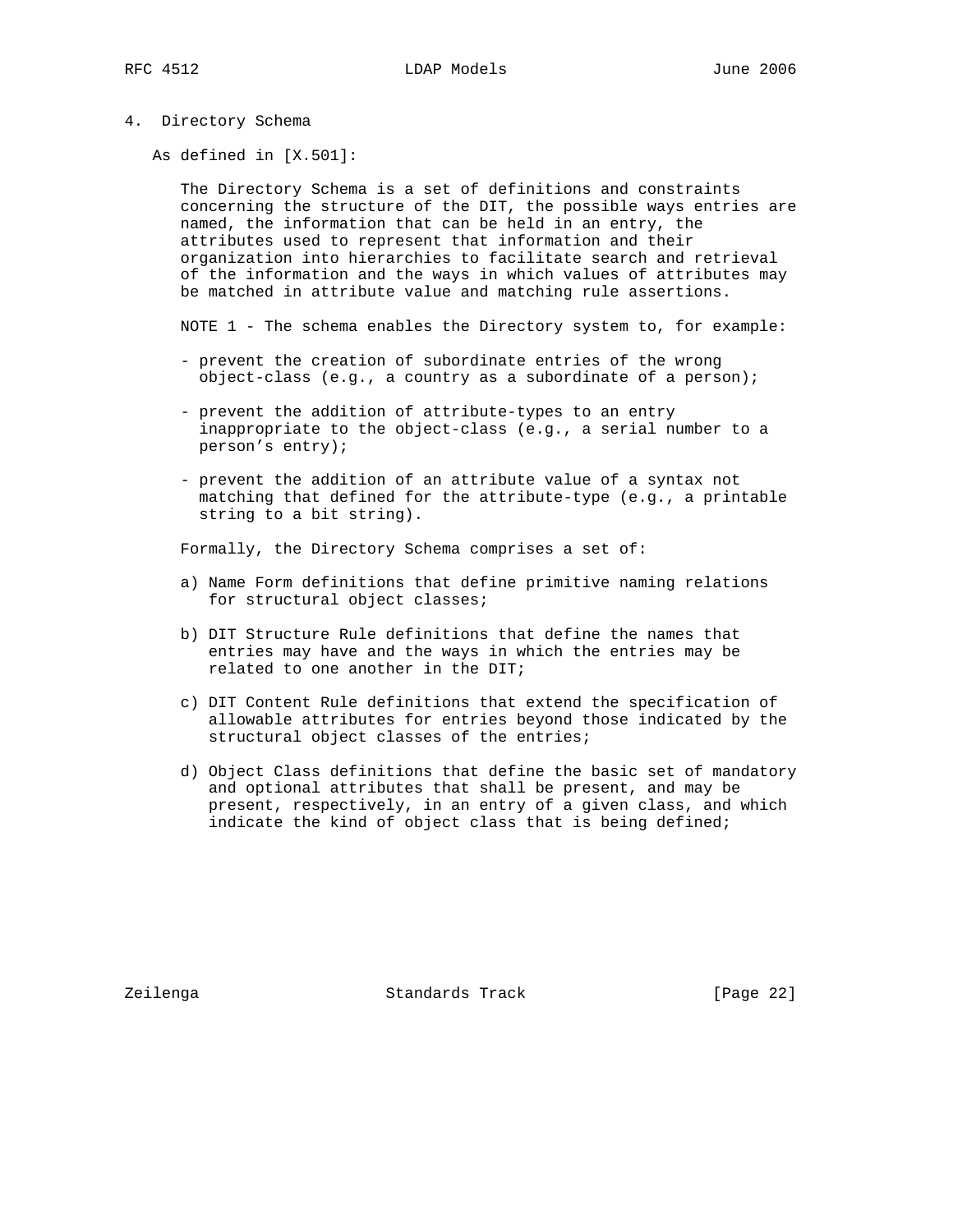RFC 4512 LDAP Models June 2006

- e) Attribute Type definitions that identify the object identifier by which an attribute is known, its syntax, associated matching rules, whether it is an operational attribute and if so its type, whether it is a collective attribute, whether it is permitted to have multiple values and whether or not it is derived from another attribute type;
- f) Matching Rule definitions that define matching rules.

And in LDAP:

- g) LDAP Syntax definitions that define encodings used in LDAP.
- 4.1. Schema Definitions

 Schema definitions in this section are described using ABNF and rely on the common productions specified in Section 1.2 as well as these:

 noidlen = numericoid [ LCURLY len RCURLY ] len = number

 oids = oid / ( LPAREN WSP oidlist WSP RPAREN ) oidlist = oid \*( WSP DOLLAR WSP oid )

 extensions = \*( SP xstring SP qdstrings ) xstring = "X" HYPHEN 1\*( ALPHA / HYPHEN / USCORE )

 qdescrs = qdescr / ( LPAREN WSP qdescrlist WSP RPAREN ) qdescrlist = [ qdescr \*( SP qdescr ) ] qdescr = SQUOTE descr SQUOTE

```
 qdstrings = qdstring / ( LPAREN WSP qdstringlist WSP RPAREN )
 qdstringlist = [ qdstring *( SP qdstring ) ]
 qdstring = SQUOTE dstring SQUOTE
dstring = 1*( QS / QQ / QUTF8 )
```

```
QQ = ESC x32 x37 ; "\27"
QS = ESC *x35 ( *x43 / *x63 ) ; "\5C" / "\5c"
```

```
 ; Any UTF-8 encoded Unicode character
i except x27 ("\'") and *x5C ("\")
 QUTF8 = QUTF1 / UTFMB
```

```
; Any ASCII character except x27 ("\'") and *x5C ("\")
 QUTF1 = %x00-26 / %x28-5B / %x5D-7F
```

```
 Schema definitions in this section also share a number of common
 terms.
```
Zeilenga Standards Track [Page 23]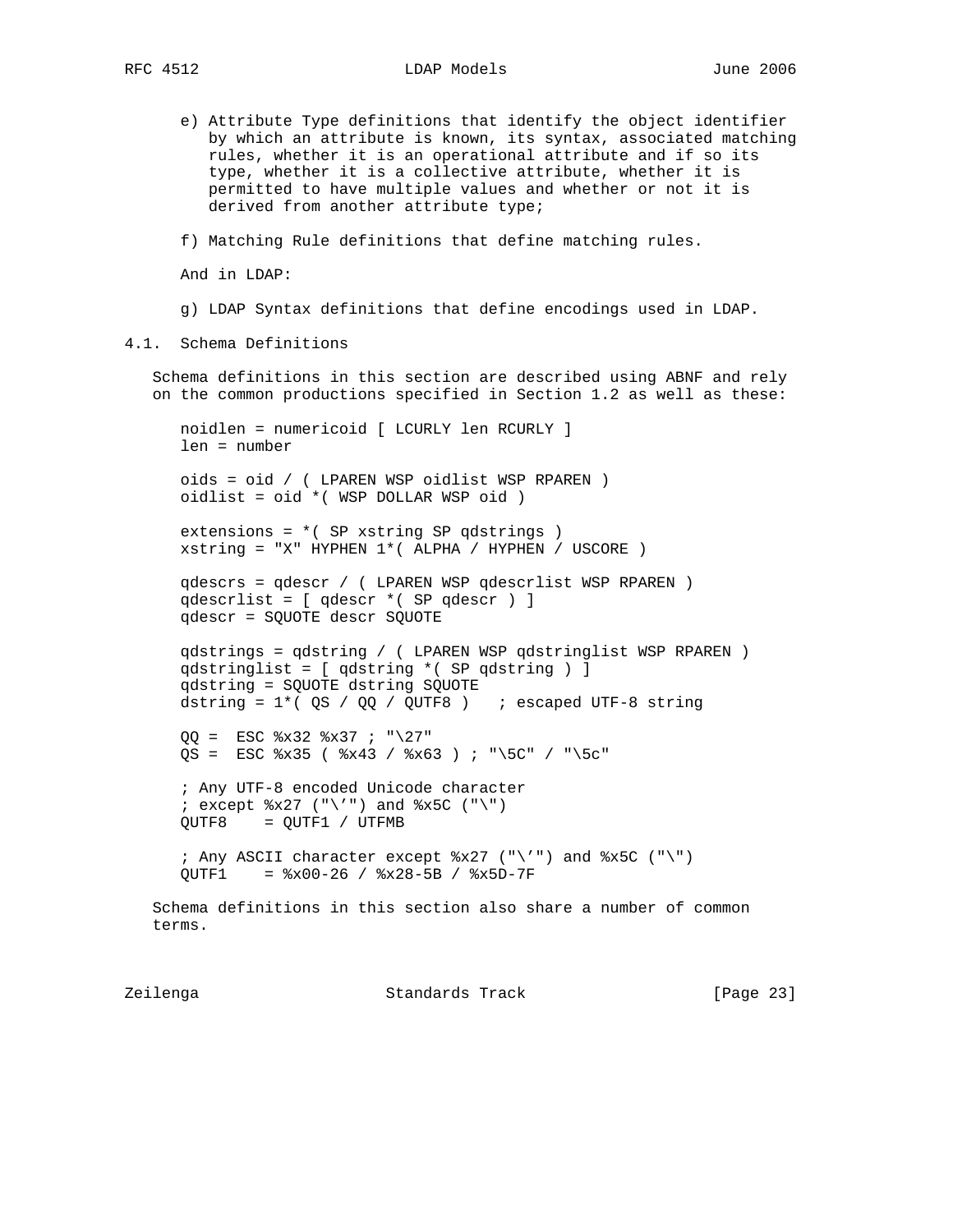The NAME field provides a set of short names (descriptors) that are to be used as aliases for the OID.

 The DESC field optionally allows a descriptive string to be provided by the directory administrator and/or implementor. While specifications may suggest a descriptive string, there is no requirement that the suggested (or any) descriptive string be used.

The OBSOLETE field, if present, indicates the element is not active.

 Implementors should note that future versions of this document may expand these definitions to include additional terms. Terms whose identifier begins with "X-" are reserved for private experiments and are followed by <SP> and <qdstrings> tokens.

4.1.1. Object Class Definitions

Object Class definitions are written according to the ABNF:

| ObjectClassDescription = LPAREN WSP                                                                                                          |                                                                                                                                                                                                         |
|----------------------------------------------------------------------------------------------------------------------------------------------|---------------------------------------------------------------------------------------------------------------------------------------------------------------------------------------------------------|
| numericoid                                                                                                                                   | ; object identifier                                                                                                                                                                                     |
|                                                                                                                                              | [ SP "NAME" SP qdescrs ] ; short names (descriptors)                                                                                                                                                    |
| [ SP "DESC" SP qdstring ] ; description                                                                                                      |                                                                                                                                                                                                         |
| [ SP "OBSOLETE" ] ; not active                                                                                                               |                                                                                                                                                                                                         |
| [ SP "SUP" SP oids ] ; superior object classes                                                                                               |                                                                                                                                                                                                         |
| [ SP kind ]                                                                                                                                  | i kind of class                                                                                                                                                                                         |
| [ SP "MUST" SP oids ] ; attribute types                                                                                                      |                                                                                                                                                                                                         |
| [ SP "MAY" SP oids ] ; attribute types                                                                                                       |                                                                                                                                                                                                         |
| extensions WSP RPAREN                                                                                                                        |                                                                                                                                                                                                         |
| where:<br>object class;<br>DESC <qdstring> is a short descriptive string;<br/>OBSOLETE indicates this object class is not active;</qdstring> | <numericoid> is object identifier assigned to this object class;<br/>NAME <qdescrs> are short names (descriptors) identifying this</qdescrs></numericoid>                                               |
| the kind of object class is indicated by one of ABSTRACT,<br>types, respectively; and<br><extensions> describe extensions.</extensions>      | SUP <oids> specifies the direct superclasses of this object class;<br/>STRUCTURAL, or AUXILIARY (the default is STRUCTURAL);<br/>MUST and MAY specify the sets of required and allowed attribute</oids> |

Zeilenga Standards Track [Page 24]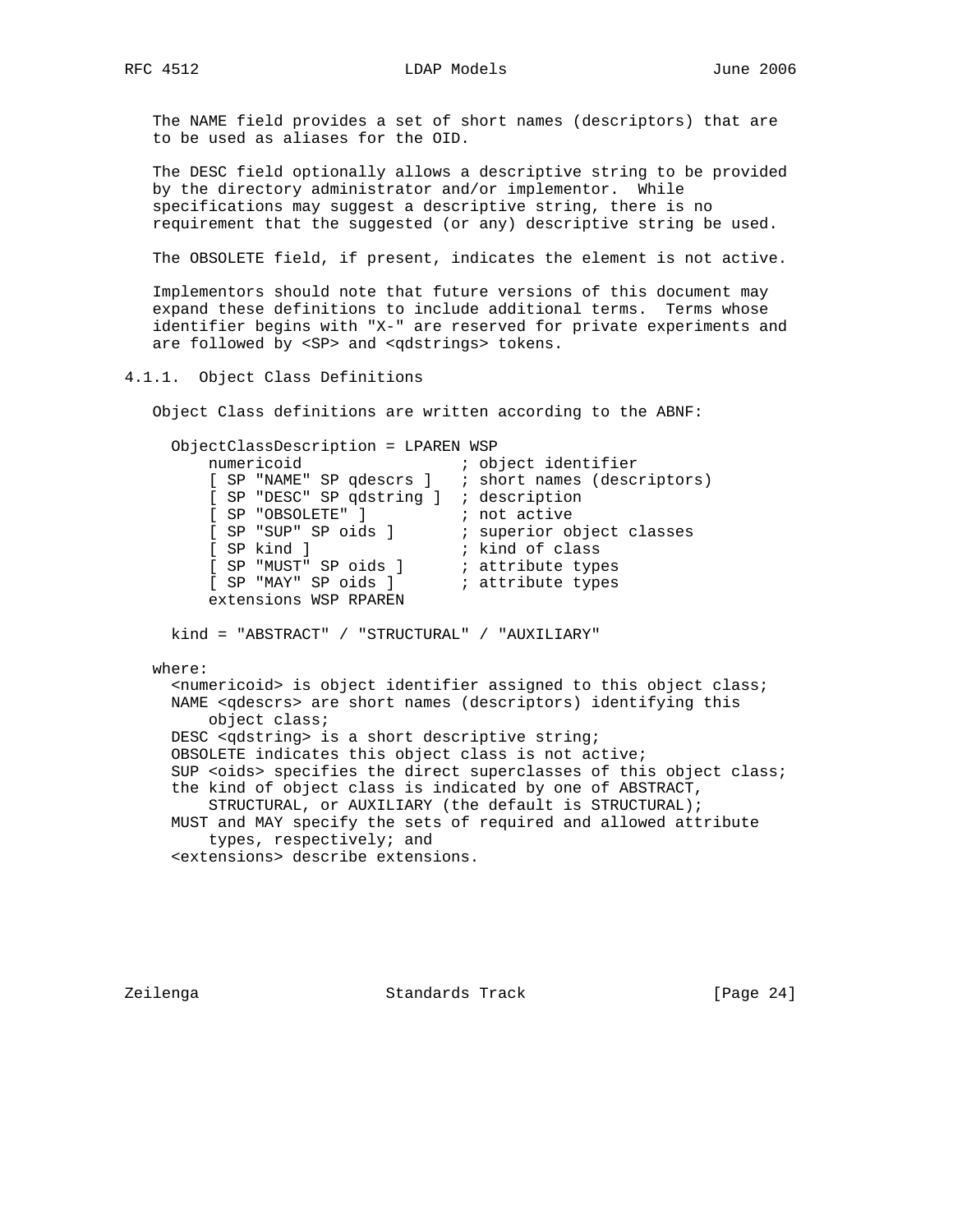## RFC 4512 LDAP Models June 2006

# 4.1.2. Attribute Types

Attribute Type definitions are written according to the ABNF:

```
 AttributeTypeDescription = LPAREN WSP
numericoid in the set object identifier
 [ SP "NAME" SP qdescrs ] ; short names (descriptors)
 [ SP "DESC" SP qdstring ] ; description
[ SP "OBSOLETE" ] \qquad \qquad ; not active
[ SP "SUP" SP oid ] (a) i supertype
[ SP "EQUALITY" SP oid ] ( ) is equality matching rule
 [ SP "ORDERING" SP oid ] ; ordering matching rule
[ SP "SUBSTR" SP oid ] ( ) ; substrings matching rule
 [ SP "SYNTAX" SP noidlen ] ; value syntax
 [ SP "SINGLE-VALUE" ] ; single-value
 [ SP "COLLECTIVE" ] ; collective
 [ SP "NO-USER-MODIFICATION" ] ; not user modifiable
        [ SP "USAGE" SP usage ] \qquad ; usage \qquad \qquad : \qquad \qquad \qquad \qquad \qquad \qquad \qquad \qquad \qquad \qquad \qquad \qquad \qquad \qquad \qquad \qquad \qquad \qquad \qquad \qquad \qquad \qquad \qquad \qquad \qquad \qquad \qquad \qquad \extensions WSP RPAREN \qquad ; extensions
 usage = "userApplications" / ; user
 "directoryOperation" / ; directory operational
"distributedOperation" / ; DSA-shared operational
              "dSAOperation" ; DSA-specific operational
   where:
      <numericoid> is object identifier assigned to this attribute type;
     NAME <qdescrs> are short names (descriptors) identifying this
         attribute type;
     DESC <qdstring> is a short descriptive string;
     OBSOLETE indicates this attribute type is not active;
     SUP oid specifies the direct supertype of this type;
     EQUALITY, ORDERING, and SUBSTR provide the oid of the equality,
         ordering, and substrings matching rules, respectively;
     SYNTAX identifies value syntax by object identifier and may suggest
         a minimum upper bound;
     SINGLE-VALUE indicates attributes of this type are restricted to a
         single value;
     COLLECTIVE indicates this attribute type is collective
        [X.501] [RFC3671];
     NO-USER-MODIFICATION indicates this attribute type is not user
         modifiable;
     USAGE indicates the application of this attribute type; and
     <extensions> describe extensions.
   Each attribute type description must contain at least one of the SUP
   or SYNTAX fields. If no SYNTAX field is provided, the attribute type
   description takes its value from the supertype.
```
Zeilenga Standards Track [Page 25]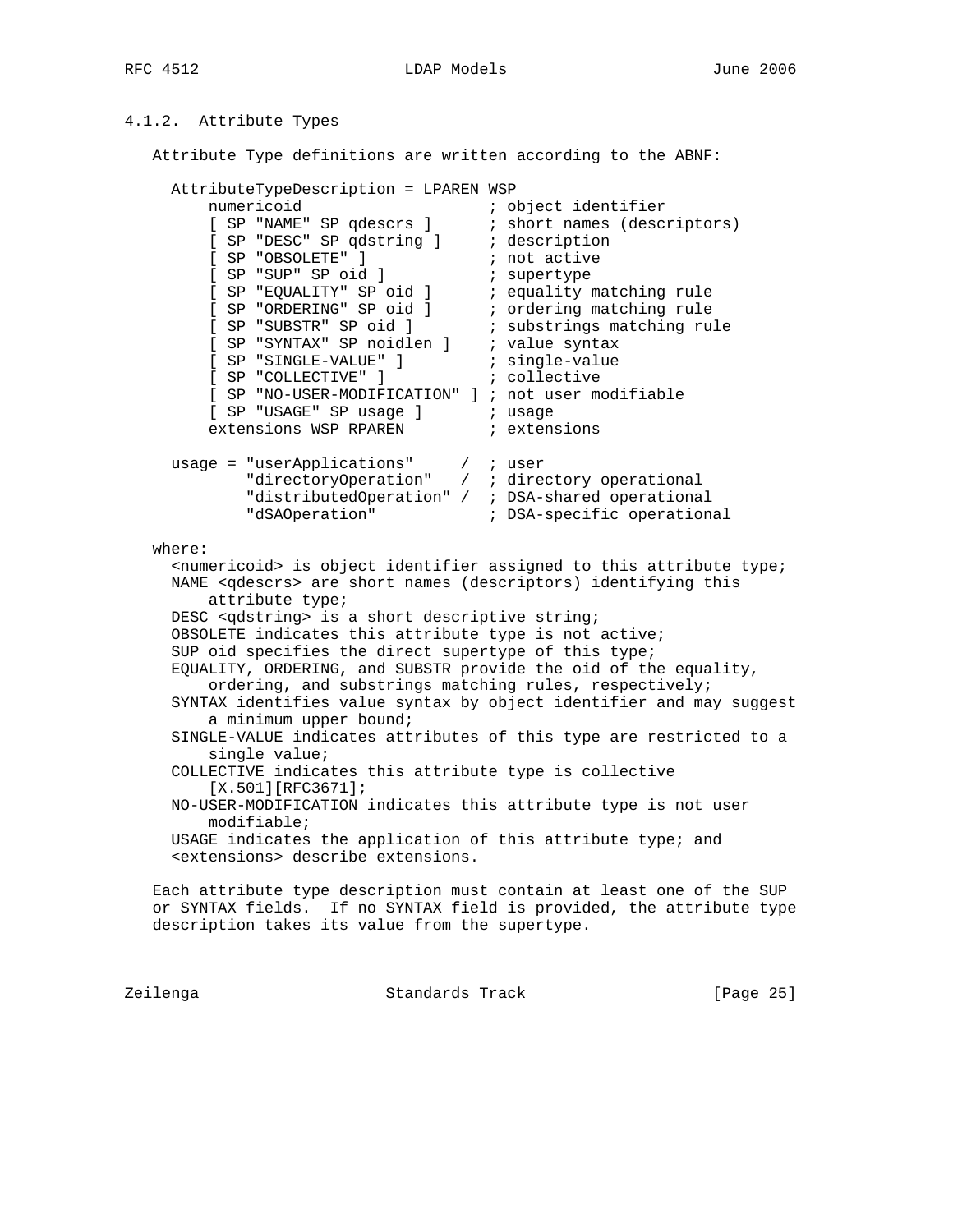RFC 4512 LDAP Models June 2006

 If SUP field is provided, the EQUALITY, ORDERING, and SUBSTRING fields, if not specified, take their value from the supertype.

 Usage of userApplications, the default, indicates that attributes of this type represent user information. That is, they are user attributes.

 A usage of directoryOperation, distributedOperation, or dSAOperation indicates that attributes of this type represent operational and/or administrative information. That is, they are operational attributes.

 directoryOperation usage indicates that the attribute of this type is a directory operational attribute. distributedOperation usage indicates that the attribute of this type is a DSA-shared usage operational attribute. dSAOperation usage indicates that the attribute of this type is a DSA-specific operational attribute.

 COLLECTIVE requires usage userApplications. Use of collective attribute types in LDAP is discussed in [RFC3671].

NO-USER-MODIFICATION requires an operational usage.

 Note that the <AttributeTypeDescription> does not list the matching rules that can be used with that attribute type in an extensibleMatch search filter [RFC4511]. This is done using the 'matchingRuleUse' attribute described in Section 4.1.4.

 This document refines the schema description of X.501 by requiring that the SYNTAX field in an <AttributeTypeDescription> be a string representation of an object identifier for the LDAP string syntax definition, with an optional indication of the suggested minimum bound of a value of this attribute.

 A suggested minimum upper bound on the number of characters in a value with a string-based syntax, or the number of bytes in a value for all other syntaxes, may be indicated by appending this bound count inside of curly braces following the syntax's OBJECT IDENTIFIER in an Attribute Type Description. This bound is not part of the syntax name itself. For instance, "1.3.6.4.1.1466.0{64}" suggests that server implementations should allow a string to be 64 characters long, although they may allow longer strings. Note that a single character of the Directory String syntax may be encoded in more than one octet since UTF-8 [RFC3629] is a variable-length encoding.

Zeilenga Standards Track [Page 26]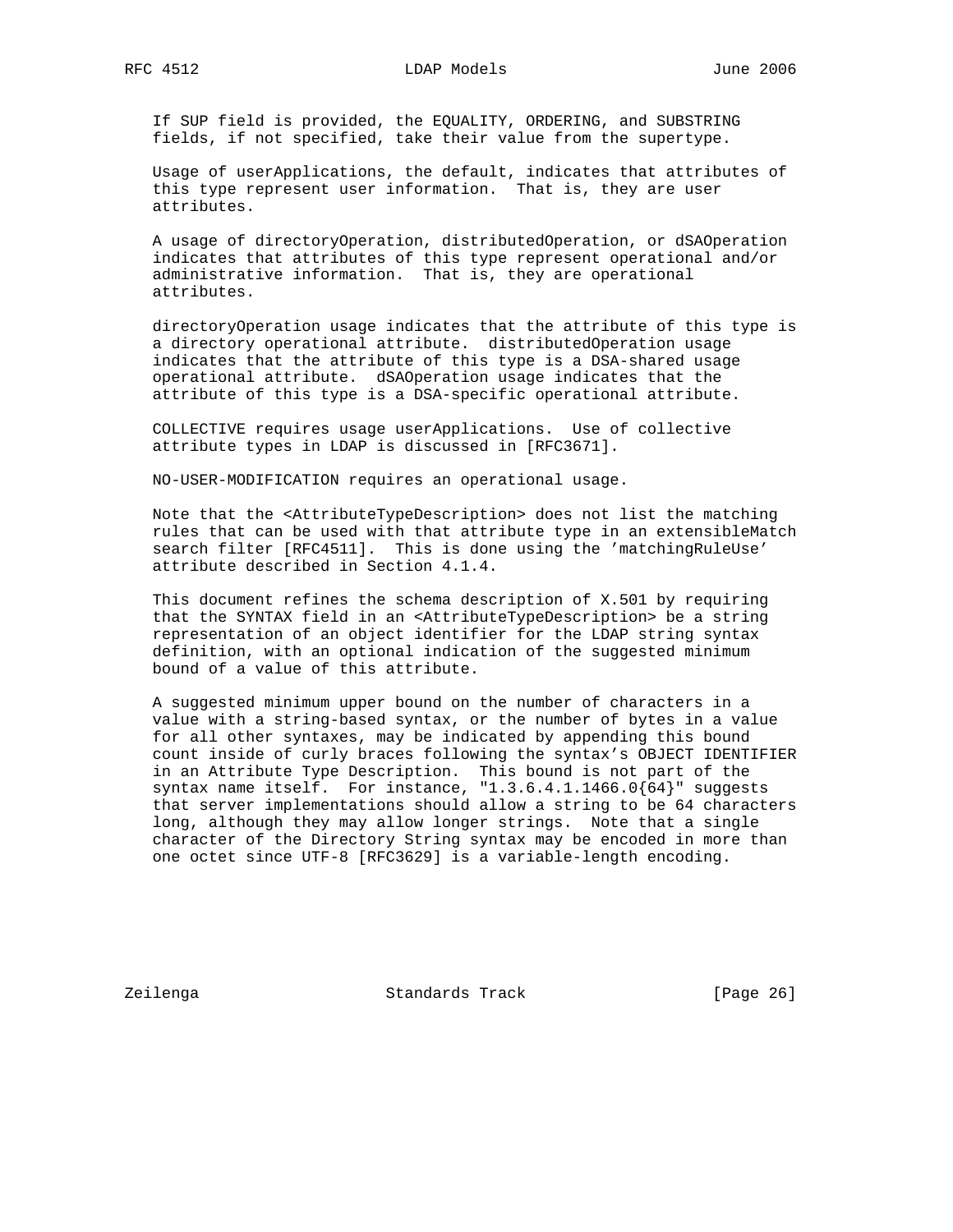## 4.1.3. Matching Rules

 Matching rules are used in performance of attribute value assertions, such as in performance of a Compare operation. They are also used in evaluating search filters, determining which individual values are to be added or deleted during performance of a Modify operation, and in comparing distinguished names.

 Each matching rule is identified by an object identifier (OID) and, optionally, one or more short names (descriptors).

Matching rule definitions are written according to the ABNF:

| MatchingRuleDescription = LPAREN WSP                 |                     |
|------------------------------------------------------|---------------------|
| numericoid                                           | ; object identifier |
| [ SP "NAME" SP qdescrs ] ; short names (descriptors) |                     |
| [ SP "DESC" SP qdstring ] ; description              |                     |
| [ SP "OBSOLETE" ] [ ] ; not active                   |                     |
| SP "SYNTAX" SP numericoid ; assertion syntax         |                     |
| extensions WSP RPAREN ; extensions                   |                     |

#### where:

 $s$ numericoid> is object identifier assigned to this matching rule; NAME <qdescrs> are short names (descriptors) identifying this matching rule; DESC <qdstring> is a short descriptive string; OBSOLETE indicates this matching rule is not active; SYNTAX identifies the assertion syntax (the syntax of the assertion value) by object identifier; and <extensions> describe extensions.

#### 4.1.4. Matching Rule Uses

 A matching rule use lists the attribute types that are suitable for use with an extensibleMatch search filter.

 Matching rule use descriptions are written according to the following ABNF:

 MatchingRuleUseDescription = LPAREN WSP numericoid  $\qquad \qquad ;$  object identifier [ SP "NAME" SP qdescrs ] ; short names (descriptors) [ SP "DESC" SP qdstring ] ; description [ SP "OBSOLETE" ]  $\qquad \qquad ;$  not active SP "APPLIES" SP oids in attribute types extensions WSP RPAREN  $\qquad$  ; extensions

Zeilenga Standards Track [Page 27]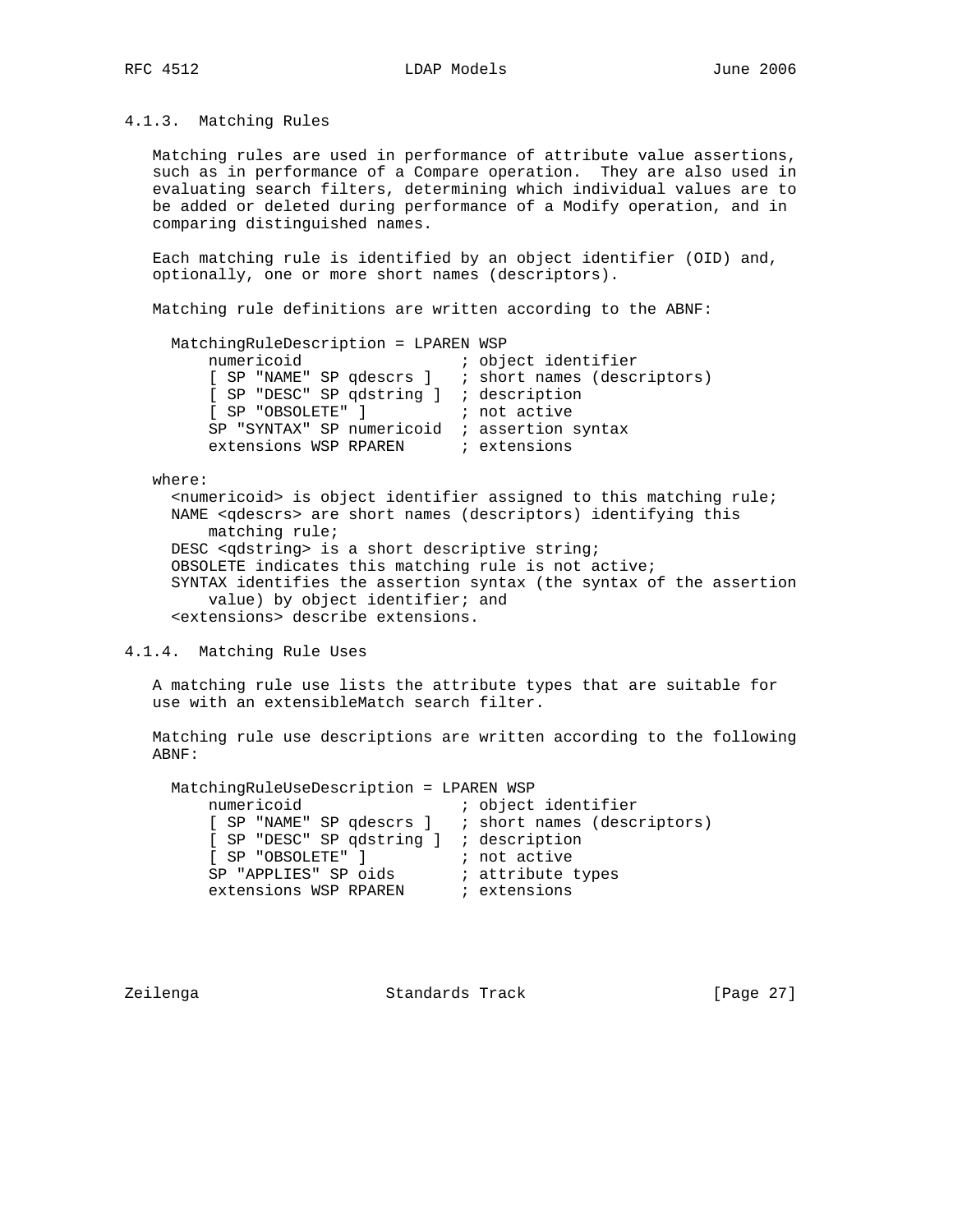where: <numericoid> is the object identifier of the matching rule associated with this matching rule use description; NAME <qdescrs> are short names (descriptors) identifying this matching rule use; DESC <qdstring> is a short descriptive string; OBSOLETE indicates this matching rule use is not active; APPLIES provides a list of attribute types the matching rule applies to; and <extensions> describe extensions.

4.1.5. LDAP Syntaxes

 LDAP Syntaxes of (attribute and assertion) values are described in terms of ASN.1 [X.680] and, optionally, have an octet string encoding known as the LDAP-specific encoding. Commonly, the LDAP-specific encoding is constrained to a string of Unicode [Unicode] characters in UTF-8 [RFC3629] form.

Each LDAP syntax is identified by an object identifier (OID).

LDAP syntax definitions are written according to the ABNF:

| SyntaxDescription = LPAREN WSP          |                     |
|-----------------------------------------|---------------------|
| numericoid                              | ; object identifier |
| [ SP "DESC" SP qdstring ] ; description |                     |
| extensions WSP RPAREN                   | ; extensions        |

where:

 $\epsilon$ numericoid> is the object identifier assigned to this LDAP syntax; DESC <qdstring> is a short descriptive string; and <extensions> describe extensions.

## 4.1.6. DIT Content Rules

 A DIT content rule is a "rule governing the content of entries of a particular structural object class" [X.501].

 For DIT entries of a particular structural object class, a DIT content rule specifies which auxiliary object classes the entries are allowed to belong to and which additional attributes (by type) are required, allowed, or not allowed to appear in the entries.

 The list of precluded attributes cannot include any attribute listed as mandatory in the rule, the structural object class, or any of the allowed auxiliary object classes.

Zeilenga Standards Track [Page 28]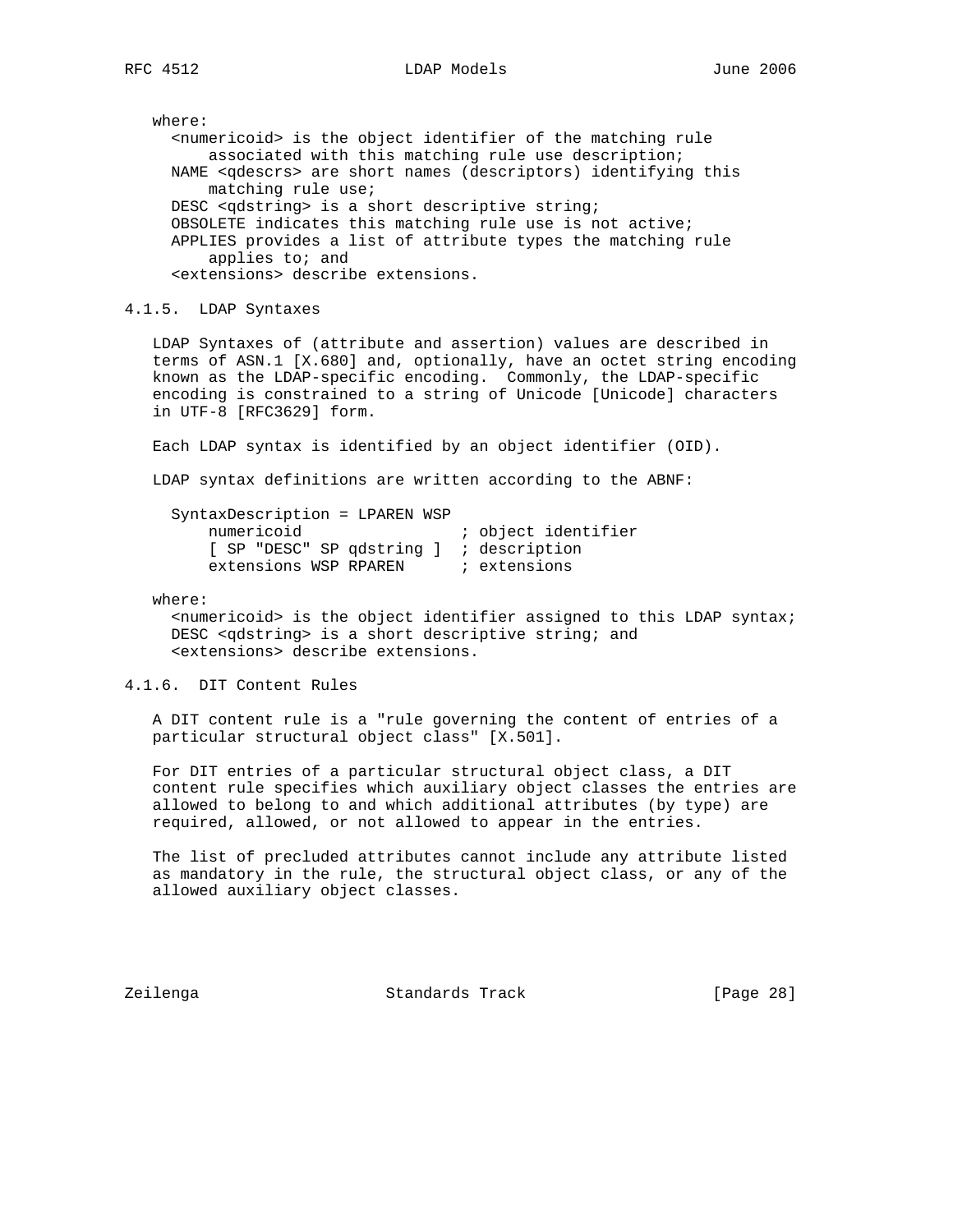Each content rule is identified by the object identifier, as well as any short names (descriptors), of the structural object class it applies to.

 An entry may only belong to auxiliary object classes listed in the governing content rule.

 An entry must contain all attributes required by the object classes the entry belongs to as well as all attributes required by the governing content rule.

 An entry may contain any non-precluded attributes allowed by the object classes the entry belongs to as well as all attributes allowed by the governing content rule.

 An entry cannot include any attribute precluded by the governing content rule.

 An entry is governed by (if present and active in the subschema) the DIT content rule that applies to the structural object class of the entry (see Section 2.4.2). If no active rule is present for the entry's structural object class, the entry's content is governed by the structural object class (and possibly other aspects of user and system schema). DIT content rules for superclasses of the structural object class of an entry are not applicable to that entry.

DIT content rule descriptions are written according to the ABNF:

 DITContentRuleDescription = LPAREN WSP numericoid identifier in the set of the numericoid [ SP "NAME" SP qdescrs ] ; short names (descriptors) [ SP "DESC" SP qdstring ] ; description [ SP "OBSOLETE" ]  $\qquad \qquad ;$  not active [ SP "AUX" SP oids ] ; auxiliary object classes [ SP "MUST" SP oids ] ; attribute types [ SP "MAY" SP oids ] ( ) is attribute types [ SP "NOT" SP oids ] ( ) is attribute types extensions WSP RPAREN  $\qquad$  ; extensions

where:

 <numericoid> is the object identifier of the structural object class associated with this DIT content rule; NAME <qdescrs> are short names (descriptors) identifying this DIT content rule; DESC <qdstring> is a short descriptive string; OBSOLETE indicates this DIT content rule use is not active; AUX specifies a list of auxiliary object classes that entries subject to this DIT content rule may belong to;

Zeilenga Standards Track [Page 29]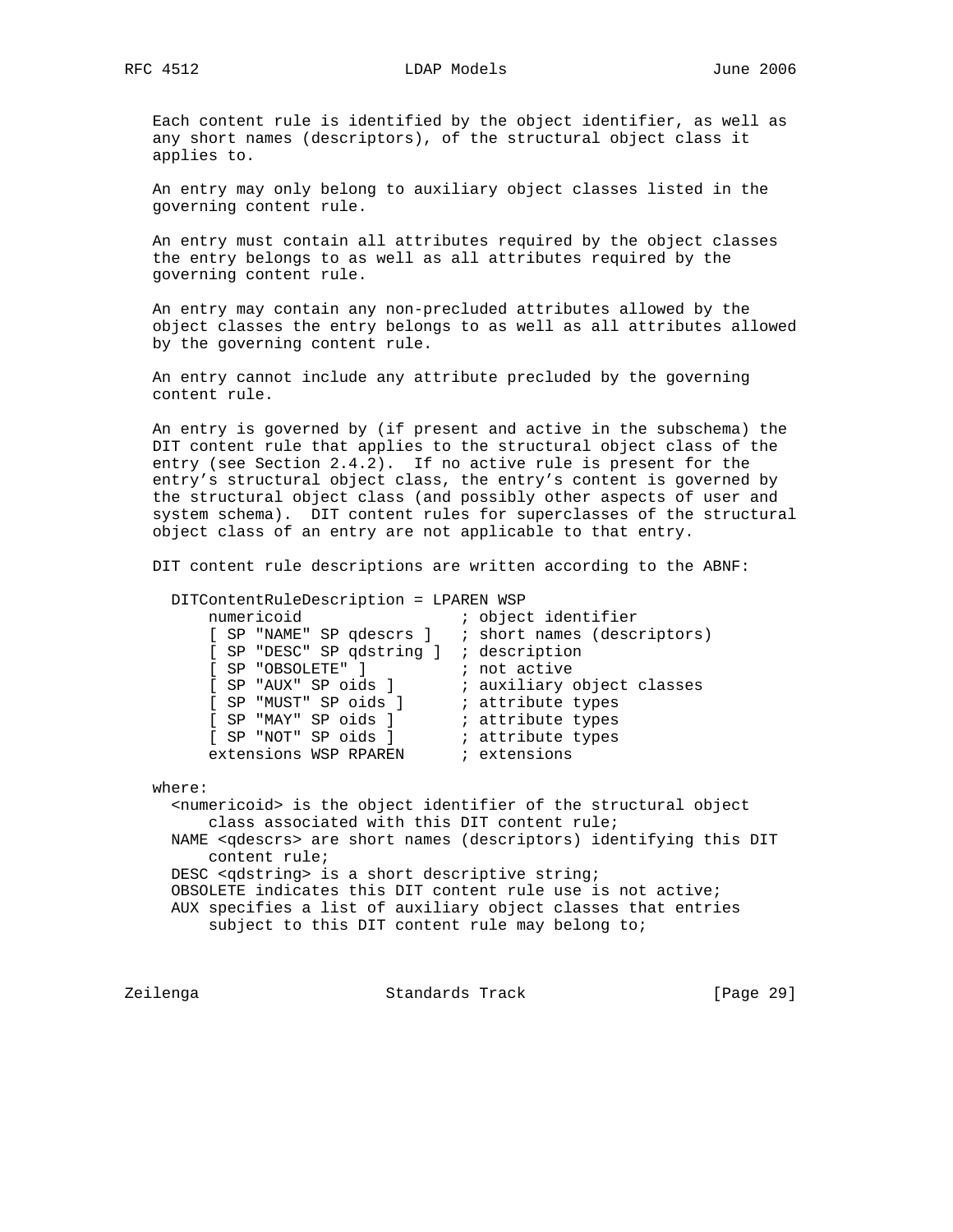MUST, MAY, and NOT specify lists of attribute types that are required, allowed, or precluded, respectively, from appearing in entries subject to this DIT content rule; and <extensions> describe extensions.

4.1.7. DIT Structure Rules and Name Forms

 It is sometimes desirable to regulate where object and alias entries can be placed in the DIT and how they can be named based upon their structural object class.

4.1.7.1. DIT Structure Rules

 A DIT structure rule is a "rule governing the structure of the DIT by specifying a permitted superior to subordinate entry relationship. A structure rule relates a name form, and therefore a structural object class, to superior structure rules. This permits entries of the structural object class identified by the name form to exist in the DIT as subordinates to entries governed by the indicated superior structure rules" [X.501].

DIT structure rule descriptions are written according to the ABNF:

```
 DITStructureRuleDescription = LPAREN WSP
         ruleid ; rule identifier
 [ SP "NAME" SP qdescrs ] ; short names (descriptors)
 [ SP "DESC" SP qdstring ] ; description
         [ SP "OBSOLETE" ] \begin{array}{ccc} i & \text{not active} \\ \text{SP} & \text{FPORM} & \text{SP} & \text{oid} \end{array} ; not active
SP "FORM" SP oid \qquad ; NameForm
 [ SP "SUP" ruleids ] ; superior rules
extensions WSP RPAREN \qquad ; extensions
     ruleids = ruleid / ( LPAREN WSP ruleidlist WSP RPAREN )
     ruleidlist = ruleid *( SP ruleid )
     ruleid = number
   where:
      <ruleid> is the rule identifier of this DIT structure rule;
     NAME <qdescrs> are short names (descriptors) identifying this DIT
         structure rule;
     DESC <qdstring> is a short descriptive string;
     OBSOLETE indicates this DIT structure rule use is not active;
     FORM is specifies the name form associated with this DIT structure
         rule;
    SUP identifies superior rules (by rule id); and
      <extensions> describe extensions.
```
Zeilenga Standards Track [Page 30]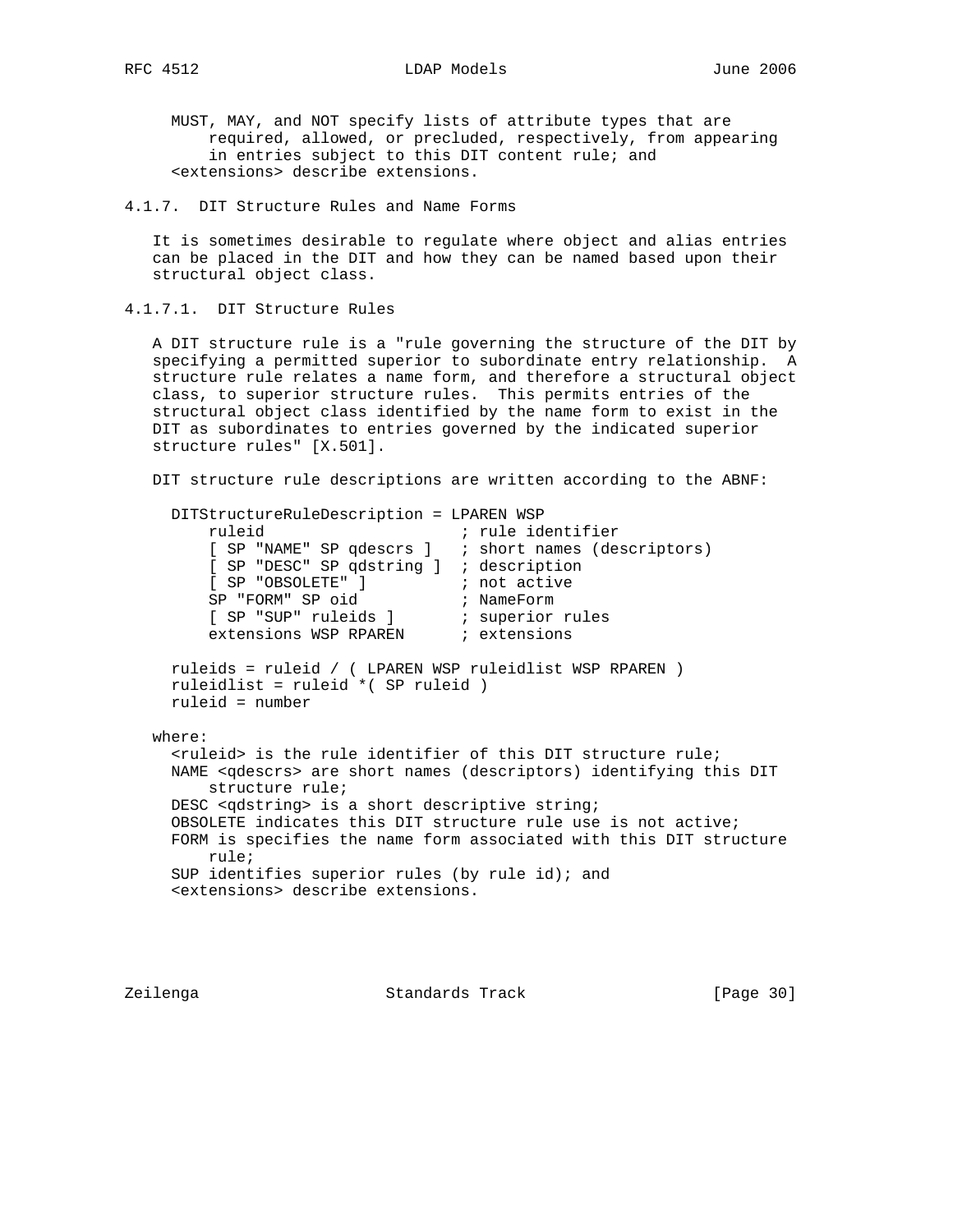If no superior rules are identified, the DIT structure rule applies to an autonomous administrative point (e.g., the root vertex of the subtree controlled by the subschema) [X.501].

4.1.7.2. Name Forms

 A name form "specifies a permissible RDN for entries of a particular structural object class. A name form identifies a named object class and one or more attribute types to be used for naming (i.e., for the RDN). Name forms are primitive pieces of specification used in the definition of DIT structure rules" [X.501].

 Each name form indicates the structural object class to be named, a set of required attribute types, and a set of allowed attribute types. A particular attribute type cannot be in both sets.

 Entries governed by the form must be named using a value from each required attribute type and zero or more values from the allowed attribute types.

 Each name form is identified by an object identifier (OID) and, optionally, one or more short names (descriptors).

Name form descriptions are written according to the ABNF:

| NameFormDescription = LPAREN WSP                     |                           |
|------------------------------------------------------|---------------------------|
| numericoid                                           | ; object identifier       |
| [ SP "NAME" SP qdescrs ] ; short names (descriptors) |                           |
| [ SP "DESC" SP qdstring ] ; description              |                           |
| [ SP "OBSOLETE" ]                                    | ; not active              |
| SP "OC" SP oid                                       | ; structural object class |
| SP "MUST" SP oids                                    | ; attribute types         |
| [ SP "MAY" SP oids ]                                 | ; attribute types         |
| extensions WSP RPAREN                                | ; extensions              |
|                                                      |                           |

where:

 <numericoid> is object identifier that identifies this name form; NAME <qdescrs> are short names (descriptors) identifying this name form; DESC <qdstring> is a short descriptive string; OBSOLETE indicates this name form is not active; OC identifies the structural object class this rule applies to, MUST and MAY specify the sets of required and allowed, respectively, naming attributes for this name form; and <extensions> describe extensions.

 All attribute types in the required ("MUST") and allowed ("MAY") lists shall be different.

Zeilenga Standards Track [Page 31]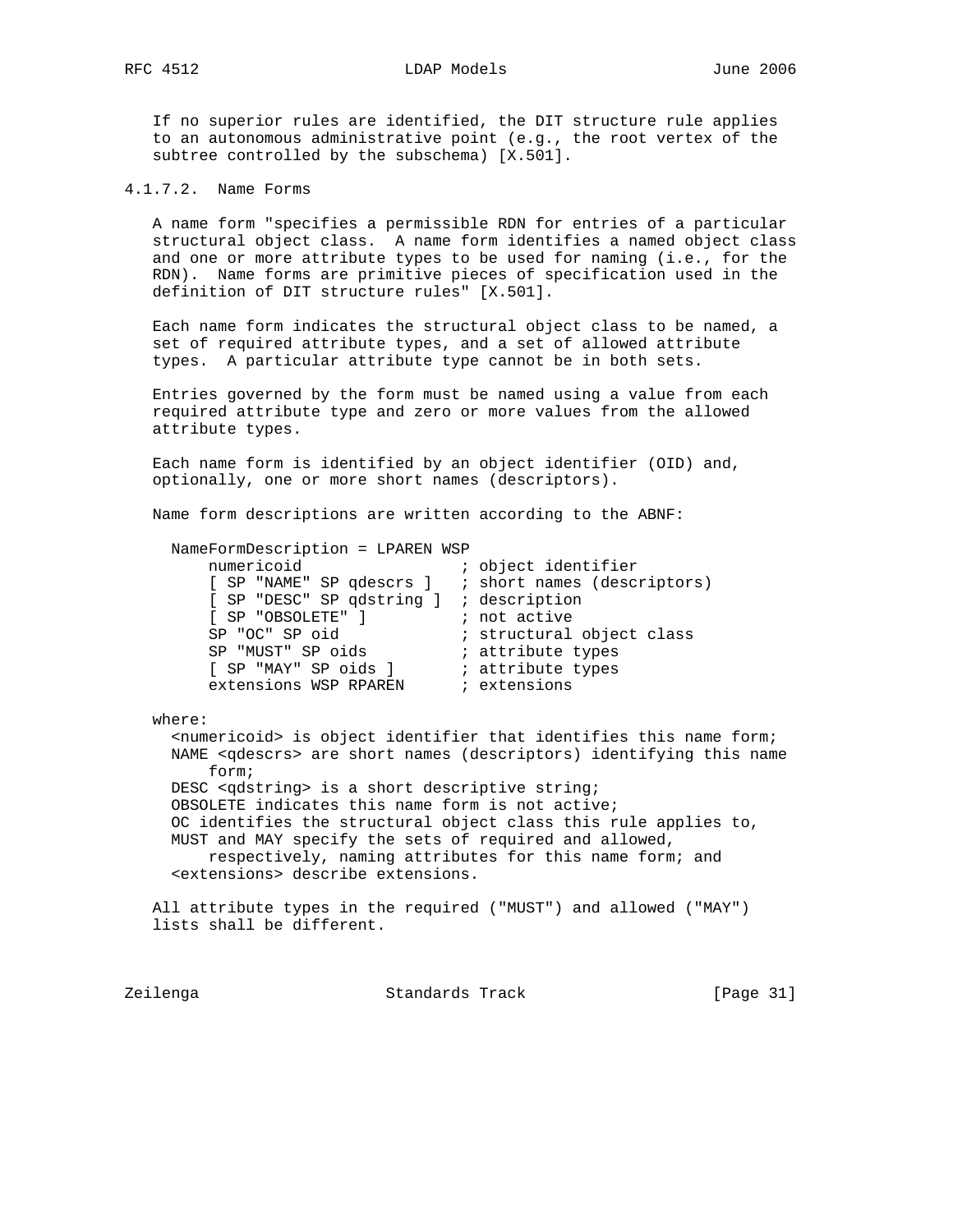## 4.2. Subschema Subentries

 Subschema (sub)entries are used for administering information about the directory schema. A single subschema (sub)entry contains all schema definitions (see Section 4.1) used by entries in a particular part of the directory tree.

 Servers that follow X.500(93) models SHOULD implement subschema using the X.500 subschema mechanisms (as detailed in Section 12 of [X.501]), so these are not ordinary object entries but subentries (see Section 3.2). LDAP clients SHOULD NOT assume that servers implement any of the other aspects of X.500 subschema.

 Servers MAY allow subschema modification. Procedures for subschema modification are discussed in Section 14.5 of [X.501].

 A server that masters entries and permits clients to modify these entries SHALL implement and provide access to these subschema (sub)entries including providing a 'subschemaSubentry' attribute in each modifiable entry. This is so clients may discover the attributes and object classes that are permitted to be present. It is strongly RECOMMENDED that all other servers implement this as well.

 The value of the 'subschemaSubentry' attribute is the name of the subschema (sub)entry holding the subschema controlling the entry.

 ( 2.5.18.10 NAME 'subschemaSubentry' EQUALITY distinguishedNameMatch SYNTAX 1.3.6.1.4.1.1466.115.121.1.12 SINGLE-VALUE NO-USER-MODIFICATION USAGE directoryOperation )

 The 'distinguishedNameMatch' matching rule and the DistinguishedName (1.3.6.1.4.1.1466.115.121.1.12) syntax are defined in [RFC4517].

 Subschema is held in (sub)entries belonging to the subschema auxiliary object class.

 ( 2.5.20.1 NAME 'subschema' AUXILIARY MAY ( dITStructureRules \$ nameForms \$ ditContentRules \$ objectClasses \$ attributeTypes \$ matchingRules \$ matchingRuleUse ) )

 The 'ldapSyntaxes' operational attribute may also be present in subschema entries.

Zeilenga Standards Track [Page 32]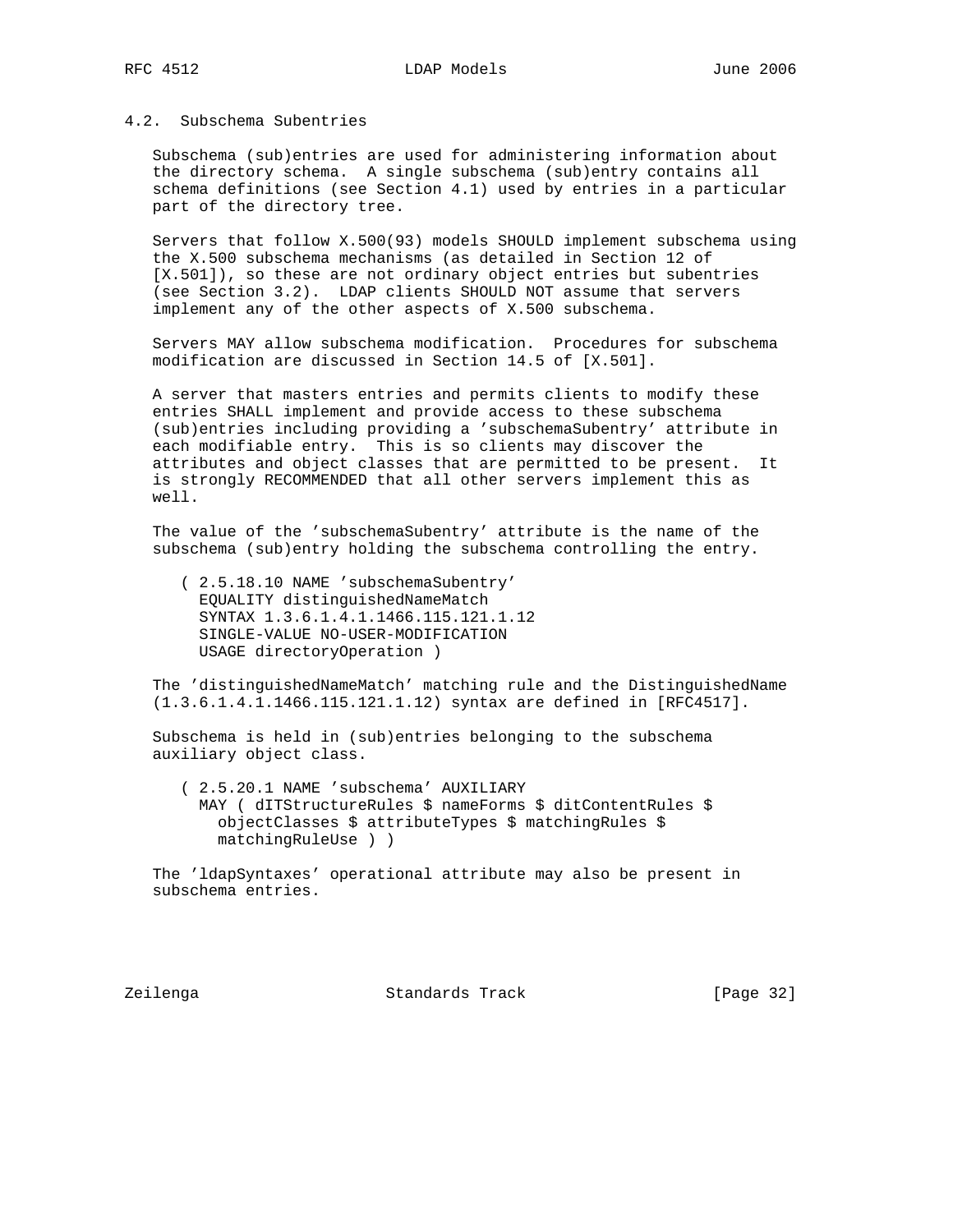Servers MAY provide additional attributes (described in other documents) in subschema (sub)entries.

 Servers SHOULD provide the attributes 'createTimestamp' and 'modifyTimestamp' in subschema (sub)entries, in order to allow clients to maintain their caches of schema information.

 The following subsections provide attribute type definitions for each of schema definition attribute types.

#### 4.2.1. 'objectClasses'

This attribute holds definitions of object classes.

 ( 2.5.21.6 NAME 'objectClasses' EQUALITY objectIdentifierFirstComponentMatch SYNTAX 1.3.6.1.4.1.1466.115.121.1.37 USAGE directoryOperation )

 The 'objectIdentifierFirstComponentMatch' matching rule and the ObjectClassDescription (1.3.6.1.4.1.1466.115.121.1.37) syntax are defined in [RFC4517].

### 4.2.2. 'attributeTypes'

This attribute holds definitions of attribute types.

 ( 2.5.21.5 NAME 'attributeTypes' EQUALITY objectIdentifierFirstComponentMatch SYNTAX 1.3.6.1.4.1.1466.115.121.1.3 USAGE directoryOperation )

 The 'objectIdentifierFirstComponentMatch' matching rule and the AttributeTypeDescription (1.3.6.1.4.1.1466.115.121.1.3) syntax are defined in [RFC4517].

4.2.3. 'matchingRules'

This attribute holds definitions of matching rules.

 ( 2.5.21.4 NAME 'matchingRules' EQUALITY objectIdentifierFirstComponentMatch SYNTAX 1.3.6.1.4.1.1466.115.121.1.30 USAGE directoryOperation )

 The 'objectIdentifierFirstComponentMatch' matching rule and the MatchingRuleDescription (1.3.6.1.4.1.1466.115.121.1.30) syntax are defined in [RFC4517].

Zeilenga Standards Track [Page 33]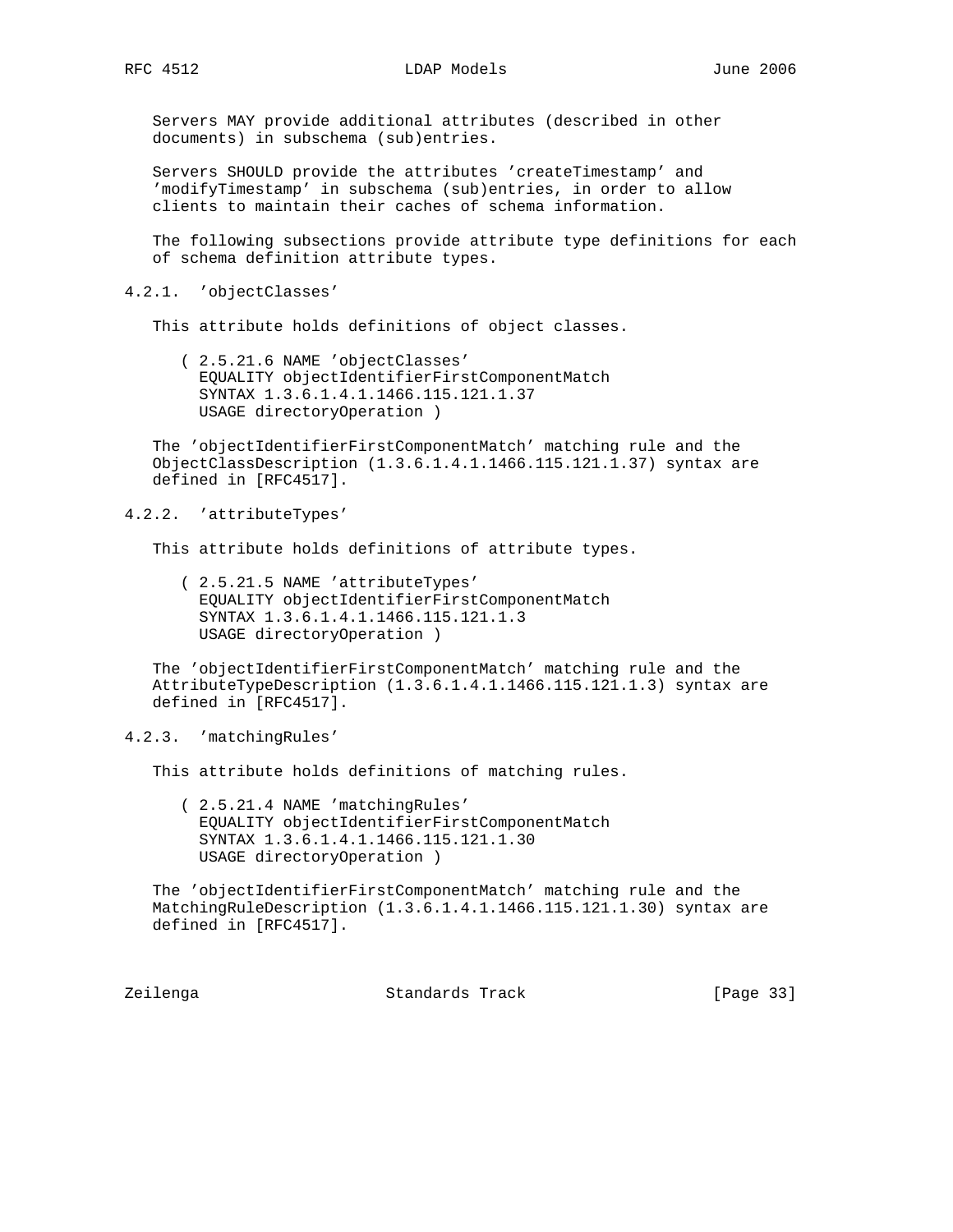### 4.2.4 'matchingRuleUse'

This attribute holds definitions of matching rule uses.

 ( 2.5.21.8 NAME 'matchingRuleUse' EQUALITY objectIdentifierFirstComponentMatch SYNTAX 1.3.6.1.4.1.1466.115.121.1.31 USAGE directoryOperation )

 The 'objectIdentifierFirstComponentMatch' matching rule and the MatchingRuleUseDescription (1.3.6.1.4.1.1466.115.121.1.31) syntax are defined in [RFC4517].

## 4.2.5. 'ldapSyntaxes'

This attribute holds definitions of LDAP syntaxes.

 ( 1.3.6.1.4.1.1466.101.120.16 NAME 'ldapSyntaxes' EQUALITY objectIdentifierFirstComponentMatch SYNTAX 1.3.6.1.4.1.1466.115.121.1.54 USAGE directoryOperation )

 The 'objectIdentifierFirstComponentMatch' matching rule and the SyntaxDescription (1.3.6.1.4.1.1466.115.121.1.54) syntax are defined in [RFC4517].

## 4.2.6. 'dITContentRules'

 This attribute lists DIT Content Rules that are present in the subschema.

 ( 2.5.21.2 NAME 'dITContentRules' EQUALITY objectIdentifierFirstComponentMatch SYNTAX 1.3.6.1.4.1.1466.115.121.1.16 USAGE directoryOperation )

 The 'objectIdentifierFirstComponentMatch' matching rule and the DITContentRuleDescription (1.3.6.1.4.1.1466.115.121.1.16) syntax are defined in [RFC4517].

Zeilenga Standards Track [Page 34]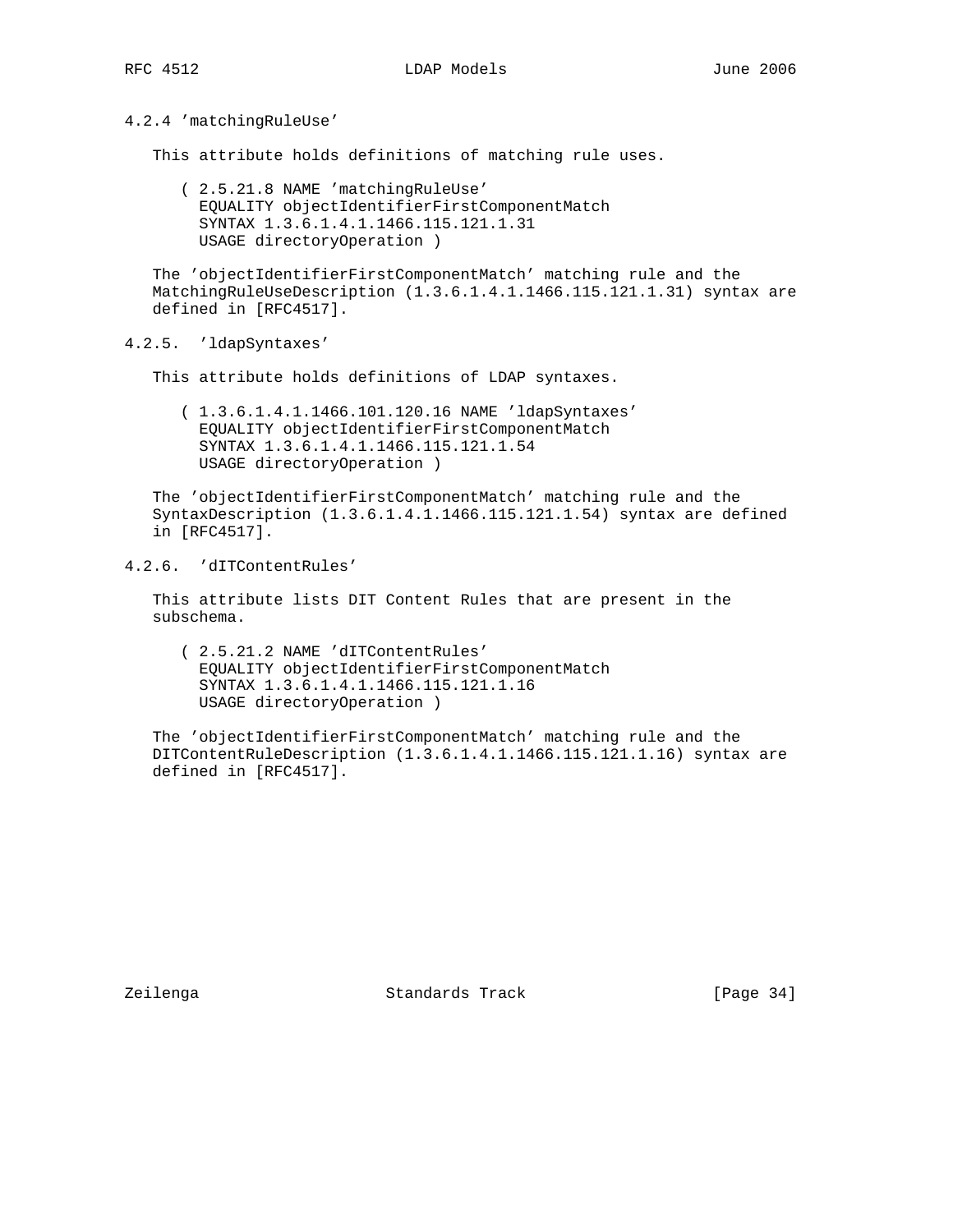# 4.2.7. 'dITStructureRules'

 This attribute lists DIT Structure Rules that are present in the subschema.

 ( 2.5.21.1 NAME 'dITStructureRules' EQUALITY integerFirstComponentMatch SYNTAX 1.3.6.1.4.1.1466.115.121.1.17 USAGE directoryOperation )

 The 'integerFirstComponentMatch' matching rule and the DITStructureRuleDescription (1.3.6.1.4.1.1466.115.121.1.17) syntax are defined in [RFC4517].

4.2.8 'nameForms'

This attribute lists Name Forms that are in force.

 ( 2.5.21.7 NAME 'nameForms' EQUALITY objectIdentifierFirstComponentMatch SYNTAX 1.3.6.1.4.1.1466.115.121.1.35 USAGE directoryOperation )

 The 'objectIdentifierFirstComponentMatch' matching rule and the NameFormDescription (1.3.6.1.4.1.1466.115.121.1.35) syntax are defined in [RFC4517].

### 4.3. 'extensibleObject' object class

 The 'extensibleObject' auxiliary object class allows entries that belong to it to hold any user attribute. The set of allowed attribute types of this object class is implicitly the set of all attribute types of userApplications usage.

 ( 1.3.6.1.4.1.1466.101.120.111 NAME 'extensibleObject' SUP top AUXILIARY )

 The mandatory attributes of the other object classes of this entry are still required to be present, and any precluded attributes are still not allowed to be present.

## 4.4. Subschema Discovery

 To discover the DN of the subschema (sub)entry holding the subschema controlling a particular entry, a client reads that entry's 'subschemaSubentry' operational attribute. To read schema attributes from the subschema (sub)entry, clients MUST issue a Search operation [RFC4511] where baseObject is the DN of the subschema (sub)entry,

Zeilenga Standards Track [Page 35]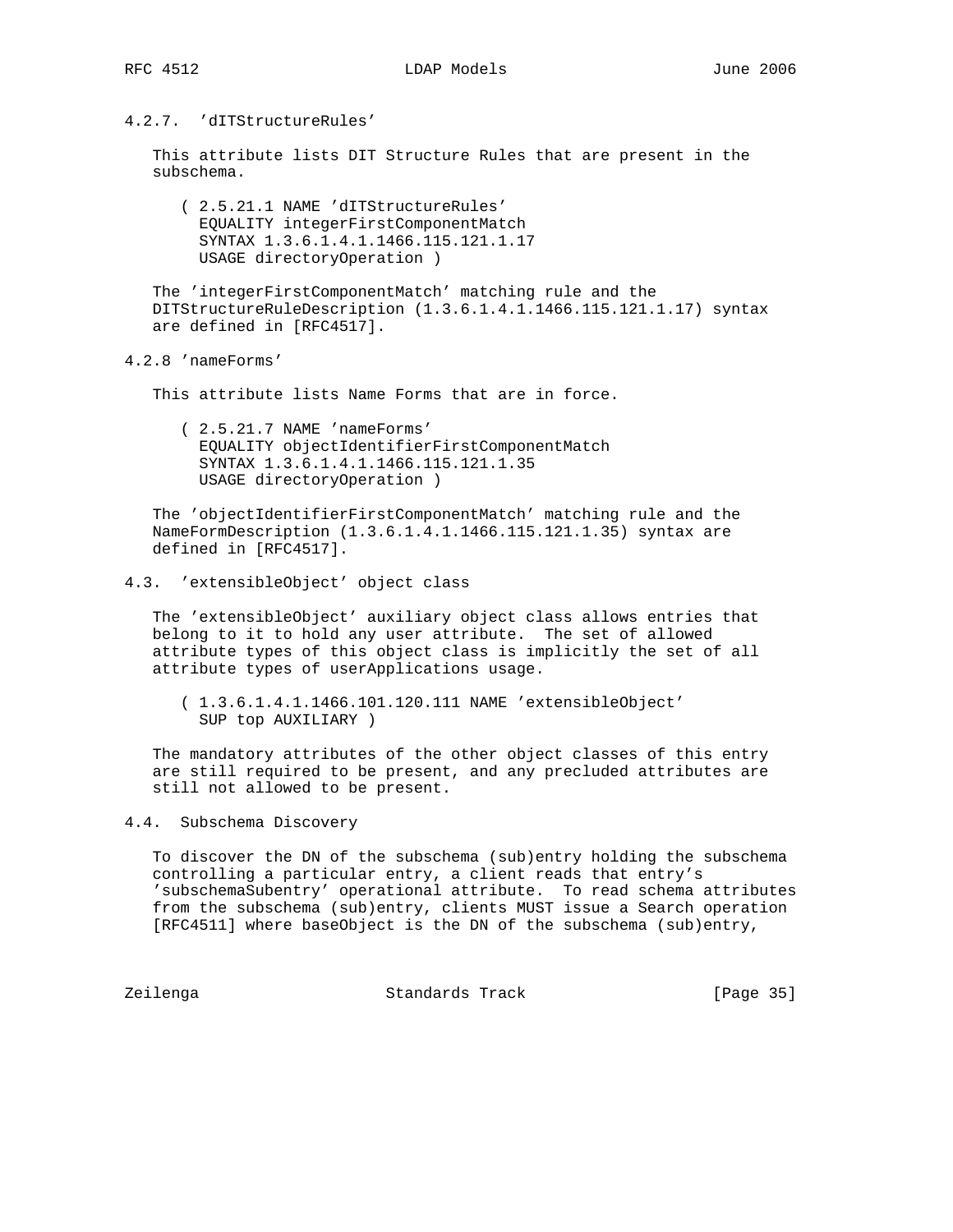scope is baseObject, filter is "(objectClass=subschema)" [RFC4515], and the attributes field lists the names of the desired schema attributes (as they are operational). Note: the "(objectClass=subschema)" filter allows LDAP servers that gateway to X.500 to detect that subentry information is being requested.

 Clients SHOULD NOT assume that a published subschema is complete, that the server supports all of the schema elements it publishes, or that the server does not support an unpublished element.

5. DSA (Server) Informational Model

 The LDAP protocol assumes there are one or more servers that jointly provide access to a Directory Information Tree (DIT). The server holding the original information is called the "master" (for that information). Servers that hold copies of the original information are referred to as "shadowing" or "caching" servers.

As defined in [X.501]:

 context prefix: The sequence of RDNs leading from the Root of the DIT to the initial vertex of a naming context; corresponds to the distinguished name of that vertex.

naming context: A subtree of entries held in a single master DSA.

 That is, a naming context is the largest collection of entries, starting at an entry that is mastered by a particular server, and including all its subordinates and their subordinates, down to the entries that are mastered by different servers. The context prefix is the name of the initial entry.

 The root of the DIT is a DSA-specific Entry (DSE) and not part of any naming context (or any subtree); each server has different attribute values in the root DSE.

5.1. Server-Specific Data Requirements

 An LDAP server SHALL provide information about itself and other information that is specific to each server. This is represented as a group of attributes located in the root DSE, which is named with the DN with zero RDNs (whose [RFC4514] representation is as the zero-length string).

 These attributes are retrievable, subject to access control and other restrictions, if a client performs a Search operation [RFC4511] with an empty baseObject, scope of baseObject, the filter

Zeilenga Standards Track [Page 36]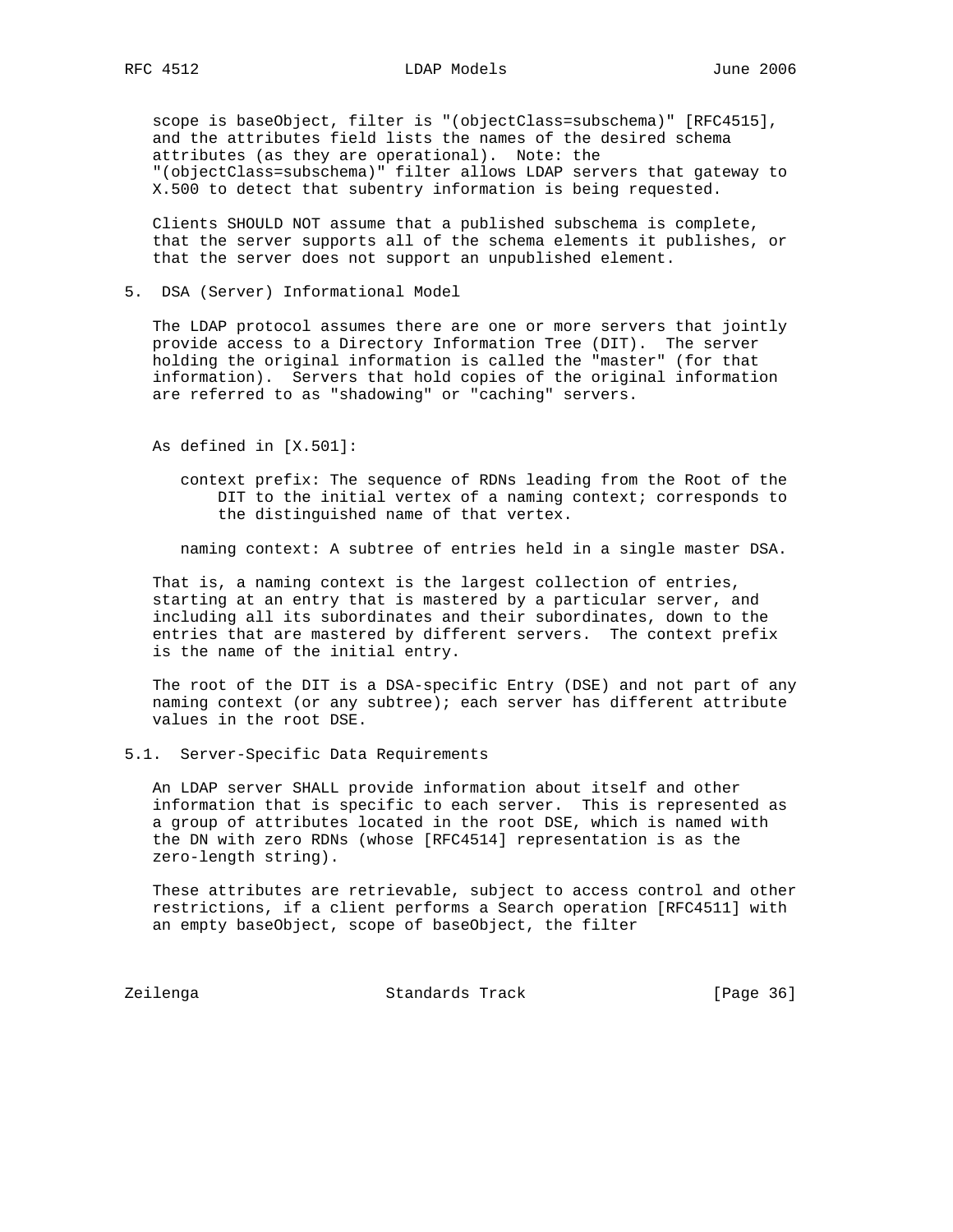"(objectClass=\*)" [RFC4515], and the attributes field listing the names of the desired attributes. It is noted that root DSE attributes are operational and, like other operational attributes, are not returned in search requests unless requested by name.

 The root DSE SHALL NOT be included if the client performs a subtree search starting from the root.

 Servers may allow clients to modify attributes of the root DSE, where appropriate.

 The following attributes of the root DSE are defined below. Additional attributes may be defined in other documents.

- altServer: alternative servers;
- namingContexts: naming contexts;
- supportedControl: recognized LDAP controls;
- supportedExtension: recognized LDAP extended operations;
- supportedFeatures: recognized LDAP features;
- supportedLDAPVersion: LDAP versions supported; and
- supportedSASLMechanisms: recognized Simple Authentication and Security Layers (SASL) [RFC4422] mechanisms.

 The values provided for these attributes may depend on session specific and other factors. For example, a server supporting the SASL EXTERNAL mechanism might only list "EXTERNAL" when the client's identity has been established by a lower level. See [RFC4513].

 The root DSE may also include a 'subschemaSubentry' attribute. If it does, the attribute refers to the subschema (sub)entry holding the schema controlling the root DSE. Clients SHOULD NOT assume that this subschema (sub)entry controls other entries held by the server. General subschema discovery procedures are provided in Section 4.4.

Zeilenga Standards Track [Page 37]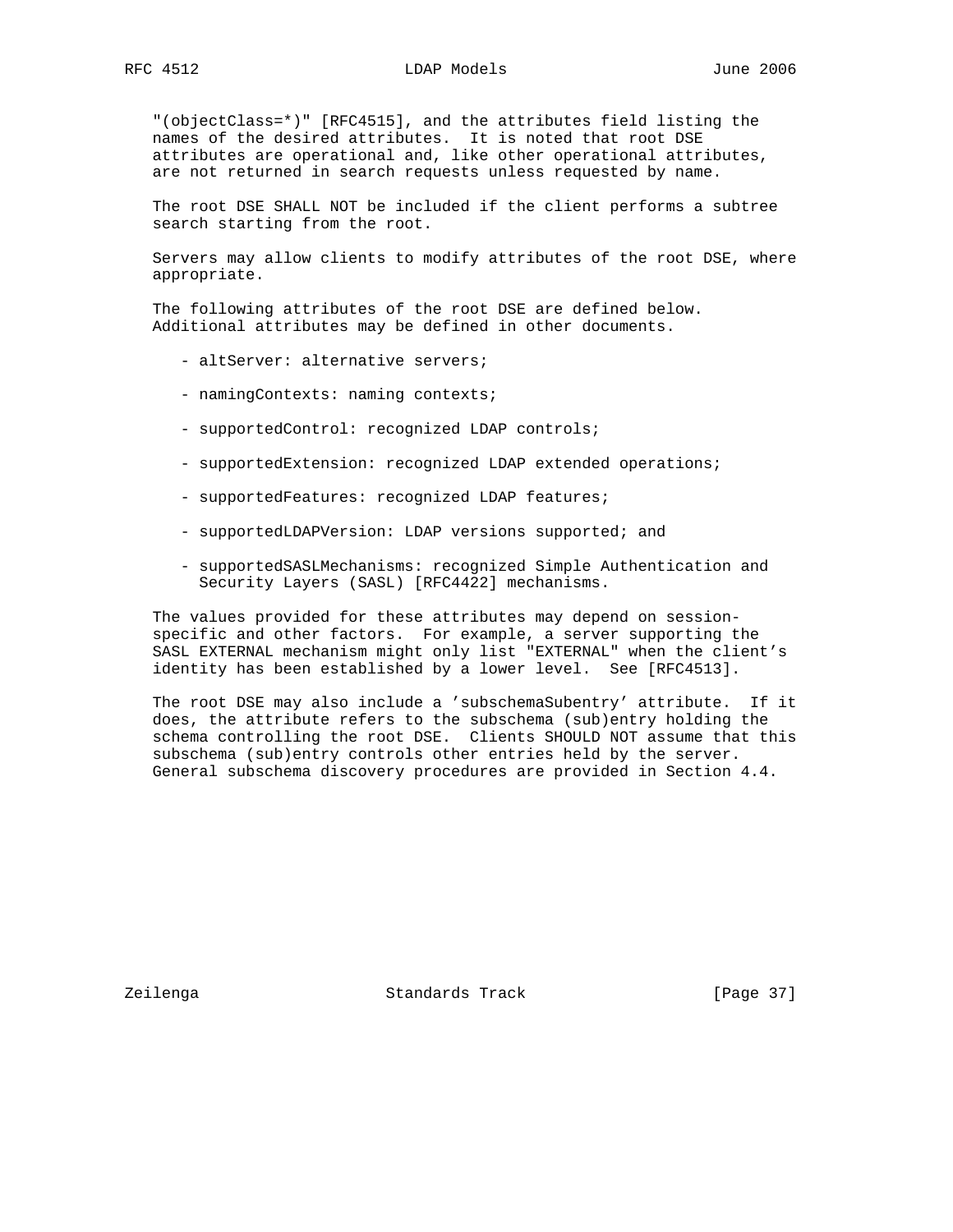## 5.1.1. 'altServer'

 The 'altServer' attribute lists URIs referring to alternative servers that may be contacted when this server becomes unavailable. URIs for servers implementing the LDAP are written according to [RFC4516]. Other kinds of URIs may be provided. If the server does not know of any other servers that could be used, this attribute will be absent. Clients may cache this information in case their preferred server later becomes unavailable.

 ( 1.3.6.1.4.1.1466.101.120.6 NAME 'altServer' SYNTAX 1.3.6.1.4.1.1466.115.121.1.26 USAGE dSAOperation )

 The IA5String (1.3.6.1.4.1.1466.115.121.1.26) syntax is defined in [RFC4517].

#### 5.1.2. 'namingContexts'

 The 'namingContexts' attribute lists the context prefixes of the naming contexts the server masters or shadows (in part or in whole). If the server is a first-level DSA [X.501], it should list (in addition) an empty string (indicating the root of the DIT). If the server does not master or shadow any information (e.g., it is an LDAP gateway to a public X.500 directory) this attribute will be absent. If the server believes it masters or shadows the entire directory, the attribute will have a single value, and that value will be the empty string (indicating the root of the DIT).

 This attribute may be used, for example, to select a suitable entry name for subsequent operations with this server.

 ( 1.3.6.1.4.1.1466.101.120.5 NAME 'namingContexts' SYNTAX 1.3.6.1.4.1.1466.115.121.1.12 USAGE dSAOperation )

 The DistinguishedName (1.3.6.1.4.1.1466.115.121.1.12) syntax is defined in [RFC4517].

5.1.3. 'supportedControl'

 The 'supportedControl' attribute lists object identifiers identifying the request controls [RFC4511] the server supports. If the server does not support any request controls, this attribute will be absent. Object identifiers identifying response controls need not be listed.

 Procedures for registering object identifiers used to discovery of protocol mechanisms are detailed in BCP 64, RFC 4520 [RFC4520].

Zeilenga Standards Track [Page 38]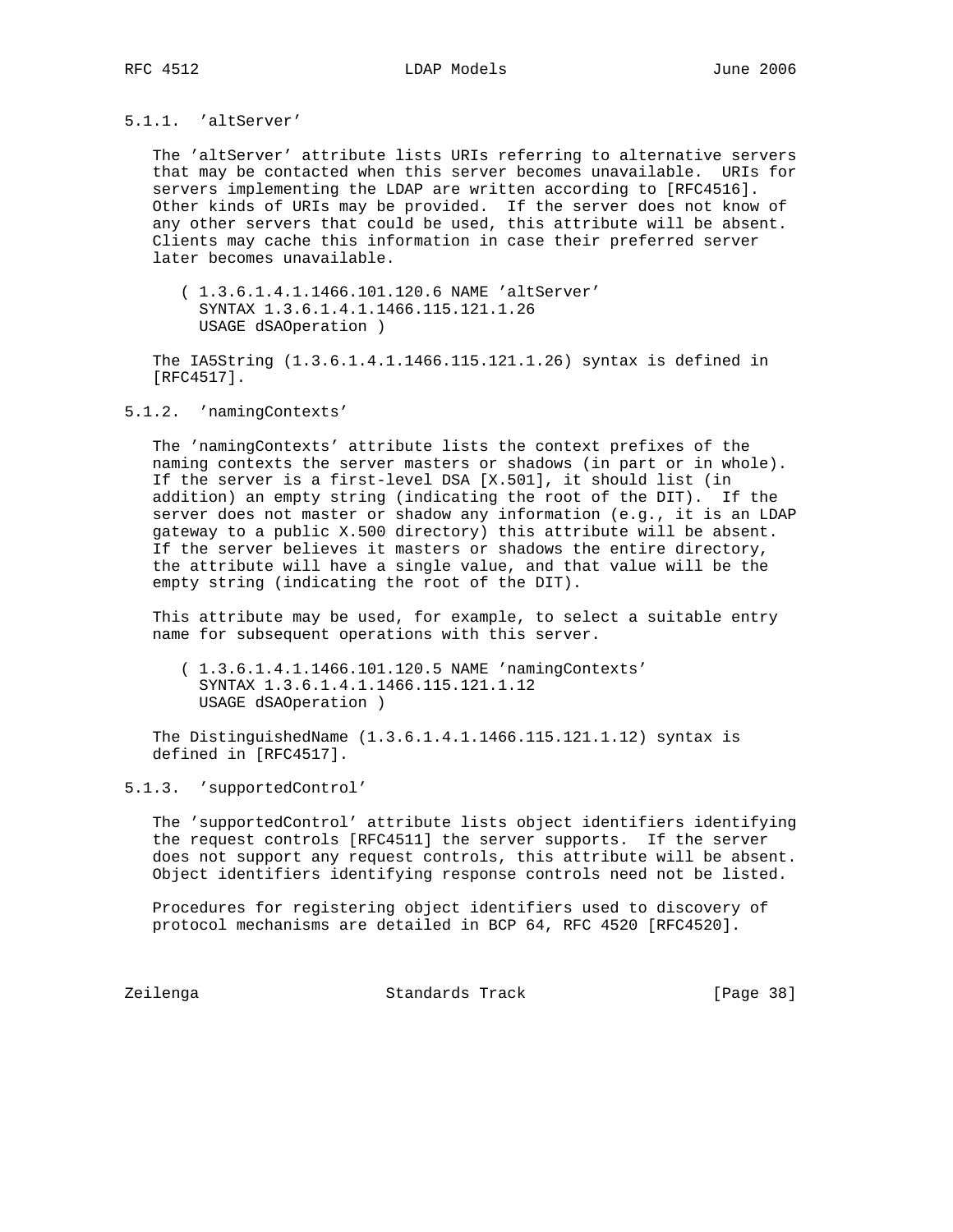( 1.3.6.1.4.1.1466.101.120.13 NAME 'supportedControl' SYNTAX 1.3.6.1.4.1.1466.115.121.1.38 USAGE dSAOperation )

 The OBJECT IDENTIFIER (1.3.6.1.4.1.1466.115.121.1.38) syntax is defined in [RFC4517].

#### 5.1.4. 'supportedExtension'

 The 'supportedExtension' attribute lists object identifiers identifying the extended operations [RFC4511] that the server supports. If the server does not support any extended operations, this attribute will be absent.

 An extended operation generally consists of an extended request and an extended response but may also include other protocol data units (such as intermediate responses). The object identifier assigned to the extended request is used to identify the extended operation. Other object identifiers used in the extended operation need not be listed as values of this attribute.

 Procedures for registering object identifiers used to discovery of protocol mechanisms are detailed in BCP 64, RFC 4520 [RFC4520].

 ( 1.3.6.1.4.1.1466.101.120.7 NAME 'supportedExtension' SYNTAX 1.3.6.1.4.1.1466.115.121.1.38 USAGE dSAOperation )

 The OBJECT IDENTIFIER (1.3.6.1.4.1.1466.115.121.1.38) syntax is defined in [RFC4517].

5.1.5. 'supportedFeatures'

 The 'supportedFeatures' attribute lists object identifiers identifying elective features that the server supports. If the server does not support any discoverable elective features, this attribute will be absent.

 ( 1.3.6.1.4.1.4203.1.3.5 NAME 'supportedFeatures' EQUALITY objectIdentifierMatch SYNTAX 1.3.6.1.4.1.1466.115.121.1.38 USAGE dSAOperation )

 Procedures for registering object identifiers used to discovery of protocol mechanisms are detailed in BCP 64, RFC 4520 [RFC4520].

 The OBJECT IDENTIFIER (1.3.6.1.4.1.1466.115.121.1.38) syntax and objectIdentifierMatch matching rule are defined in [RFC4517].

Zeilenga Standards Track [Page 39]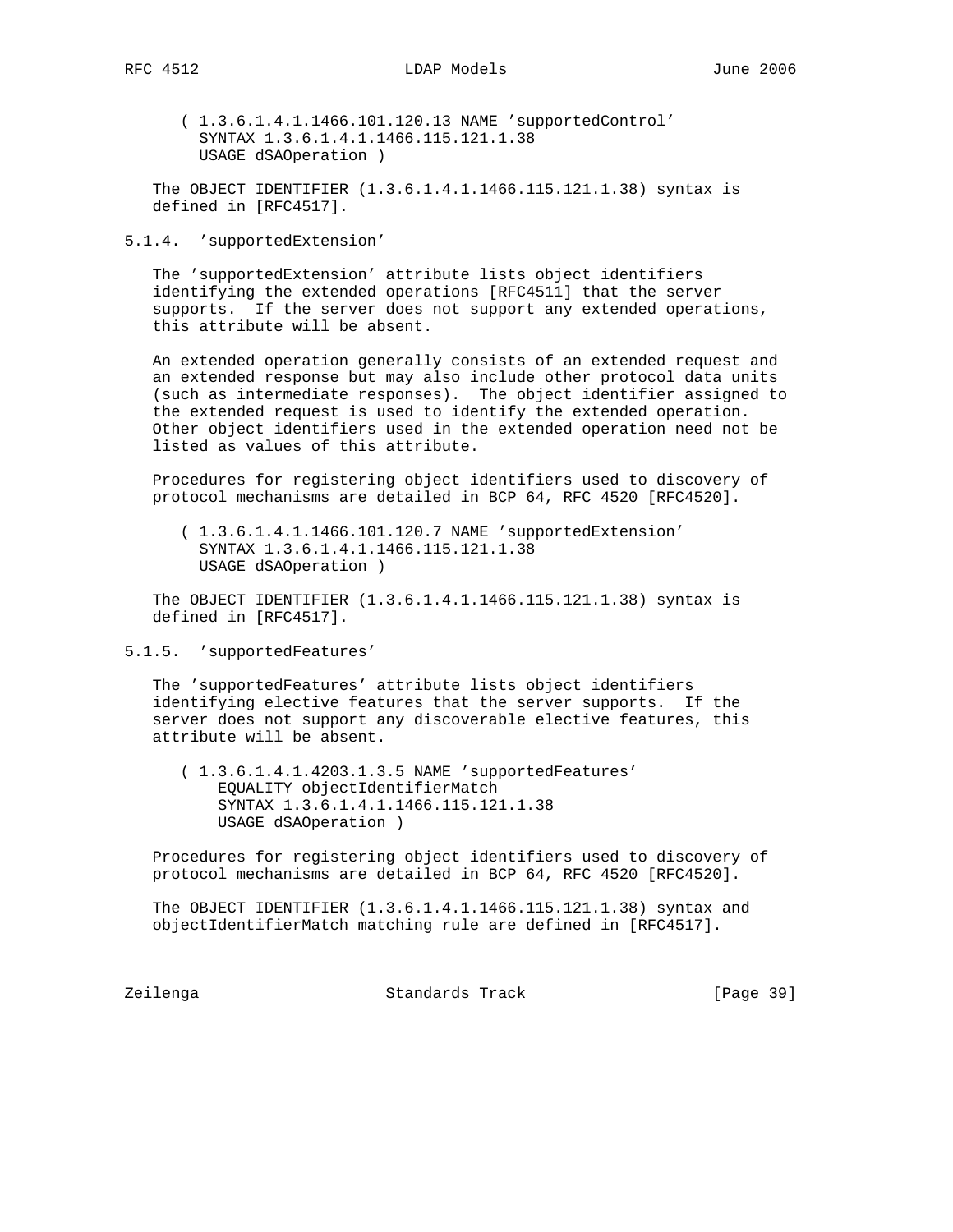### 5.1.6. 'supportedLDAPVersion'

 The 'supportedLDAPVersion' attribute lists the versions of LDAP that the server supports.

 ( 1.3.6.1.4.1.1466.101.120.15 NAME 'supportedLDAPVersion' SYNTAX 1.3.6.1.4.1.1466.115.121.1.27 USAGE dSAOperation )

 The INTEGER (1.3.6.1.4.1.1466.115.121.1.27) syntax is defined in [RFC4517].

5.1.7. 'supportedSASLMechanisms'

 The 'supportedSASLMechanisms' attribute lists the SASL mechanisms [RFC4422] that the server recognizes and/or supports [RFC4513]. The contents of this attribute may depend on the current session state. If the server does not support any SASL mechanisms, this attribute will not be present.

 ( 1.3.6.1.4.1.1466.101.120.14 NAME 'supportedSASLMechanisms' SYNTAX 1.3.6.1.4.1.1466.115.121.1.15 USAGE dSAOperation )

 The Directory String (1.3.6.1.4.1.1466.115.121.1.15) syntax is defined in [RFC4517].

- 6. Other Considerations
- 6.1. Preservation of User Information

 Syntaxes may be defined that have specific value and/or value form (representation) preservation requirements. For example, a syntax containing digitally signed data can mandate that the server preserve both the value and form of value presented to ensure that the signature is not invalidated.

 Where such requirements have not been explicitly stated, servers SHOULD preserve the value of user information but MAY return the value in a different form. And where a server is unable (or unwilling) to preserve the value of user information, the server SHALL ensure that an equivalent value (per Section 2.3) is returned.

Zeilenga **Standards Track** [Page 40]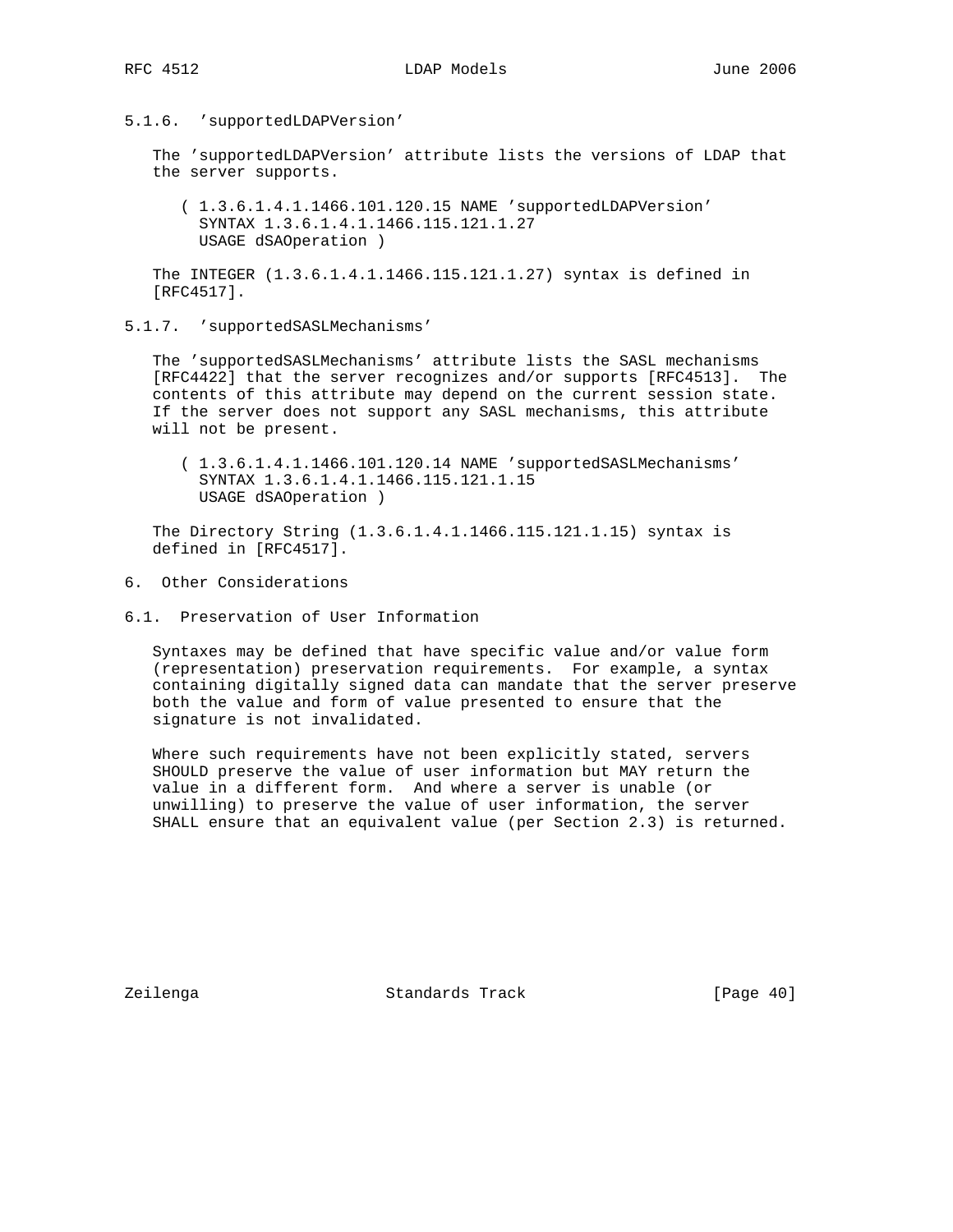Short names, also known as descriptors, are used as more readable aliases for object identifiers and are used to identify various schema elements. However, it is not expected that LDAP implementations with human user interface would display these short names (or the object identifiers they refer to) to the user. Instead, they would most likely be performing translations (such as expressing the short name in one of the local national languages). For example, the short name "st" (stateOrProvinceName) might be displayed to a German-speaking user as "Land".

 The same short name might have different meaning in different subschemas, and, within a particular subschema, the same short name might refer to different object identifiers each identifying a different kind of schema element.

 Implementations MUST be prepared that the same short name might be used in a subschema to refer to the different kinds of schema elements. That is, there might be an object class 'x-fubar' and an attribute type 'x-fubar' in a subschema.

 Implementations MUST be prepared that the same short name might be used in the different subschemas to refer to the different schema elements. That is, there might be two matching rules 'x-fubar', each in different subschemas.

 Procedures for registering short names (descriptors) are detailed in BCP 64, RFC 4520 [RFC4520].

6.3. Cache and Shadowing

 Some servers may hold cache or shadow copies of entries, which can be used to answer search and comparison queries, but will return referrals or contact other servers if modification operations are requested. Servers that perform shadowing or caching MUST ensure that they do not violate any access control constraints placed on the data by the originating server.

Zeilenga Standards Track [Page 41]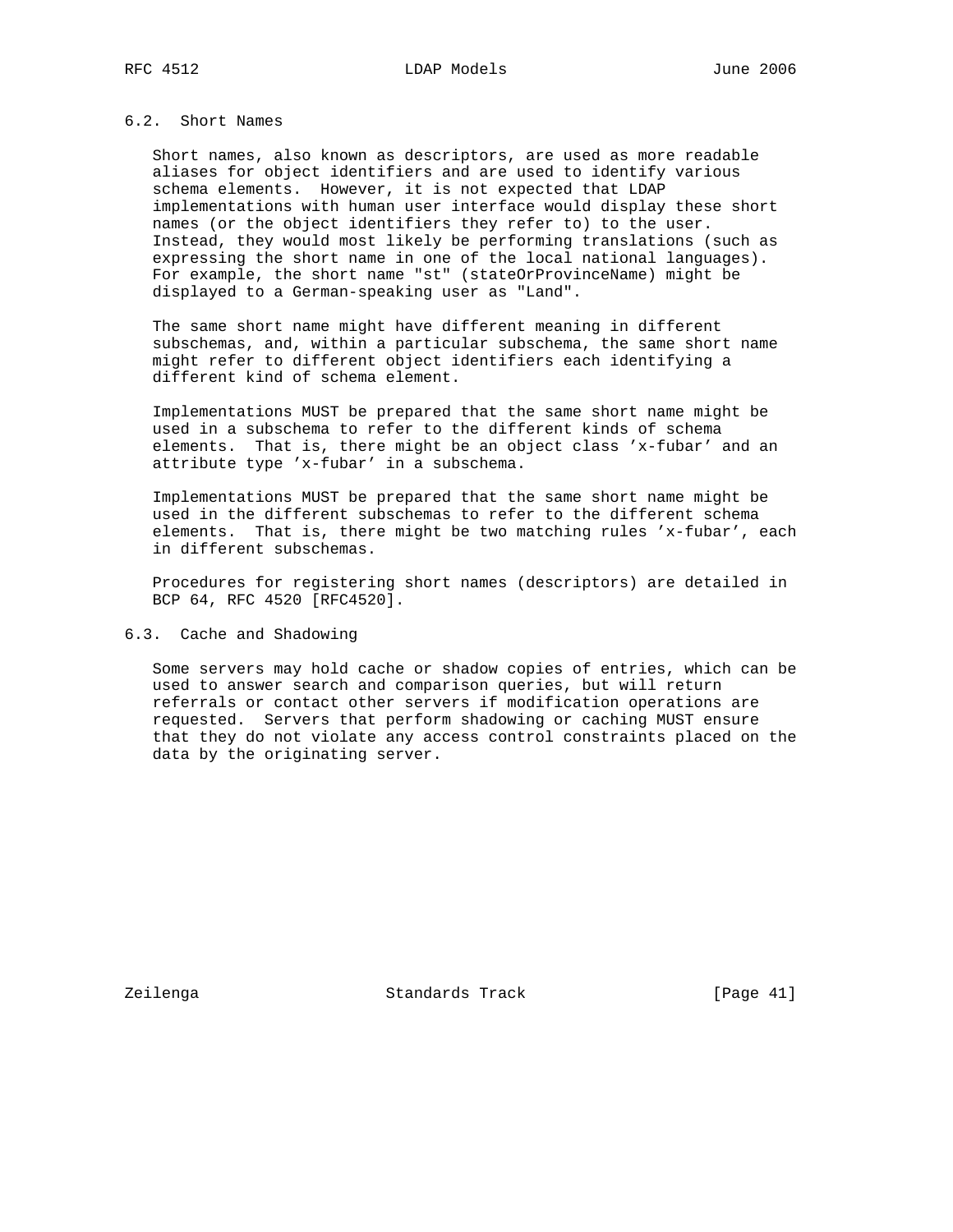### 7. Implementation Guidelines

### 7.1. Server Guidelines

 Servers MUST recognize all names of attribute types and object classes defined in this document but, unless stated otherwise, need not support the associated functionality. Servers SHOULD recognize all the names of attribute types and object classes defined in Section 3 and 4, respectively, of [RFC4519].

 Servers MUST ensure that entries conform to user and system schema rules or other data model constraints.

 Servers MAY support DIT Content Rules. Servers MAY support DIT Structure Rules and Name Forms.

Servers MAY support alias entries.

Servers MAY support the 'extensibleObject' object class.

 Servers MAY support subentries. If so, they MUST do so in accordance with [RFC3672]. Servers that do not support subentries SHOULD use object entries to mimic subentries as detailed in Section 3.2.

 Servers MAY implement additional schema elements. Servers SHOULD provide definitions of all schema elements they support in subschema (sub)entries.

## 7.2. Client Guidelines

 In the absence of prior agreements with servers, clients SHOULD NOT assume that servers support any particular schema elements beyond those referenced in Section 7.1. The client can retrieve subschema information as described in Section 4.4.

 Clients MUST NOT display or attempt to decode a value as ASN.1 if the value's syntax is not known. Clients MUST NOT assume the LDAP specific string encoding is restricted to a UTF-8 encoded string of Unicode characters or any particular subset of Unicode (such as a printable subset) unless such restriction is explicitly stated. Clients SHOULD NOT send attribute values in a request that are not valid according to the syntax defined for the attributes.

Zeilenga Standards Track [Page 42]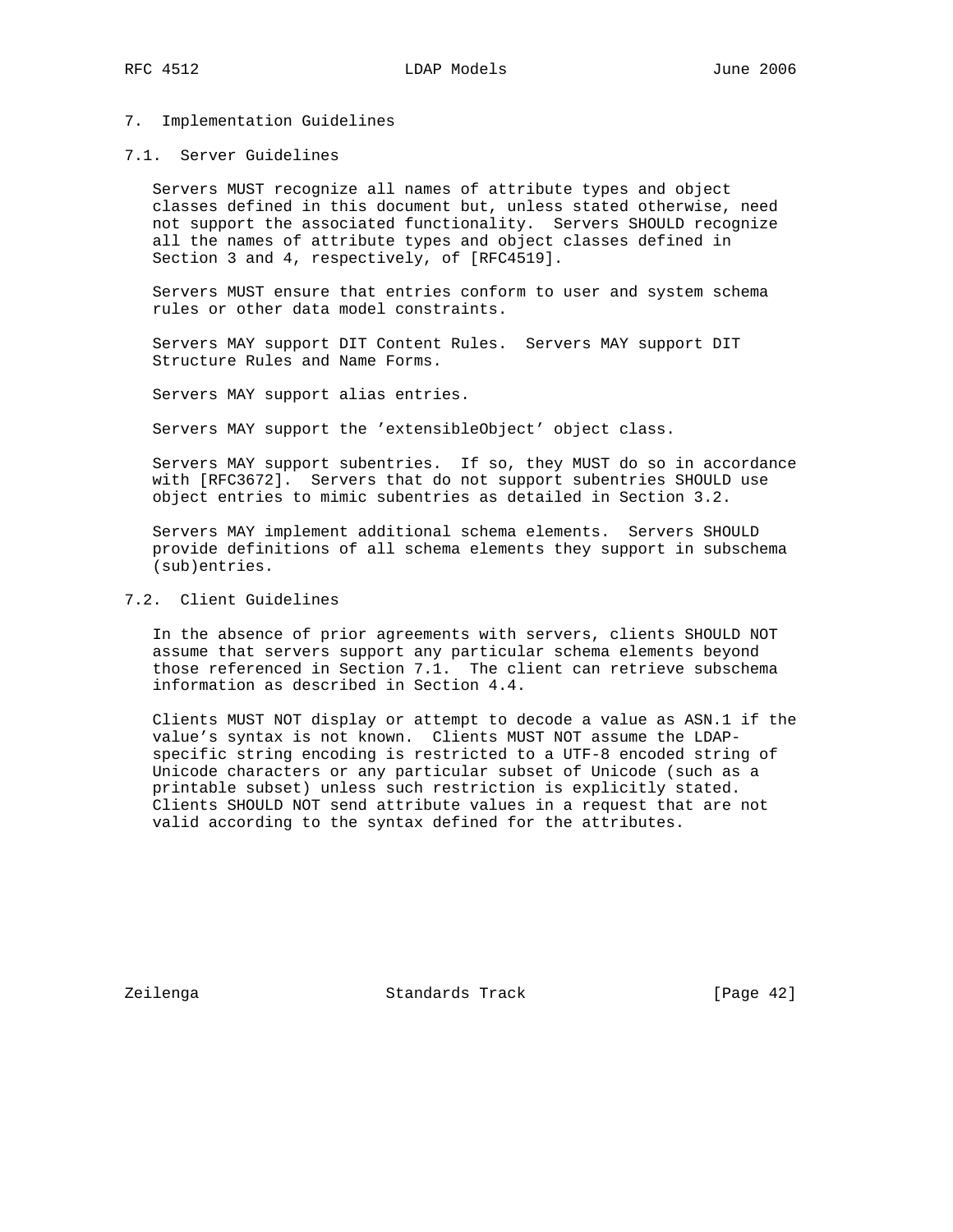8. Security Considerations

 Attributes of directory entries are used to provide descriptive information about the real-world objects they represent, which can be people, organizations, or devices. Most countries have privacy laws regarding the publication of information about people.

 General security considerations for accessing directory information with LDAP are discussed in [RFC4511] and [RFC4513].

9. IANA Considerations

 The Internet Assigned Numbers Authority (IANA) has updated the LDAP descriptors registry as indicated in the following template:

 Subject: Request for LDAP Descriptor Registration Update Descriptor (short name): see comment Object Identifier: see comment Person & email address to contact for further information: Kurt Zeilenga <kurt@OpenLDAP.org> Usage: see comment Specification: RFC 4512 Author/Change Controller: IESG Comments:

 The following descriptors (short names) has been added to the registry.

| NAME.                  | Type OID    |
|------------------------|-------------|
|                        |             |
| qoverningStructureRule | A 2.5.21.10 |
| structuralObjectClass  | A 2.5.21.9  |

 The following descriptors (short names) have been updated to refer to this RFC.

| NAME              | Type OID |                                   |
|-------------------|----------|-----------------------------------|
|                   |          |                                   |
| alias             |          | 02.5.6.1                          |
| aliasedObjectName |          | A 2.5.4.1                         |
| altServer         |          | A 1.3.6.1.4.1.1466.101.120.6      |
| attributeTypes    |          | A 2.5.21.5                        |
| createTimestamp   |          | A 2.5.18.1                        |
| creatorsName      |          | A 2.5.18.3                        |
| dITContentRules   |          | A 2.5.21.2                        |
| dITStructureRules |          | A 2.5.21.1                        |
| extensibleObject  |          | $0\ 1.3.6.1.4.1.1466.101.120.111$ |
| ldapSyntaxes      |          | A 1.3.6.1.4.1.1466.101.120.16     |
|                   |          |                                   |

Zeilenga Standards Track [Page 43]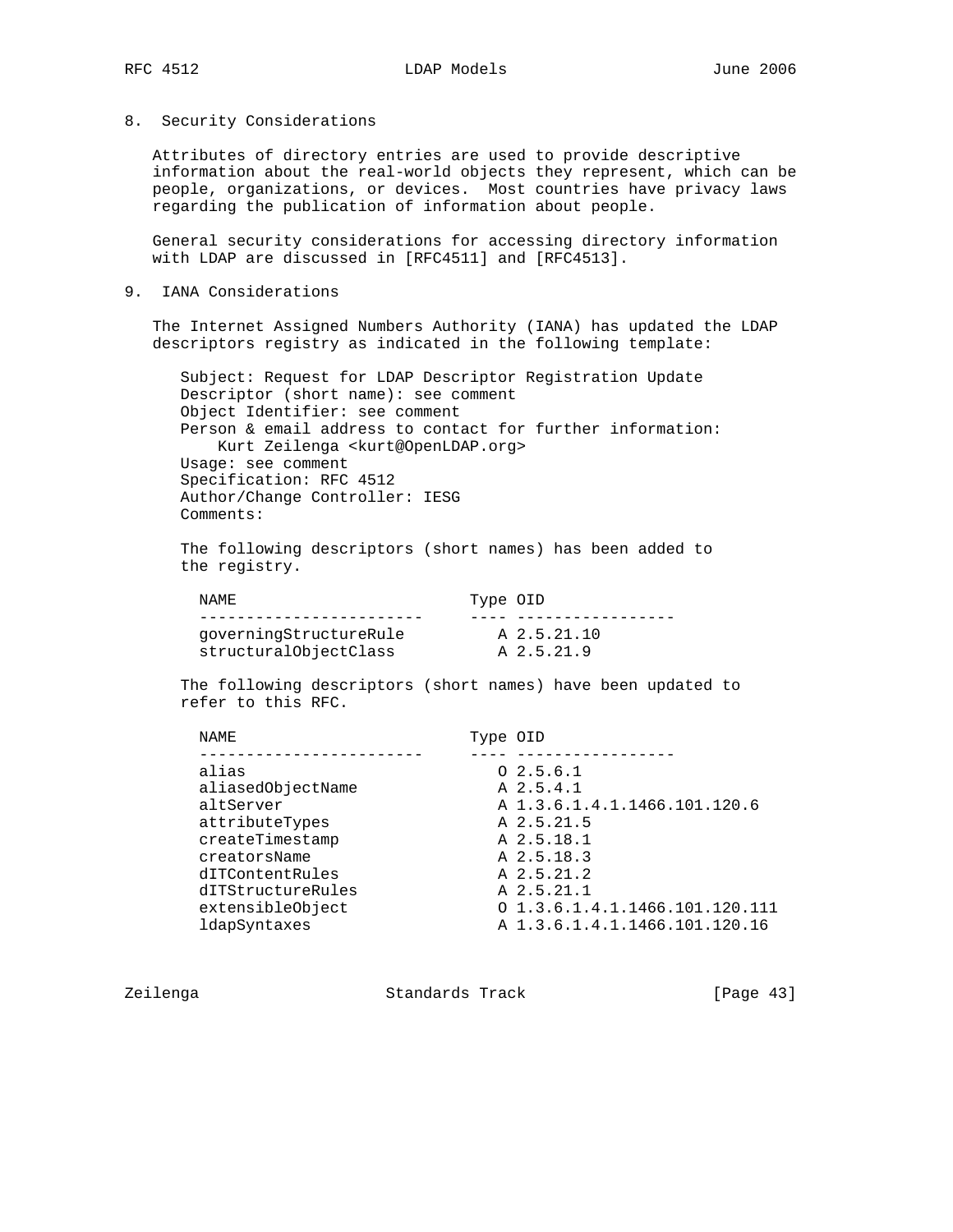matchingRuleUse A 2.5.21.8 matchingRules A 2.5.21.4 modifiersName A 2.5.18.4 modifyTimestamp  $A$  2.5.18.2 nameForms A 2.5.21.7 namingContexts A 1.3.6.1.4.1.1466.101.120.5 objectClass A 2.5.4.0 objectClasses A 2.5.21.6 subschema  $0\quad 2.5.20.1$  subschemaSubentry A 2.5.18.10 supportedControl A 1.3.6.1.4.1.1466.101.120.13 supportedExtension A 1.3.6.1.4.1.1466.101.120.7 supportedFeatures A 1.3.6.1.4.1.4203.1.3.5 supportedLDAPVersion A 1.3.6.1.4.1.1466.101.120.15 supportedSASLMechanisms A 1.3.6.1.4.1.1466.101.120.14 top O 2.5.6.0

10. Acknowledgements

 This document is based in part on RFC 2251 by M. Wahl, T. Howes, and S. Kille; RFC 2252 by M. Wahl, A. Coulbeck, T. Howes, S. Kille; and RFC 2556 by M. Wahl, all products of the IETF Access, Searching and Indexing of Directories (ASID) Working Group. This document is also based in part on "The Directory: Models" [X.501], a product of the International Telephone Union (ITU). Additional text was borrowed from RFC 2253 by M. Wahl, T. Howes, and S. Kille.

 This document is a product of the IETF LDAP Revision (LDAPBIS) Working Group.

Zeilenga Standards Track [Page 44]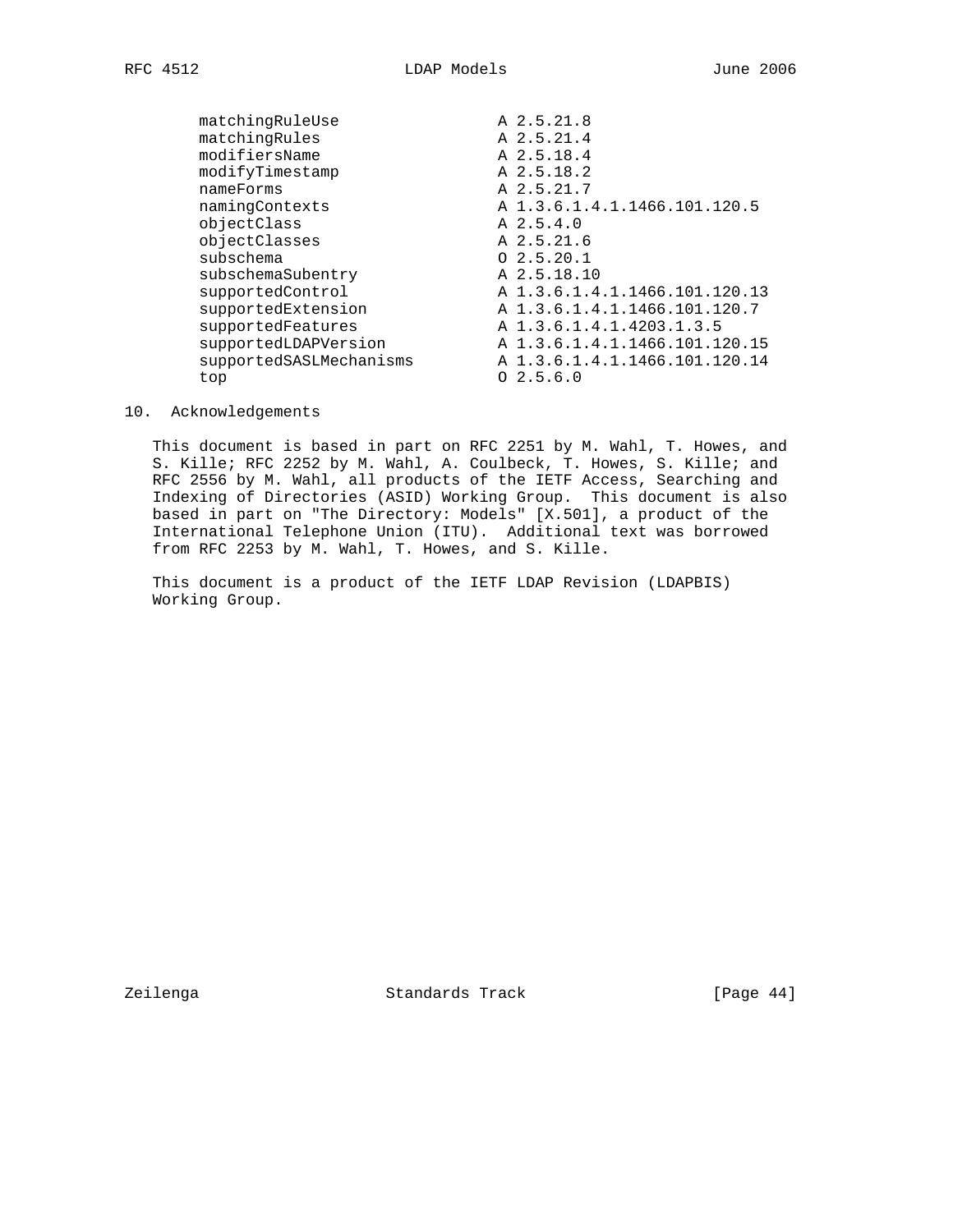# 11. Normative References

- [RFC2119] Bradner, S., "Key words for use in RFCs to Indicate Requirement Levels", BCP 14, RFC 2119, March 1997.
- [RFC3629] Yergeau, F., "UTF-8, a transformation format of ISO 10646", STD 63, RFC 3629, November 2003.
- [RFC3671] Zeilenga, K., "Collective Attributes in the Lightweight Directory Access Protocol (LDAP)", RFC 3671, December 2003.
- [RFC3672] Zeilenga, K., "Subentries in the Lightweight Directory Access Protocol (LDAP)", RFC 3672, December 2003.
- [RFC4234] Crocker, D. and P. Overell, "Augmented BNF for Syntax Specifications: ABNF", RFC 4234, October 2005.
- [RFC4422] Melnikov, A., Ed. and K. Zeilenga, Ed., "Simple Authentication and Security Layer (SASL)", RFC 4422, June 2006.
- [RFC4510] Zeilenga, K., Ed., "Lightweight Directory Access Protocol (LDAP): Technical Specification Road Map", RFC 4510, June 2006.
- [RFC4511] Sermersheim, J., Ed., "Lightweight Directory Access Protocol (LDAP): The Protocol", RFC 4511, June 2006.
- [RFC4513] Harrison, R., Ed., "Lightweight Directory Access Protocol (LDAP): Authentication Methods and Security Mechanisms", RFC 4513, June 2006.
- [RFC4514] Zeilenga, K., Ed., "Lightweight Directory Access Protocol (LDAP): String Representation of Distinguished Names", RFC 4514, June 2006.
- [RFC4515] Smith, M., Ed. and T. Howes, "Lightweight Directory Access Protocol (LDAP): String Representation of Search Filters", RFC 4515, June 2006.
- [RFC4516] Smith, M., Ed. and T. Howes, "Lightweight Directory Access Protocol (LDAP): Uniform Resource Locator", RFC 4516, June 2006.
- [RFC4517] Legg, S., Ed., "Lightweight Directory Access Protocol (LDAP): Syntaxes and Matching Rules", RFC 4517, June 2006.

| Zeilenga | Standards Track | [Page $45$ ] |  |
|----------|-----------------|--------------|--|
|----------|-----------------|--------------|--|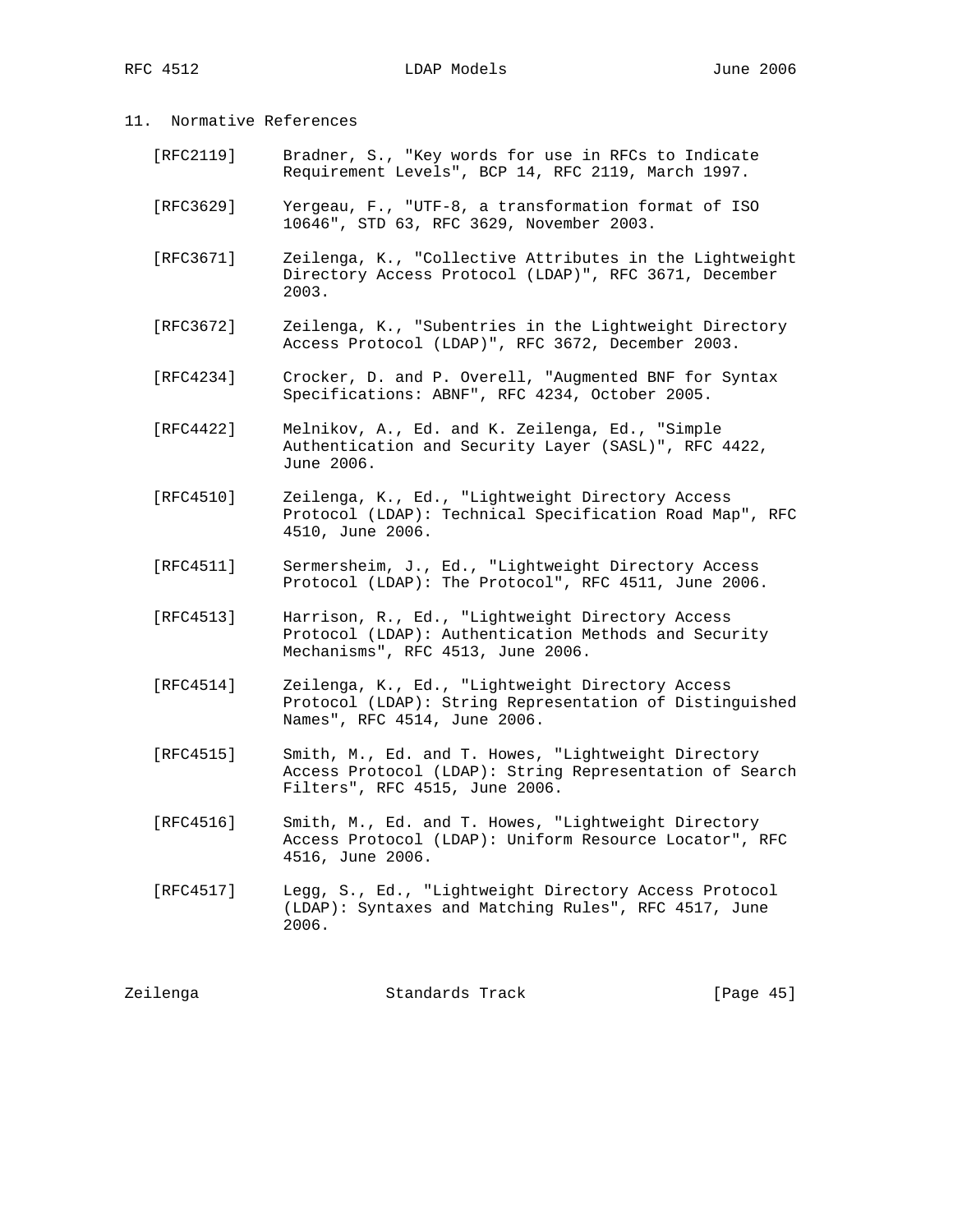RFC 4512 LDAP Models June 2006

- [RFC4519] Sciberras, A., Ed., "Lightweight Directory Access Protocol (LDAP): Schema for User Applications", RFC 4519, June 2006.
- [RFC4520] Zeilenga, K., "Internet Assigned Numbers Authority (IANA) Considerations for the Lightweight Directory Access Protocol (LDAP)", BCP 64, RFC 4520, June 2006.
- [Unicode] The Unicode Consortium, "The Unicode Standard, Version 3.2.0" is defined by "The Unicode Standard, Version 3.0" (Reading, MA, Addison-Wesley, 2000. ISBN 0-201- 61633-5), as amended by the "Unicode Standard Annex #27: Unicode 3.1" (http://www.unicode.org/reports/tr27/) and by the "Unicode Standard Annex #28: Unicode 3.2" (http://www.unicode.org/reports/tr28/).
- [X.500] International Telecommunication Union Telecommunication Standardization Sector, "The Directory -- Overview of concepts, models and services," X.500(1993) (also ISO/IEC 9594-1:1994).
- [X.501] International Telecommunication Union Telecommunication Standardization Sector, "The Directory -- Models," X.501(1993) (also ISO/IEC 9594- 2:1994).
- [X.680] International Telecommunication Union Telecommunication Standardization Sector, "Abstract Syntax Notation One (ASN.1) - Specification of Basic Notation", X.680(2002) (also ISO/IEC 8824-1:2002).

Zeilenga Standards Track [Page 46]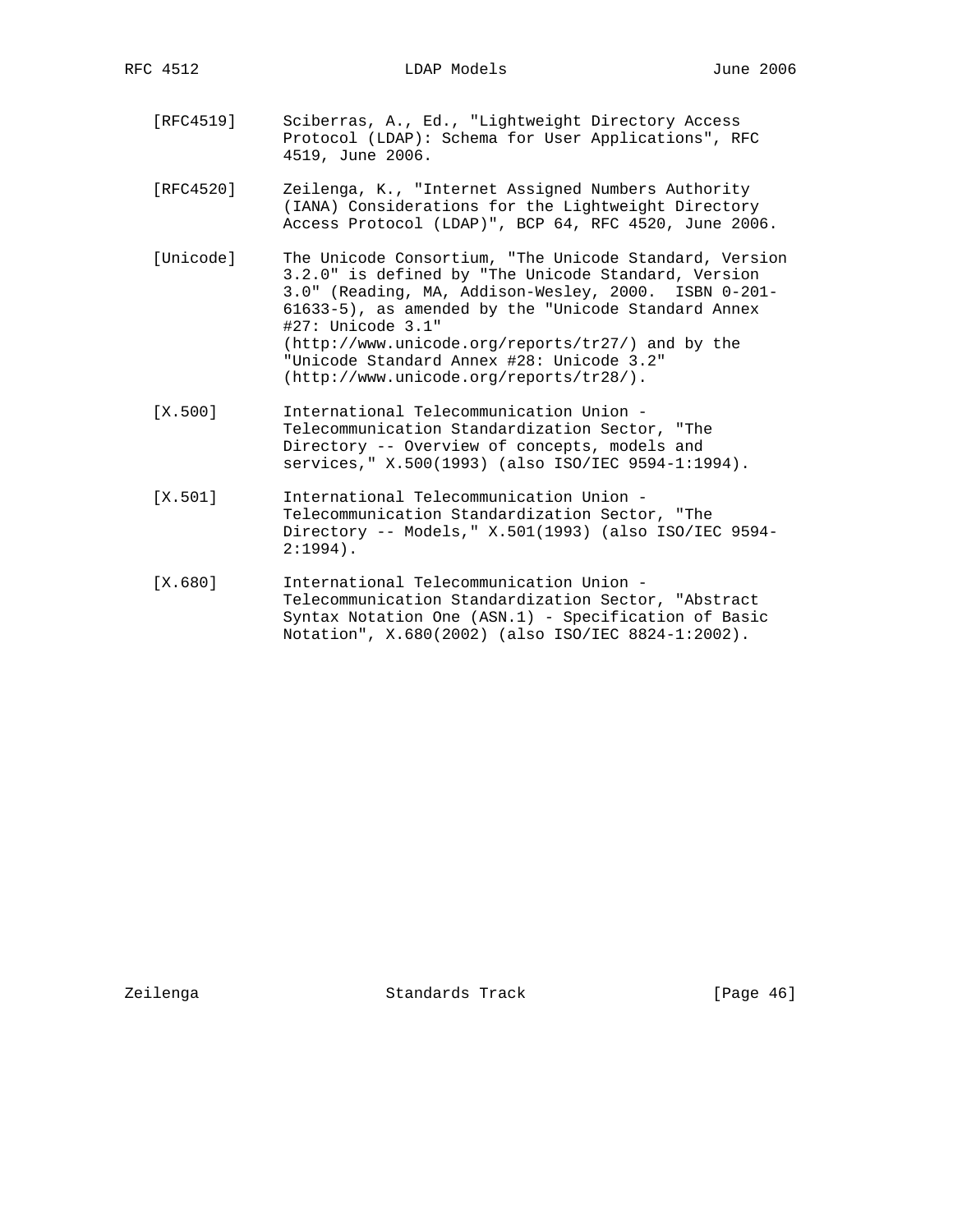Appendix A. Changes

This appendix is non-normative.

 This document amounts to nearly a complete rewrite of portions of RFC 2251, RFC 2252, and RFC 2256. This rewrite was undertaken to improve overall clarity of technical specification. This appendix provides a summary of substantive changes made to the portions of these documents incorporated into this document. Readers should consult [RFC4510], [RFC4511], [RFC4517], and [RFC4519] for summaries of remaining portions of these documents.

A.1. Changes to RFC 2251

 This document incorporates from RFC 2251, Sections 3.2 and 3.4, and portions of Sections 4 and 6 as summarized below.

A.1.1. Section 3.2 of RFC 2251

 Section 3.2 of RFC 2251 provided a brief introduction to the X.500 data model, as used by LDAP. The previous specification relied on [X.501] but lacked clarity in how X.500 models are adapted for use by LDAP. This document describes the X.500 data models, as used by LDAP, in greater detail, especially in areas where adaptation is needed.

 Section 3.2.1 of RFC 2251 described an attribute as "a type with one or more associated values". In LDAP, an attribute is better described as an attribute description, a type with zero or more options, and one or more associated values.

 Section 3.2.2 of RFC 2251 mandated that subschema subentries contain objectClasses and attributeTypes attributes, yet X.500(93) treats these attributes as optional. While generally all implementations that support X.500(93) subschema mechanisms will provide both of these attributes, it is not absolutely required for interoperability that all servers do. The mandate was removed for consistency with X.500(93). The subschema discovery mechanism was also clarified to indicate that subschema controlling an entry is obtained by reading the (sub)entry referred to by that entry's 'subschemaSubentry' attribute.

Zeilenga Standards Track [Page 47]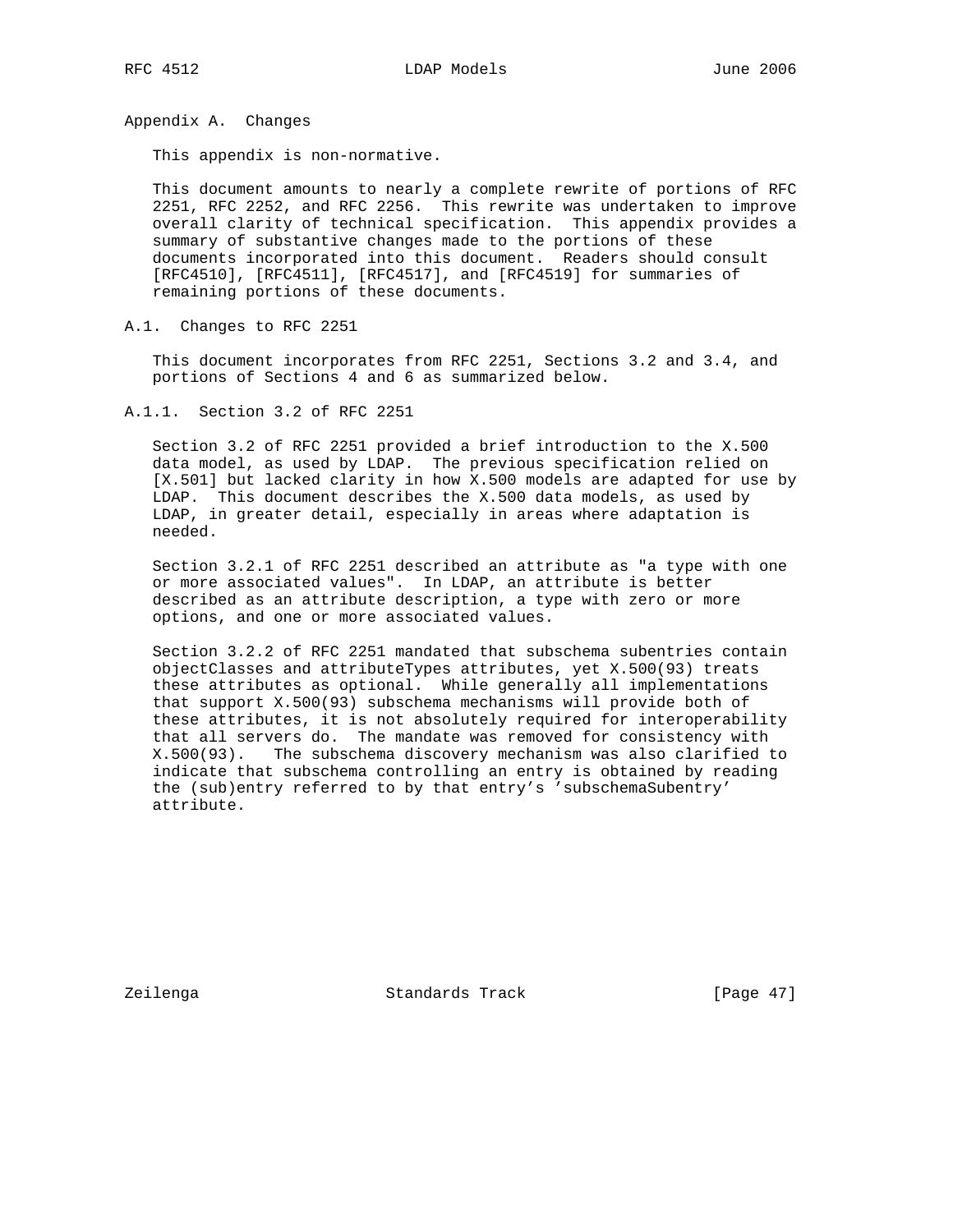# A.1.2. Section 3.4 of RFC 2251

 Section 3.4 of RFC 2251 provided "Server-specific Data Requirements". This material, with changes, was incorporated in Section 5.1 of this document.

Changes:

- Clarify that attributes of the root DSE are subject to "other restrictions" in addition to access controls.
- Clarify that only recognized extended requests need to be enumerated 'supportedExtension'.
- Clarify that only recognized request controls need to be enumerated 'supportedControl'.
- Clarify that root DSE attributes are operational and, like other operational attributes, will not be returned in search requests unless requested by name.
- Clarify that not all root DSE attributes are user modifiable.
- Remove inconsistent text regarding handling of the 'subschemaSubentry' attribute within the root DSE. The previous specification stated that the 'subschemaSubentry' attribute held in the root DSE referred to "subschema entries (or subentries) known by this server". This is inconsistent with the attribute's intended use as well as its formal definition as a single valued attribute [X.501]. It is also noted that a simple (possibly incomplete) list of subschema (sub)entries is not terribly useful. This document (in Section 5.1) specifies that the 'subschemaSubentry' attribute of the root DSE refers to the subschema controlling the root DSE. It is noted that the general subschema discovery mechanism remains available (see Section 4.4 of this document).

A.1.3. Section 4 of RFC 2251

 Portions of Section 4 of RFC 2251 detailing aspects of the information model used by LDAP were incorporated in this document, including:

 - Restriction of distinguished values to attributes whose descriptions have no options (from Section 4.1.3);

Zeilenga Standards Track [Page 48]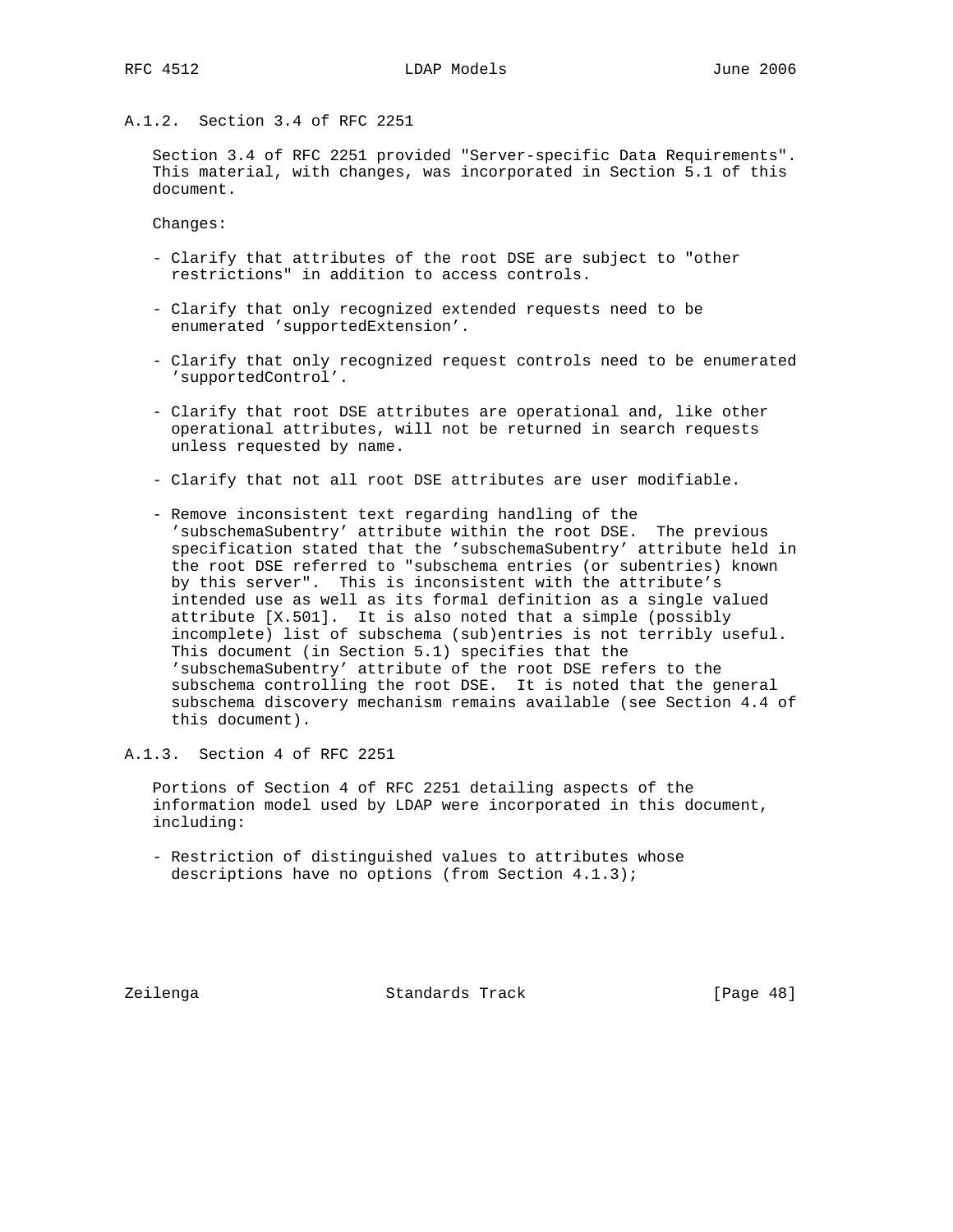- Data model aspects of Attribute Types (from Section 4.1.4), Attribute Descriptions (from 4.1.5), Attribute (from 4.1.8), Matching Rule Identifier (from 4.1.9); and
- User schema requirements (from Sections 4.1.6, 4.5.1, and 4.7).

Clarifications to these portions include:

- Subtyping and AttributeDescriptions with options.
- A.1.4. Section 6 of RFC 2251

 The Section 6.1 and the second paragraph of Section 6.2 of RFC 2251 where incorporated into this document.

A.2. Changes to RFC 2252

This document incorporates Sections 4, 5, and 7 from RFC 2252.

A.2.1. Section 4 of RFC 2252

 The specification was updated to use Augmented BNF [RFC4234]. The string representation of an OBJECT IDENTIFIER was tightened to disallow leading zeros as described in RFC 2252.

 The <descr> syntax was changed to disallow semicolon (U+003B) characters in order to appear to be consistent its natural language specification "descr is the syntactic representation of an object descriptor, which consists of letters and digits, starting with a letter". In a related change, the statement "an AttributeDescription can be used as the value in a NAME part of an AttributeTypeDescription" was deleted. RFC 2252 provided no specification of the semantics of attribute options appearing in NAME fields.

RFC 2252 stated that the <descr> form of <oid> SHOULD be preferred over the <numericoid> form. However, <descr> form can be ambiguous. To address this issue, the imperative was replaced with a statement (in Section 1.4) that while the <descr> form is generally preferred, <numericoid> should be used where an unambiguous <descr> is not available. Additionally, an expanded discussion of descriptor issues is in Section 6.2 ("Short Names").

 The ABNF for a quoted string (qdstring) was updated to reflect support for the escaping mechanism described in Section 4.3 of RFC 2252.

Zeilenga Standards Track [Page 49]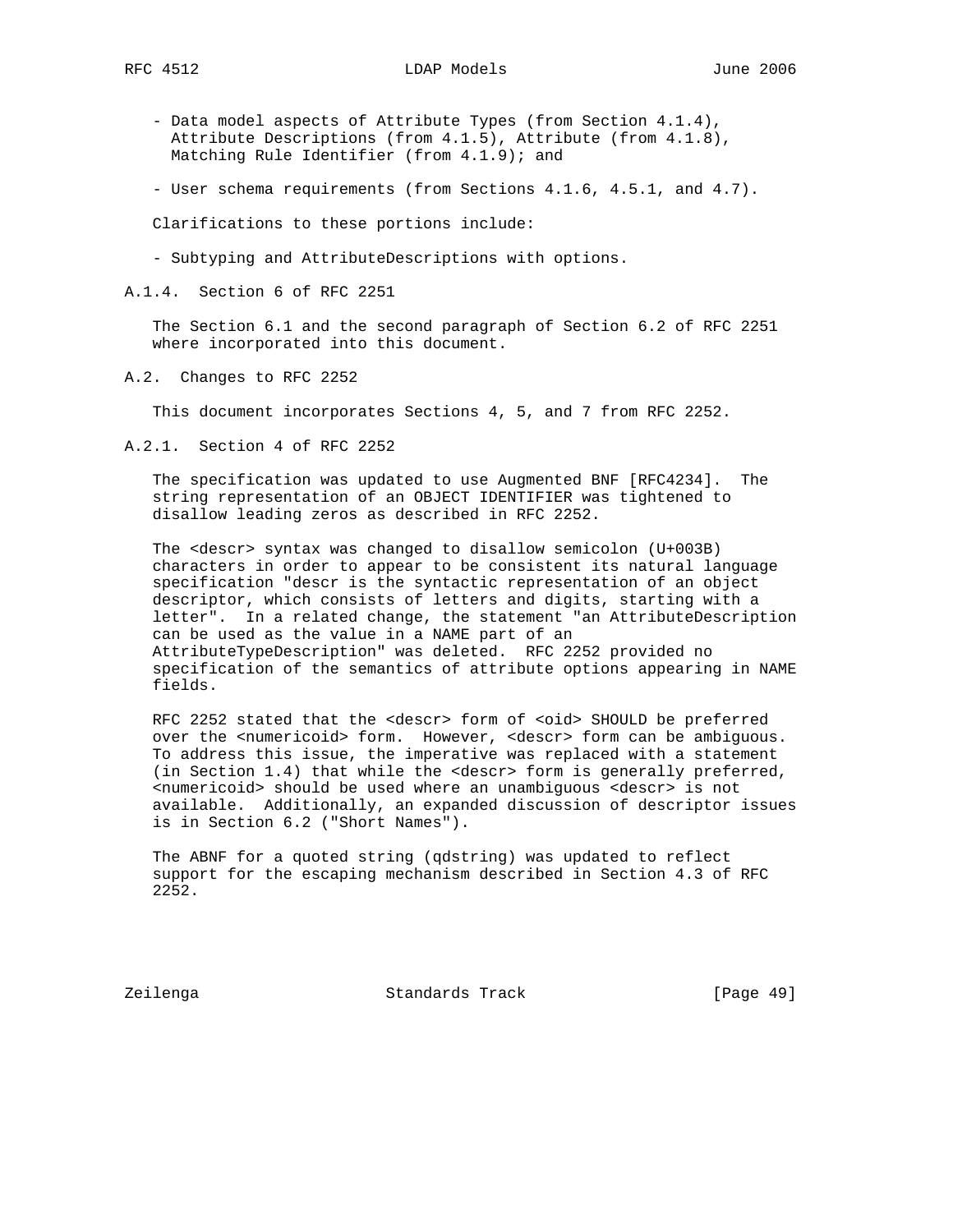A.2.2. Section 5 of RFC 2252

 Definitions of operational attributes provided in Section 5 of RFC 2252 where incorporated into this document.

 The 'namingContexts' description was clarified. A first-level DSA should publish, in addition to other values, "" indicating the root of the DIT.

The 'altServer' description was clarified. It may hold any URI.

 The 'supportedExtension' description was clarified. A server need only list the OBJECT IDENTIFIERs associated with the extended requests of the extended operations it recognizes.

 The 'supportedControl' description was clarified. A server need only list the OBJECT IDENTIFIERs associated with the request controls it recognizes.

 Descriptions for the 'structuralObjectClass' and 'governingStructureRule' operational attribute types were added.

 The attribute definition of 'subschemaSubentry' was corrected to list the terms SINGLE-VALUE and NO-USER-MODIFICATION in proper order.

A.2.3. Section 7 of RFC 2252

 Section 7 of RFC 2252 provides definitions of the 'subschema' and 'extensibleObject' object classes. These definitions where integrated into Section 4.2 and Section 4.3 of this document, respectively. Section 7 of RFC 2252 also contained the object class implementation requirement. This was incorporated into Section 7 of this document.

 The specification of 'extensibleObject' was clarified regarding how it interacts with precluded attributes.

A.3. Changes to RFC 2256

 This document incorporates Sections 5.1, 5.2, 7.1, and 7.2 of RFC 2256.

 Section 5.1 of RFC 2256 provided the definition of the 'objectClass' attribute type. This was integrated into Section 2.4.1 of this document. The statement "One of the values is either 'top' or 'alias'" was replaced with statement that one of the values is 'top' as entries belonging to 'alias' also belong to 'top'.

Zeilenga **Standards Track** [Page 50]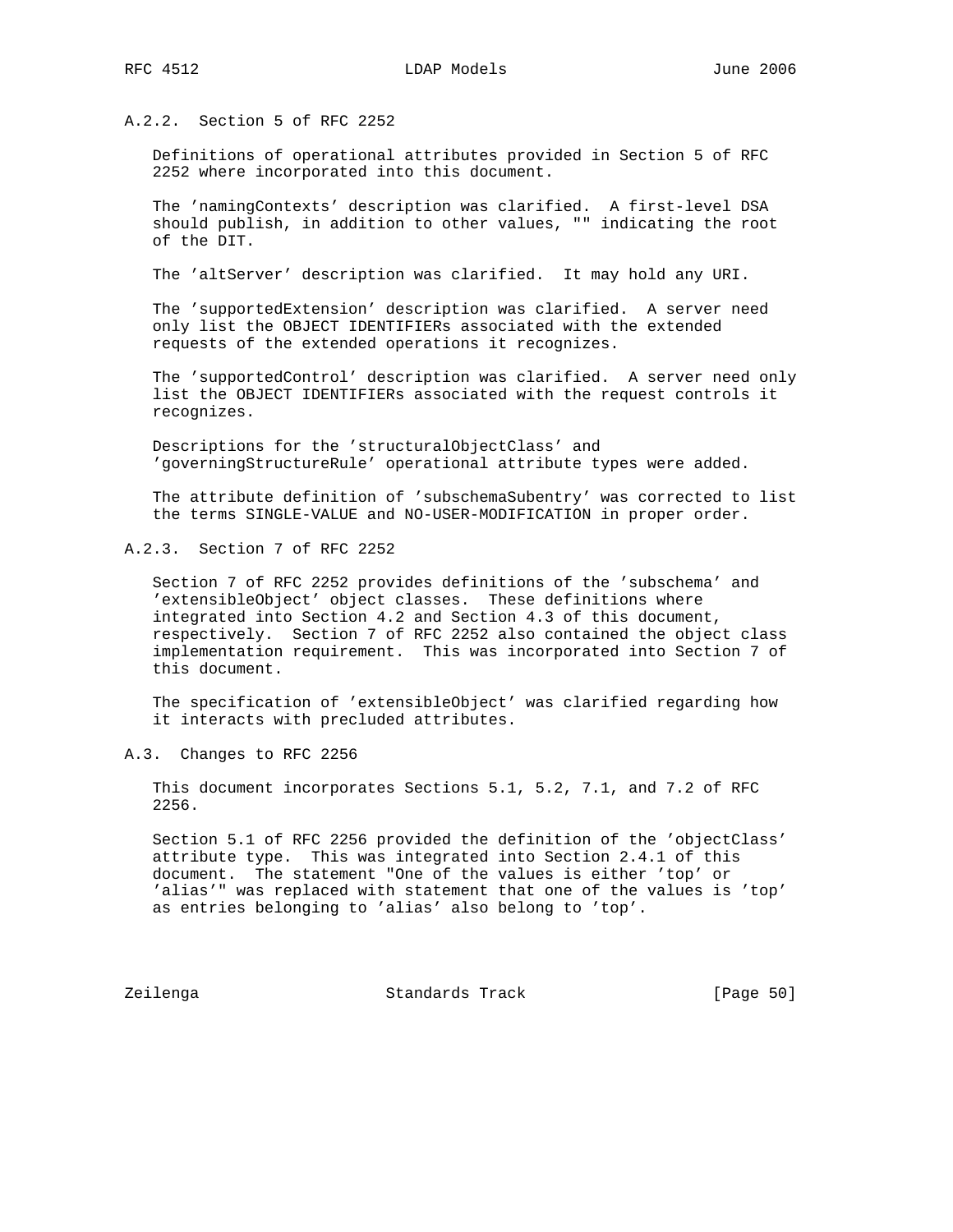Section 5.2 of RFC 2256 provided the definition of the 'aliasedObjectName' attribute type. This was integrated into Section 2.6.2 of this document.

 Section 7.1 of RFC 2256 provided the definition of the 'top' object class. This was integrated into Section 2.4.1 of this document.

 Section 7.2 of RFC 2256 provided the definition of the 'alias' object class. This was integrated into Section 2.6.1 of this document.

A.4. Changes to RFC 3674

This document made no substantive change to the 'supportedFeatures' technical specification provided in RFC 3674.

Editor's Address

 Kurt D. Zeilenga OpenLDAP Foundation

EMail: Kurt@OpenLDAP.org

Zeilenga Standards Track [Page 51]